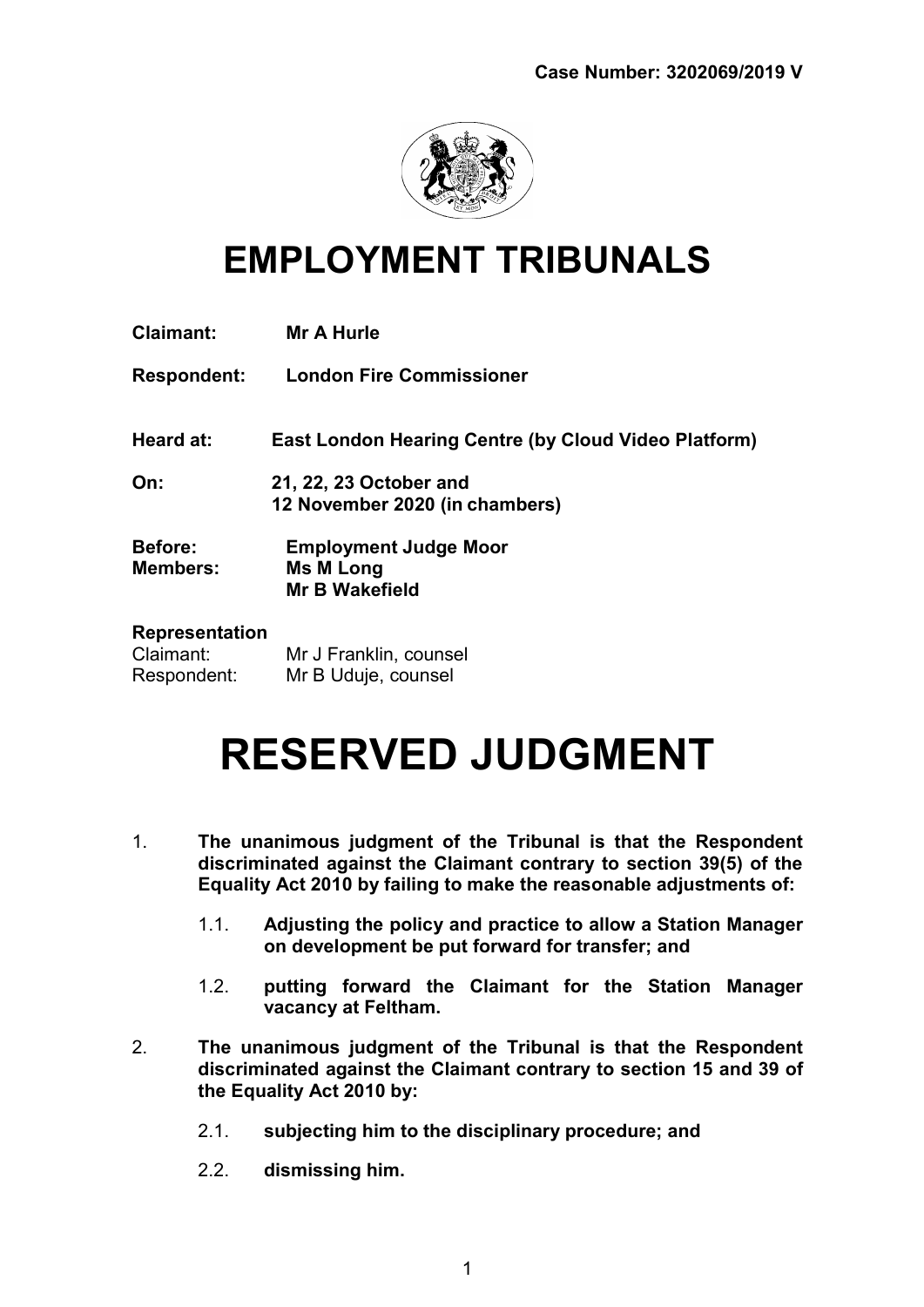3. The claims under section 13 and section 39 (direct discrimination because of disability) of the Equality Act 2010 are not well-founded and do not succeed.

# REASONS

- 1. The Claimant has been a firefighter for most of his career. From 2 January the Claimant was employed as a Fire Station Manager (Development) by the Respondent, the employer of those working at the London Fire Brigade ('LFB'). He was dismissed on 24 October after a long sickness absence.
- 2. The Claimant brings claims of disability discrimination relating to this dismissal and a failure to make adjustments.

# Preliminary Matters

- 3. This liability hearing was heard remotely via a Cloud Video Platform. We thank the representatives for their preparation of a searchable PDF bundle and witness statements. There were no major connection difficulties, but at one point we 'lost' Mr Uduje for a few minutes, after which we ensured he was informed of the evidence that had been given in his absence. In discussion with counsel, we set a rough timetable for the evidence and submissions, and we thank them for meeting it.
- 4. The Respondent provided some documents to the Claimant in response to his Subject Access Request on which the names of individuals were redacted. On disclosure of documents relevant to the issues in this case, the Respondent did not provide unredacted versions. The Claimant's representatives made a request for them to do so and some unredacted documents were provided a few days before the hearing, but not all. On the first day we made an order that the remaining relevant documents should be disclosed without redaction and the Respondent complied with this order (Bundle X).
- 5. On 27 January 2020, at a point when the Claimant was not represented, EJ Jones assisted the parties in drawing up a list of issues (42-44). On 17 June 2020, EJ Lewis allowed an amendment to the claim to add the section 15 claim to the issues (83-84). The Respondent provided particulars of the legitimate aims it relies on for its defence to the section 15 claim (88).
- 6. The Respondent made an application on the first morning of the hearing that the claim under section 15 of the Equality Act 2010 ('EQA') should not include a complaint about dismissal. We heard submissions on this application but concluded that EJ Lewis had allowed an amendment of the claim to include dismissal and the principle that there should be finality in litigation meant we would not reconsider her decision, there being no good reason for the delay in the Respondent's application.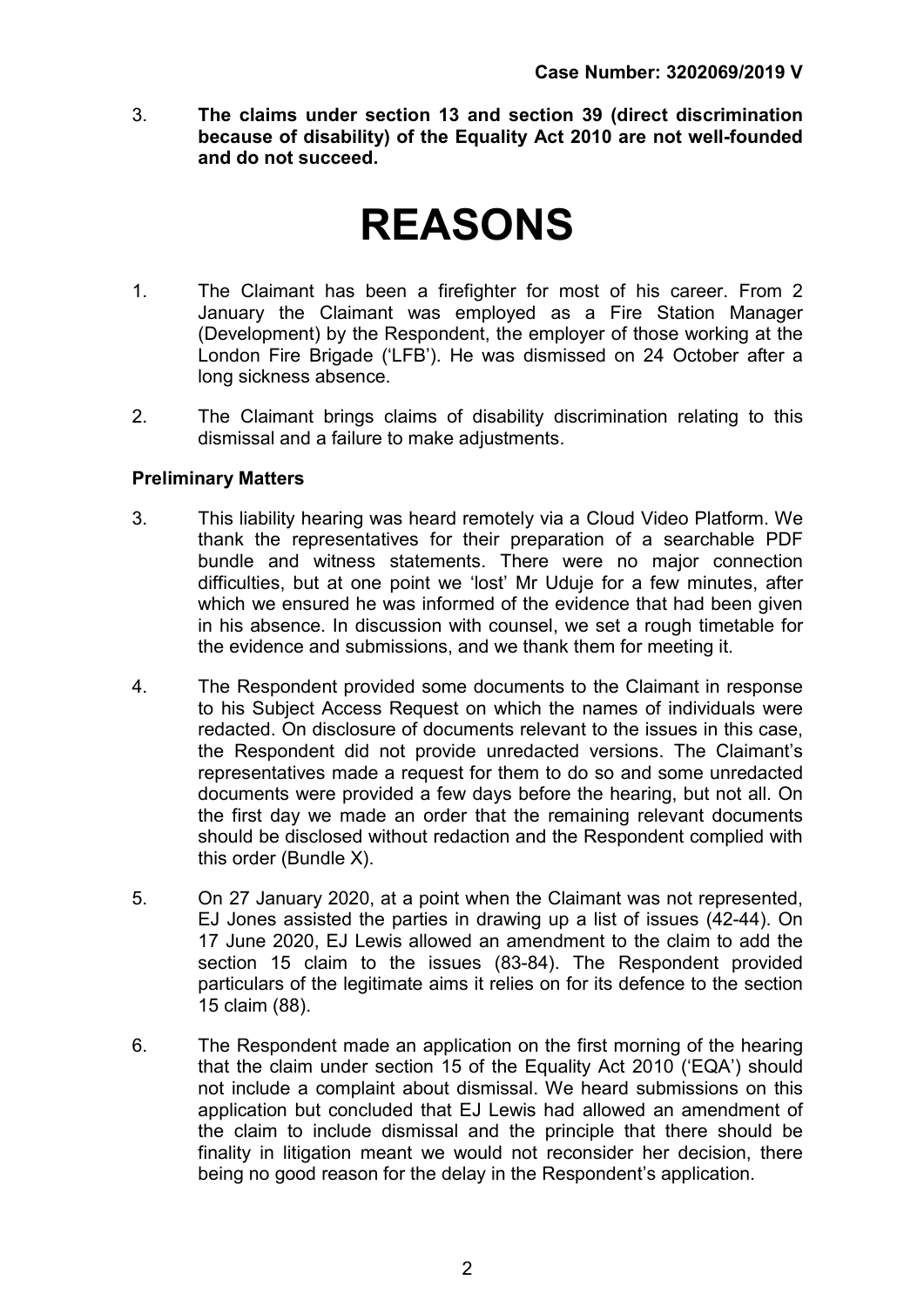- 7. The Respondent now admits that the Claimant was a disabled person from February by reason of depression.
- 8. The Claimant no longer relies on his symptoms of PTSD as a disability. The Claimant no longer relies on discrimination by association.
- 9. We have altered the numbering of the list of issues below and made minor alterations (underlined) to ensure we address the issues in a logical order and that they reflect the provisions of the EQA. We have not included issues no longer in dispute.

#### List of Issues

# Reasonable Adjustments (EQA sections 20, 21 39(5) and Sch 8)

- 10. Did the Respondent know, or could it have been reasonably expected to know, about the Claimant's disability? From what date?
- 11. A "PCP" is a provision, criterion or practice. Did the Respondent have the following PCP: a practice of not transferring staff if they are on 'development'?
- 12. Did the PCP put the Claimant at a substantial disadvantage compared to someone without the Claimant's disability, in that he could not be transferred until the development activity was completed?
- 13. Did the Respondent know, or could it reasonably have been expected to know, that the Claimant was likely to be placed at the disadvantage?
- 14. What steps could have been taken to avoid the disadvantage? The Claimant suggests that:
	- 14.1. the Respondent should have allowed the Claimant to transfer to a vacant post in order to reduce his commute from 3 hours to 1 hour as it would have alleviated the substantial disadvantage he faced and it was recommended in a medical report;
	- 14.2. the Respondent should have adjusted the policy that says that middle managers are not moved during development. The Claimant was off sick and could not begin his development plan and the Respondent refused to transfer him until he had completed it;
	- 14.3. working at Chingford station made his health conditions worsen and severely affected that of his wife and daughter. The Respondent should have followed section 19.4 of the Managing Attendance Policy which does allow a disabled person to be transferred.
- 15. Was it reasonable for the Respondent to have to take those steps and when?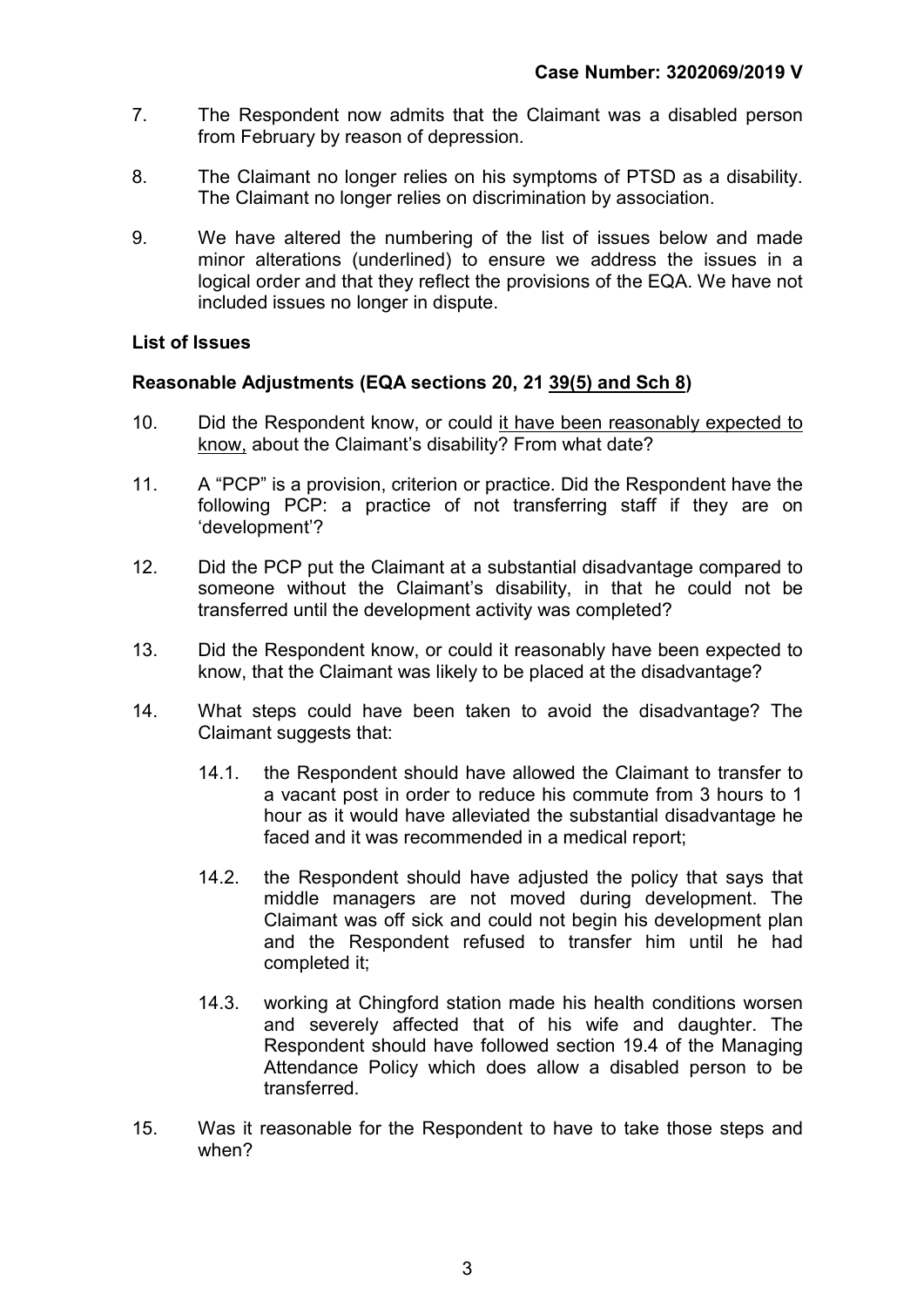# Discrimination arising from disability (EQA section 15 and 39(2))

- 16. Did the Respondent know, or could it reasonably have been expected to know, that the Claimant had the disability? From what date?
- 17. Did the Respondent treat the Claimant unfavourably by:
	- 17.1. subjecting him to a disciplinary process; and
	- 17.2. dismissing him?
- 18. Did the following things arise in consequence of the Claimant's disability: the Claimant's sickness absence, his inability to work or attend at work, or his attendance record?
- 19. Was the unfavourable treatment because of any of those things?
- 20. Was the treatment a proportionate means of achieving a legitimate aim? The Respondent relies on the following legitimate aims:
	- 20.1. Providing a safe and reliable service to the public, ensuring that employees sickness absence causes minimal disruption to a statutory service delivery (in accordance with the Fire and Rescue Services Act 2004);
	- 20.2. To ensure that additional pressure is not put on colleagues who have to cover workload which has the potential to cause low morale and reduce the efficiency of the service;
	- 20.3. To ensure that employees are able to perform their duties without endangering their health or that of other workers or public service users
	- 20.4. To ensure that the employees can maximise their attendance at work and perform their substantive roles and;
	- 20.5. To ensure that additional financial pressure is not put on the organisation from employee absence, where there is scrutiny of reducing budgets and how public funds are spent.
- 21. The Tribunal will decide in particular:
	- 21.1. was the treatment an appropriate and reasonably necessary way to achieve those aims;
	- 21.2. could something less discriminatory have been done instead;
	- 21.3. how should the needs of the Claimant and the Respondent be balanced?

# Direct disability discrimination (Equality Act 2010 section 13 and 39(2))

22. Did the Respondent know, or could it have been reasonably expected to know, about the Claimant's disability? From what date?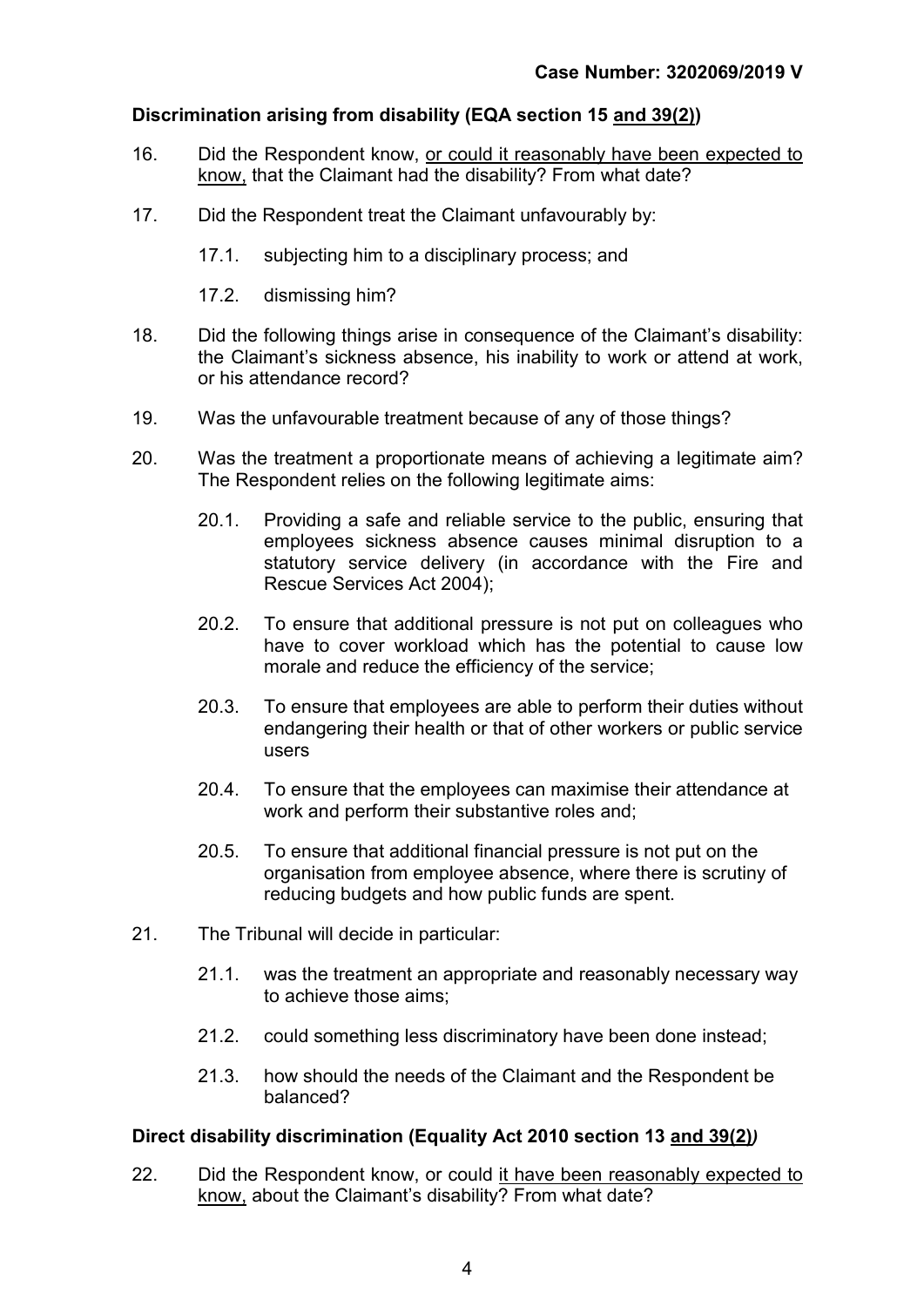- 23. Did the Respondent do the following things:
	- 23.1. Refuse to transfer the Claimant to a vacant post at Feltham which was 1 hour, 15 minutes from his home as opposed to Chingford which was a 3-hour trip.
	- 23.2. Decide to progress straight to Stage 3 of the disciplinary procedure and dismiss him.
- 24. Was that less favourable treatment because of disability?
- 25. The Tribunal will decide whether the Claimant was treated worse than someone else was treated. There must be no material difference between their circumstances and the Claimant's. If there was nobody in the same circumstances as the Claimant, the Tribunal will decide whether he was treated worse than someone else would have been treated. The Claimant has not named anyone in particular who he says was treated better than he was. He relies on a hypothetical comparator.

#### Findings of Fact

- 26. Having heard the evidence of the Claimant, Ms C Gibbs, Head of HR Advice and Employee Relations; Mr S Prasad, former Borough Commander for Waltham Forest (the Claimant's line manager); Mr A Perez, Deputy Assistant Commissioner, North-East Area; and Mr T Powell, Director People Services, and having read the documents to which we were referred, we make the following findings of fact. (Dates are unless otherwise stated.)
- 27. London has 103 fire stations, managed in four areas. Each station has at least 1 fire appliance, operated by a crew of 4/5 firefighters including a Leading Firefighter who manages that appliance. They report to a Sub or Station Officer who manages the watch and station day to day (in some regions known as a Watch Manager). Above them the Station Manager has responsibility for the station. The Station Manager reports to the Borough Commander who is responsible for several fire stations in an area. A Deputy Assistant Commissioner manages each of the 4 areas. An Assistant Commissioner (fire stations) has overall control of fire stations.
- 28. As can be seen from this structure, the Station Manager is the link between the unit of the fire station and higher management. This makes it an important job as well as because each employee's work at LFB contributes to an organisation whose statutory role is to protect Londoners. We have not heard a great deal about what station managers do day to day, except that they have both management time and firefighting on-call time.
- 29. The Claimant has been a firefighter for most of his career, about 21 years. At the age of 18 he was appointed as a retained (on-call) firefighter in Hampshire, becoming a Leading Firefighter at the age of 21. He became a full-time firefighter with the Respondent from 2003 to 2005, based at Westminster fire station. He was then employed by Hampshire Fire and Rescue Service ('Hampshire') as both a whole-time and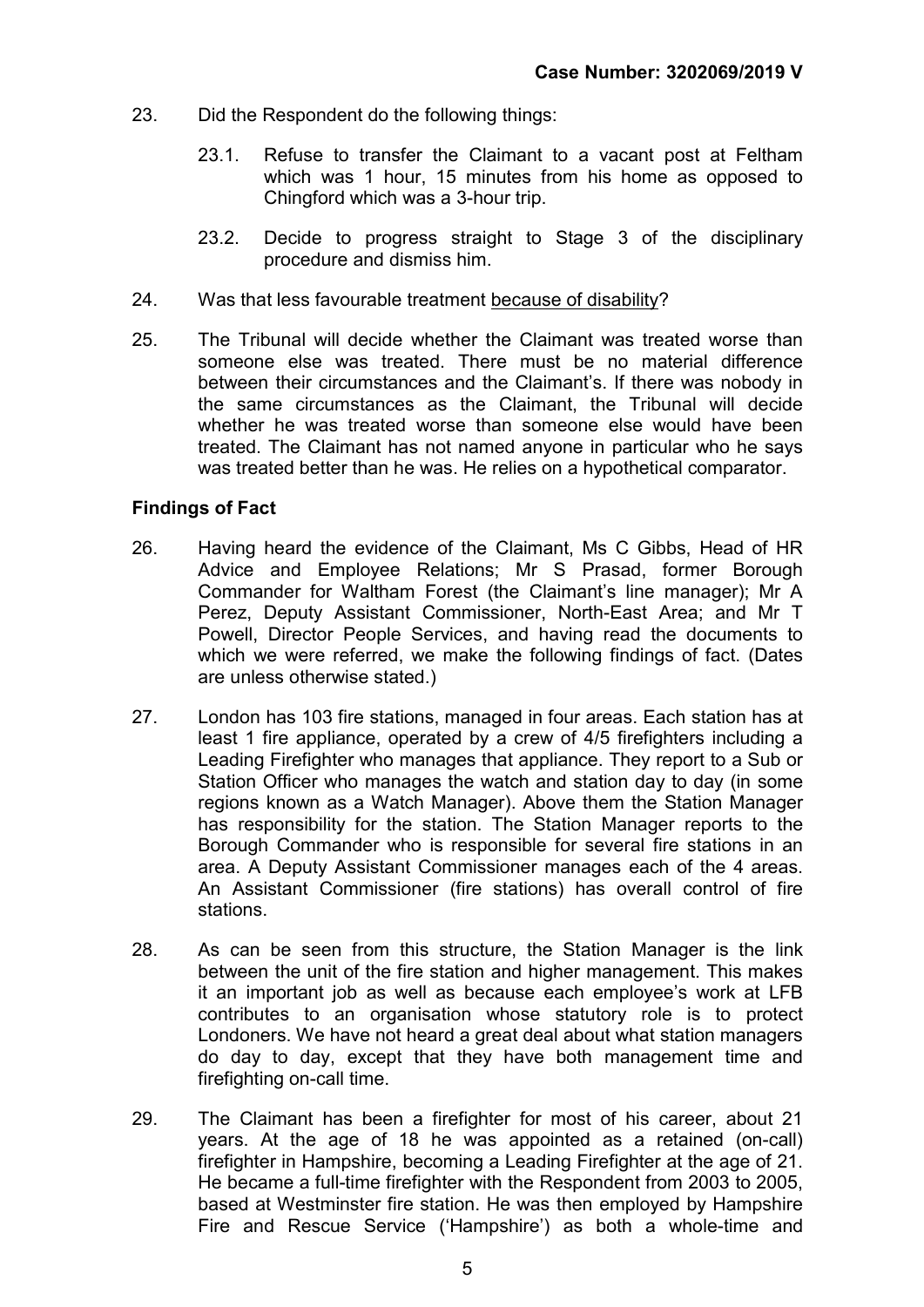retained firefighter. By the time of his application to LFB he had been promoted to and was working as Watch Manager in both roles.

30. The Claimant was appointed to the role of Station Manager (Development) with the Respondent on 15 November 2018 with effect from 2 January 2019. This was a development role during which he was expected to progress through a training programme. His letter of appointment stated:

> Your initial posting will be to Chingford Fire Station, 34 The Ridgeway. E4 6PP. However, the LFC reserves the right to transfer you to any post in the London Fire Brigade which is appropriate to your role either on a temporary or permanent basis. The LFC will endeavour to take your individual preferences into consideration, but this will not always be possible and you may be required to work at any station within the London Fire Brigade to meet the business needs of the LFC.

- 31. At Hampshire the Claimant had been experiencing workplace stress because of alleged bullying and malicious disciplinary allegations. By his successful application to the promoted role with the Respondent, he saw that he could continue his firefighting career and remove himself from those sources of stress.
- 32. We find the Claimant did not mislead the Respondent on his health questionnaire: it is completely consistent with his GP notes. He experienced stress at work in 2016 and 2017 and told the Respondent.

#### Acceptance of Employment

- 33. The Claimant accepted the position of Station Manager at Chingford, in north east London.
- 34. The Claimant's line manager was Borough Commander (BC) Prasad, who was managed by Deputy Assistant Commissioner of the NW area (DAC) Perez, who was managed by Assistant Commissioner (AC) Roe.
- 35. On 19 November 2018, he emailed BC Prasad, stating that had discussed with recruitment his hope for a vacancy in the south west to make his commute to work 'as least impactful as possible'. He referred to his young family and long commute, estimated to be 2 ½ to 3 hours each way. He was happy to take the post at Chingford, but stated 'the travel time is something that is not sustainable in the long term.' In his letter he made clear his commitment to work and to establishing himself as a station manager. By long term the Claimant meant a matter of a few years.
- 36. Thus, the Claimant intended to continue living in Romsey, Hampshire, around 90-100 miles from Chingford. He had a daughter at secondary school whose education he did not wish to disrupt by moving as she had poor mental health. He was aware, from his previous employment, of the commute into Westminster, about 1 hour 40 minutes. But he also knew that transfers within the LFB were possible. This email was a continuation of the discussions he had had with recruitment and is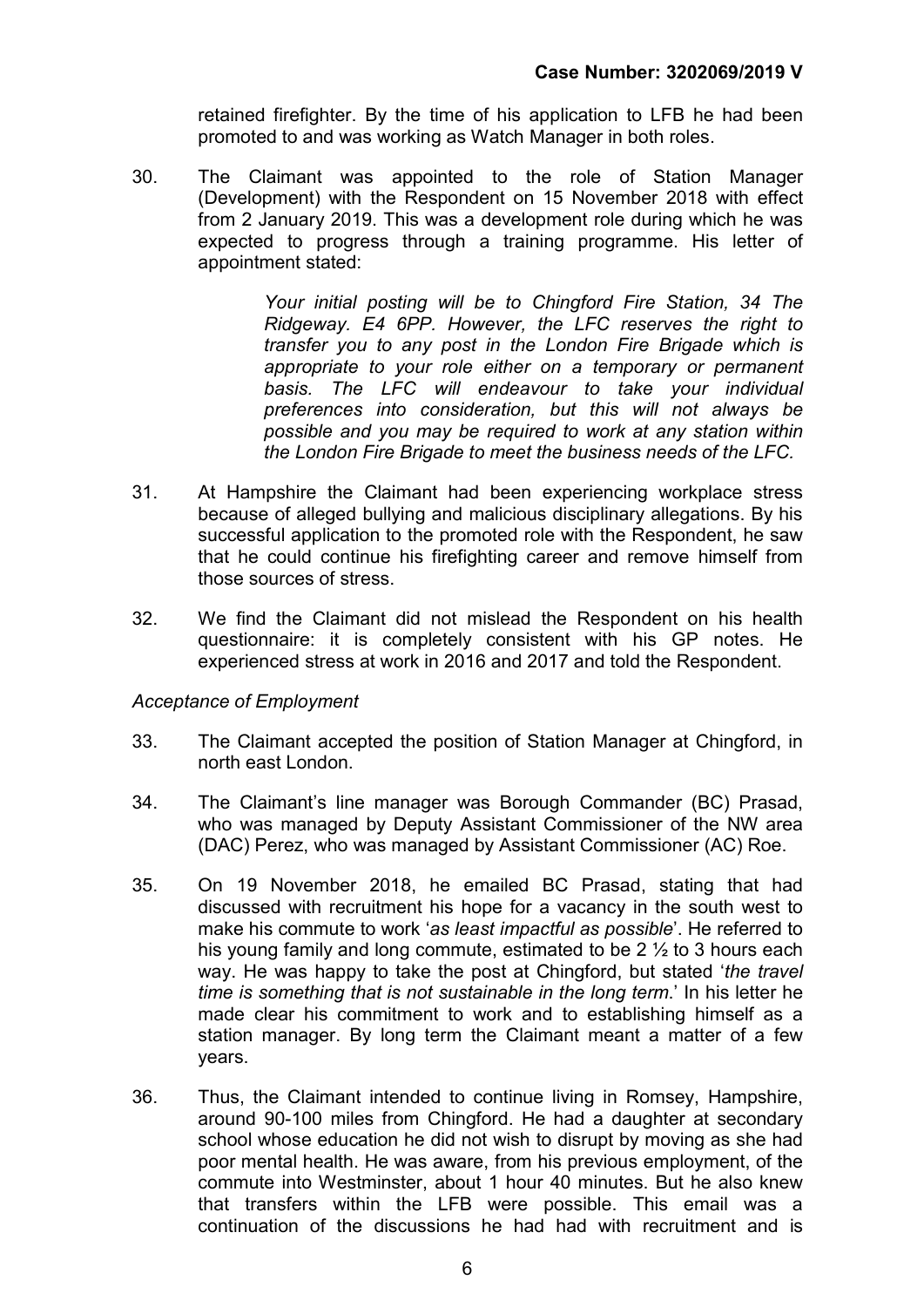unsurprising given the statement in the letter of appointment that preferences would be taken into account if possible.

- 37. We accept the Claimant's evidence that he was not alone among his colleagues in travelling a long distance into London to work: he knew of some employees coming from as far as Yorkshire. Nor did the Respondent, as some organisations do, require its employees to live within a certain distance from work, except in relation to 24 hour shifts when the Claimant, like others, would 'camp out' at a London fire station.
- 38. On 6 December 2018, the Respondent confirmed to the Claimant that, after enquiries had been made with the area DACs regarding available positions, that the only vacancy at that time was at Chingford.
- 39. On the same day, DAC Perez wrote to BC Prasad stating, 'What I would like to get to is posting [the Claimant] to the south as soon as something comes up and the area DAC is happy to accept him' (X79) (our emphasis). We find, therefore, that at the start of the Claimant's employment, DAC Perez's intention was to transfer the Claimant as soon as suitable vacancy arose and subject to the agreement of his opposite number. The alleged shortage of staff in the NW was not an obstacle to this.

# Contract of Employment

- 40. The Claimant signed a standard contract of employment drafted by the Respondent, which made his employment subject to the satisfactory completion of a 9-month probationary period.
	- 40.1. Clause 1 provided his previous employment with the Respondent and Hampshire would be treated as continuous employment for redundancy purposes only.
	- 40.2. The Grey Book (the Scheme of Conditions of Service of the National Joint Council for Local Authorities' Fire Brigades) was incorporated into the contract by clause 3.
	- 40.3. Under the title 'Probation', clause 7 provided:

Your appointment is subject to the satisfactory completion of a probationary period of nine months. We may, at our discretion extend this period for a further two months. During this probationary period, your performance and suitability for continued employment will be reviewed at regular intervals by your line managers, who will take account of various factors including your performance, attendance and conduct. Should any issues arise at any time during this period, the LFC's Discipline Procedure will apply.

- 40.4. There was a mobility clause at 8 and 11.
- 40.5. Under the title 'Collective Agreements', clause 27 provided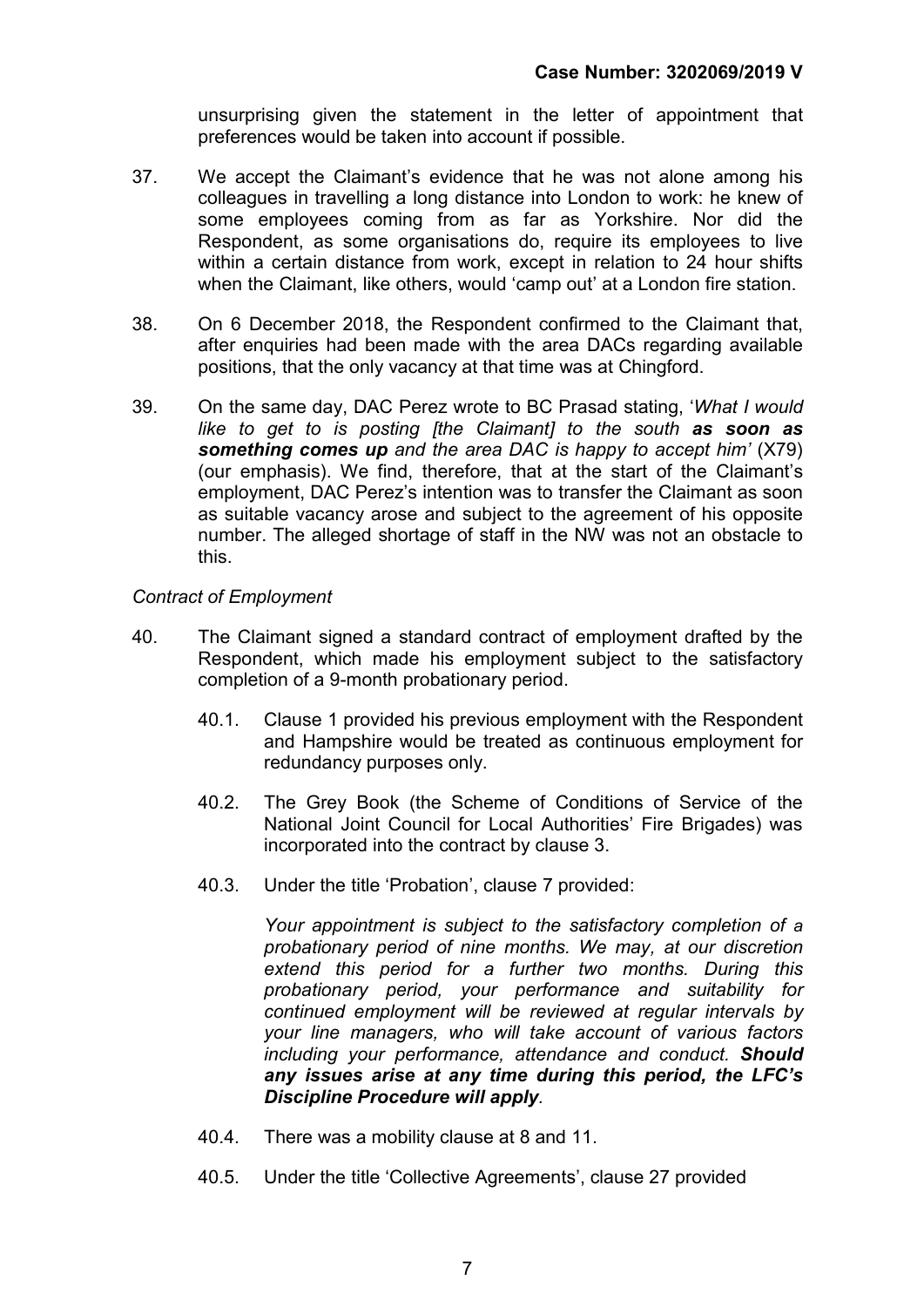During your employment with the LFB your terms and conditions employment will be in accordance with [Collective Agreements]. … From time to time your terms and conditions will be subject to variation in accordance with collective agreements … the agreements may affect your terms and conditions of employment including in respect of the following… Discipline and Grievance Procedures.

(Our emphasis)

- 41. Thus, disciplinary procedures were incorporated into the contract and were the subject of change by collective agreement.
- 42. The Respondent's witnesses maintained that he was on probation but not subject to the probation procedure because he was a transferee from another Brigade. Plainly the Claimant's service in another force was relevant to the Respondent, and understandably so because it established that he was trained and qualified to a certain level and had years of experience. While he was new to this role, his training was going to be dealt with by the development programme, and he was not a new firefighter or manager. His move from one Brigade to another was recognised by the Respondent as a transfer. He was therefore unlike an ordinary probationer.

# Start of Work

- 43. The Claimant worked the Flexible Duty System (FDS), covering both oncall and managerial shifts over a 4-week cycle. The Claimant had no more than 2 days per week of 24-hour shifts as a firefighter, when he would have to stay in London 'camping out' at Shoreditch station. Otherwise, he was on '9s': 9-hour shifts of management time. The '9 minus' was 7am to 4pm; the '9' was 8am to 5pm; and the '9 plus' was 11am to 8pm. Managers were also expected to mobilise, which might mean that, if they were out on a 'shout', they might not leave at the expected time.
- 44. We find the Claimant's estimate of travelling time to be accurate at 2.5 to 3 hours from home to Chingford. He knew that it would take less time for him to travel to stations in the south west as they were far nearer the end of the M3 and he would not have to drive the busy North Circular around to the opposite side of London. We find the travelling time to Feltham, in the south west, was a minimum of 1 hour and 20 minutes (as the Claimant's estimate was outside rush hour traffic). We find the difference between the north west and south west was about 1 to 1.5 hours each way i.e. 2 to 3 hours a day less travelling time in total.
- 45. The Claimant started work with an induction in Southwark from 2 to 10 January.
- 46. On 13 January, the Claimant emailed BC Prasad to inform him that, because of his daughter's distressing response to his leaving home early for work, he had decided to apply to return to Hampshire and sought his support for a reference. He said the matter was a 'difficult personal issue' that he was finding 'quite difficult to talk about' because he 'might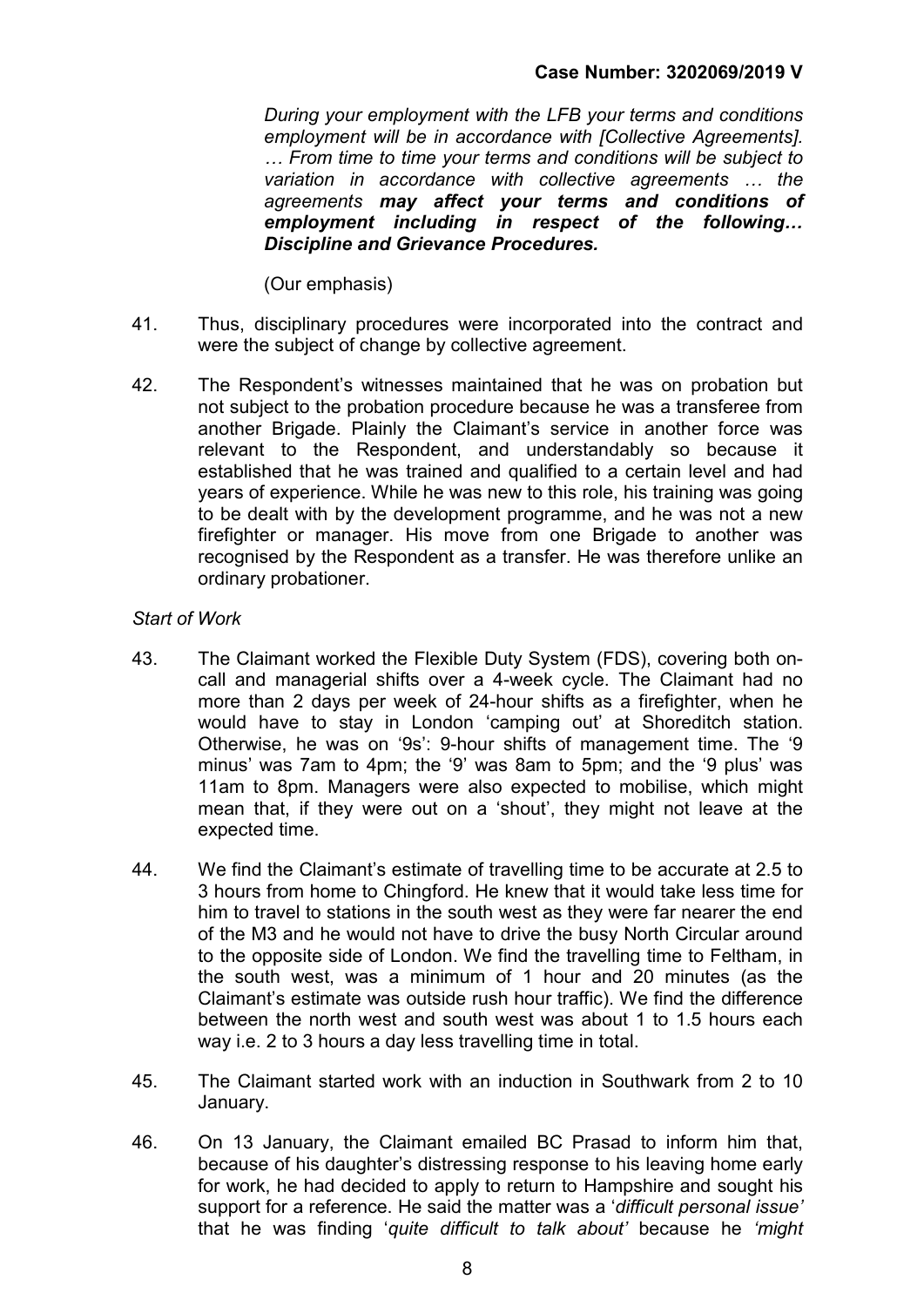struggle to put across verbally due to the emotion involved'. He referred to his daughter's mental health issues and her distress at the time he was away from home, that she had become withdrawn, was getting up early to see him off, making her tired for her school day. He said this was an 'unforeseen and unexpected outcome', which made him feel 'selfish' and the matter 'was weighing heavily' upon his mind. He recognised what a 'poor show' on his part his decision was to try for Station Manager at his old brigade and apologised. Ultimately, he was unsuccessful in this application.

- 47. The Claimant then worked until he was absent with a chest infection from 29 January until 12 February.
- 48. The Claimant returned to work on 13 February. BC Prasad offered him flexible start times on the days that he was 'on 9s', suggesting that the Claimant could choose his start time rather than be subject to the 4 weekly cycle. BC Prasad thought that, for example, if the Claimant started all his 9s at 11am (the 9 plus), it would reduce the time that he had to be in rush-hour traffic. Whereas the Claimant suggested this would make no difference, we find that for the days he was on management time, if he had chosen to start at 11am this would have meant he did not need to get up so early and it is likely to have reduced commuting time at both ends of the day because the worst of rush hour would have been avoided. But he would have had no time with family at the end of the day, which was likely difficult for him. Nor would this travelling time have somehow created parity with to the south west, a far shorter journey.

# Request for Transfer

- 49. The next day, on 14 February, the Claimant wrote to Mr Wainwright in the Establishment and Performance Team ('EPT'), who was responsible for administering transfers, making an 'urgent' transfer request. He detailed the same personal circumstances as he had described to BC Prasad and went on to state they were 'having an impact on my own wellbeing as it is causing me distress'. He asked to be transferred as soon as possible to one of the 5 stations in the south west. The Claimant had to make his request in this way because he could not do so using the online transfer request system because he was on development.
- 50. On 20 February, Mr Wainwright told the Claimant there were no current vacancies and that moves had to be sanctioned by DAC Perez. Mr Wainwright said they would let DAC Perez know of the options i.e. vacancies.
- 51. BC Prasad wrote in reply to Mr Wainwright on 20 February (X5):

I am aware of the situation regarding Antony and I have made [DAC Perez] Adrian [DAC for south west] and [AC] Roe aware of the situation. However as no vacancies exist no movement can be facilitated. I'm hoping that once the GM round has completed we will be able to get him moved.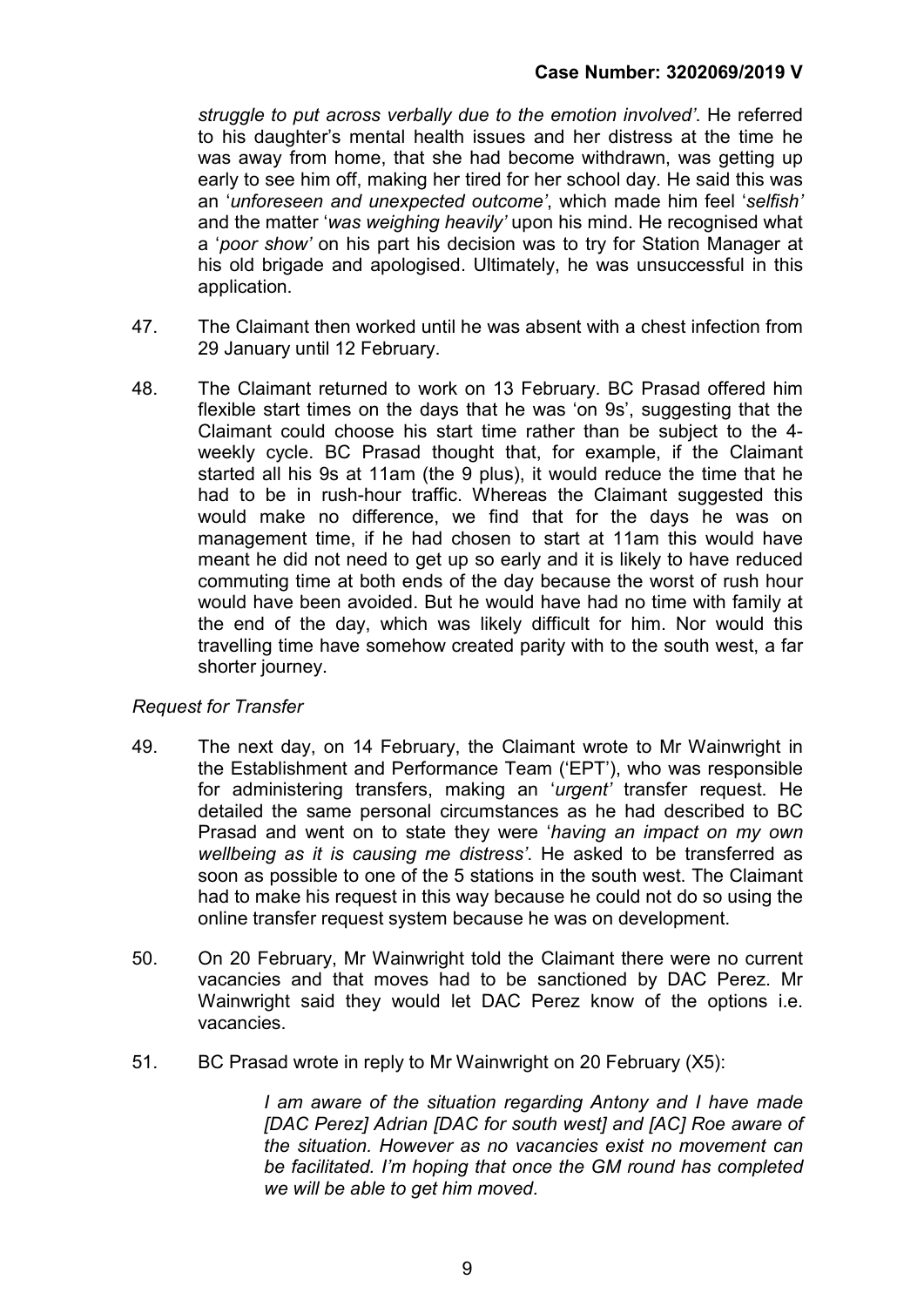52. We find, again, at this early stage both line manager and DAC were happy with an early move to the south west.

#### Diagnosis of Depression – Stress Assessment - Further Sickness Absence

- 53. On 19 February, the Claimant's GP diagnosed him with depression and prescribed Sertraline for a month initially. He told BC Prasad about this on 20 February.
- 54. BC Prasad immediately asked the Claimant to carry out a stress risk assessment. The form is part of the Respondent's Managing Attendance Policy ('MAP').
- 55. The Claimant identified he was under high stress in relation to adequate sleep because he was worrying about his situation and having to get up at 4.15am for work. He identified four areas of intolerable stress: (1) in his close relationships because of his daughter's mental health illness, his wife's medical conditions for which he supports her. He expressed extreme worry about his future if he had to leave his job if his health failed. He summed up by saying 'all of these circumstances have left me feeling broken. I've had some stress before but I have never felt this low. I feel hopeless at my situation as I can't see a clear way out that will be best for my family, the Brigade and myself. I do not want to risk my fire service career… But it seems that leaving is a possibility. I have never really been an emotional person but find myself almost daily fighting back tears and I'm finding it very hard to talk about my situation. I had hoped to thrive in my new role as I always have but feel instead as if I am hanging on by my fingertips.'
- 56. On 21 February, the Claimant told BC Prasad that he was unable to control his emotions, was desperate for medication to return to some stability and that his health had failed him badly. He informed him of the side effects of the medication.
- 57. On 25 February, the Claimant was signed off sick until 4 March with 'depression side-effects of medication'. At this point he was unable to drive with dizziness and poor vision. He described these side-effects to BC Prasad.
- 58. On 28 February BC Prasad referred the Claimant to Occupational Health ('OH').
- 59. On 4 March, the Claimant requested adjustments to return to work, which BC Prasad forwarded to DAC Perez (X13). He made it clear his ability to drive was no longer affected (later confirmed by OH), which left a 'battle with depression'. In the immediate term he requested a phased return and one hour less at the beginning and end of the day. In the medium term, he requested an expedited delivery of a fleet vehicle to save him returning his pool car. And in the long term a transfer to a station in the south west of London, saving between 1-2 hours of commute each way.
- 60. On 4 March, DAC Perez emailed HR, BC Prasad, AC Roe, Mr Amis, Head of Wellbeing in People Services, saying 'we need to review this whole case ASAP and decide next steps' (X12).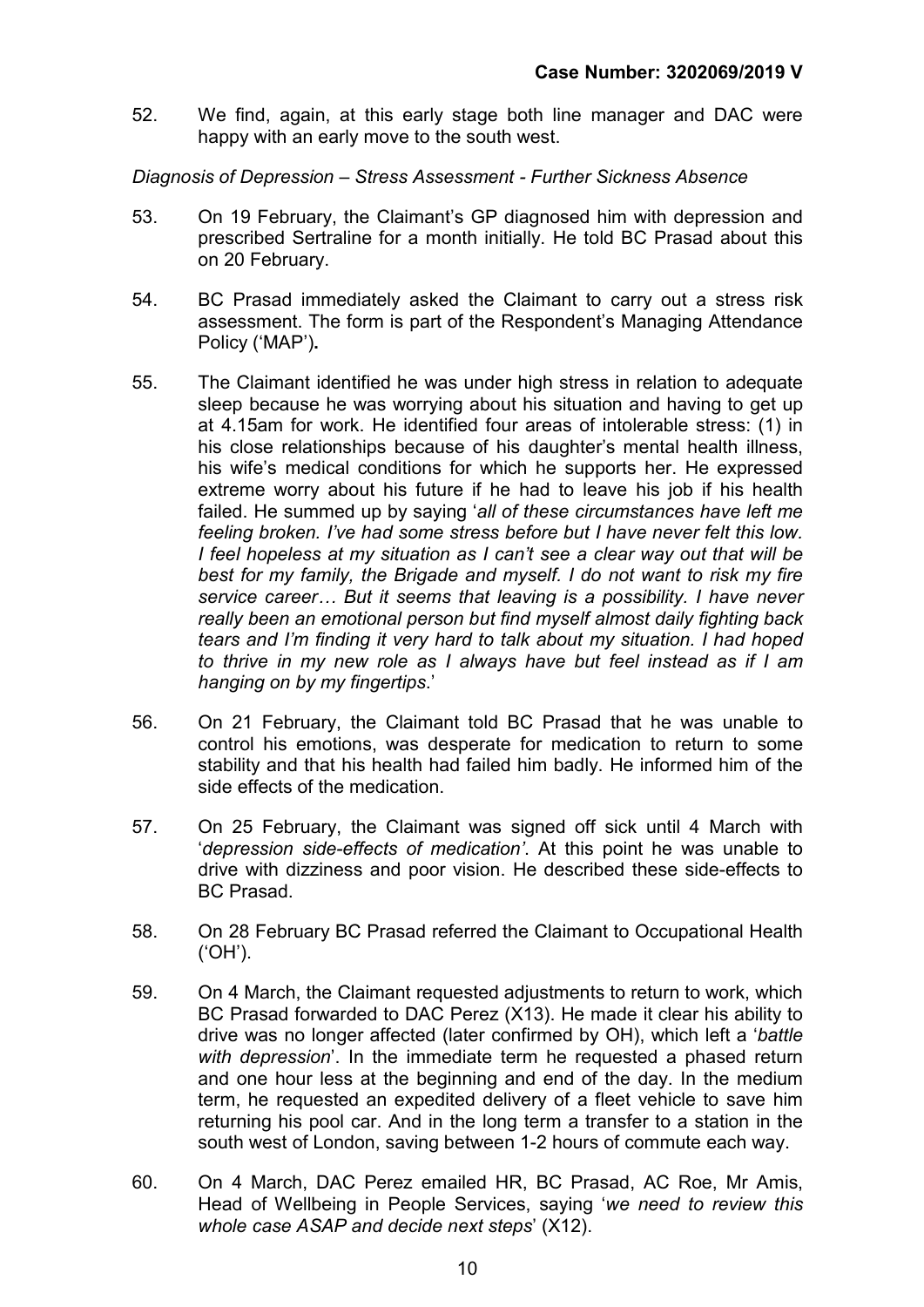61. We find from this evidence that the Claimant accepted the role always intending to ask for an early transfer but equally intending to manage the long commute for the first few years. He knew that transfers were possible in the LFB. This is consistent with the statements of DAC Perez and BC Prasad in the internal correspondence. It was only after the impact on the Claimant's mental health, (from mid-February) that the journey to work became much more difficult for him. The Claimant accepted that anyone with a family in Hampshire would have experienced difficulty of being away from family with such a long commute, but he contrasts that with his much worse mental health and states this made it far harder for him. We agree.

# OH Referral

- 62. On 7 March, the Claimant had a meeting with OH. The OH report by Dr Isherwood stated that the Claimant would be likely to be fit for his substantive role but was unfit at that time. She described him as developing 'increasing anxiety'. He was 'extremely anxious' that day. Under prognosis OH advised 'I think that his current commute is severely affecting his mental health and I would suggest consideration to a move to a station closer to home would be beneficial'. She hoped after 3-4 weeks the medication would assist and suggested a review in 2 months: 'I think he will require this length of time off to rebuild his emotional resilience and gain the help and support he needs.' The Claimant's managers received a copy of the OH reports. (our emphasis)
- 63. The Claimant also started counselling with the Respondent's Counselling and Trauma Service ('CTS').
- 64. Under the Respondent's MAP, clause 17.3, two of the purposes of a referral to OH are to:

'try to establish whether there is anything that can be done to assist the individual's recovery and return to work' and

'whether the absence is attributable to a disability as defined by the Equality Act 2010' (124)

- 65. Subsequently on 7 March, Mr Amis informed DAC Perez, AC Roe, Mr Powell and BC Prasad that he was also 'seeking to arrive at a mutually acceptable position with OH regarding advice about working close to home.'
- 66. We find that Mr Amis in this email is referring having a negotiation with OH in order to reach an agreed position about whether it continued to advise about working closer to home. We do not consider there is any real ambiguity in what Mr Amis is referring to. He is not, as some Respondent witnesses have suggested, merely doing what employers often do which is to provide information to OH to assist them. Mr Amis is not referring to the provision of information but to arriving at a 'mutually acceptable' position. That must mean acceptable to OH and acceptable to the Respondent. This is not management information being provided but a negotiation about the ultimate advice OH is to offer. It is plain to us that this was the Respondent meddling. Mr Powell, now Head of People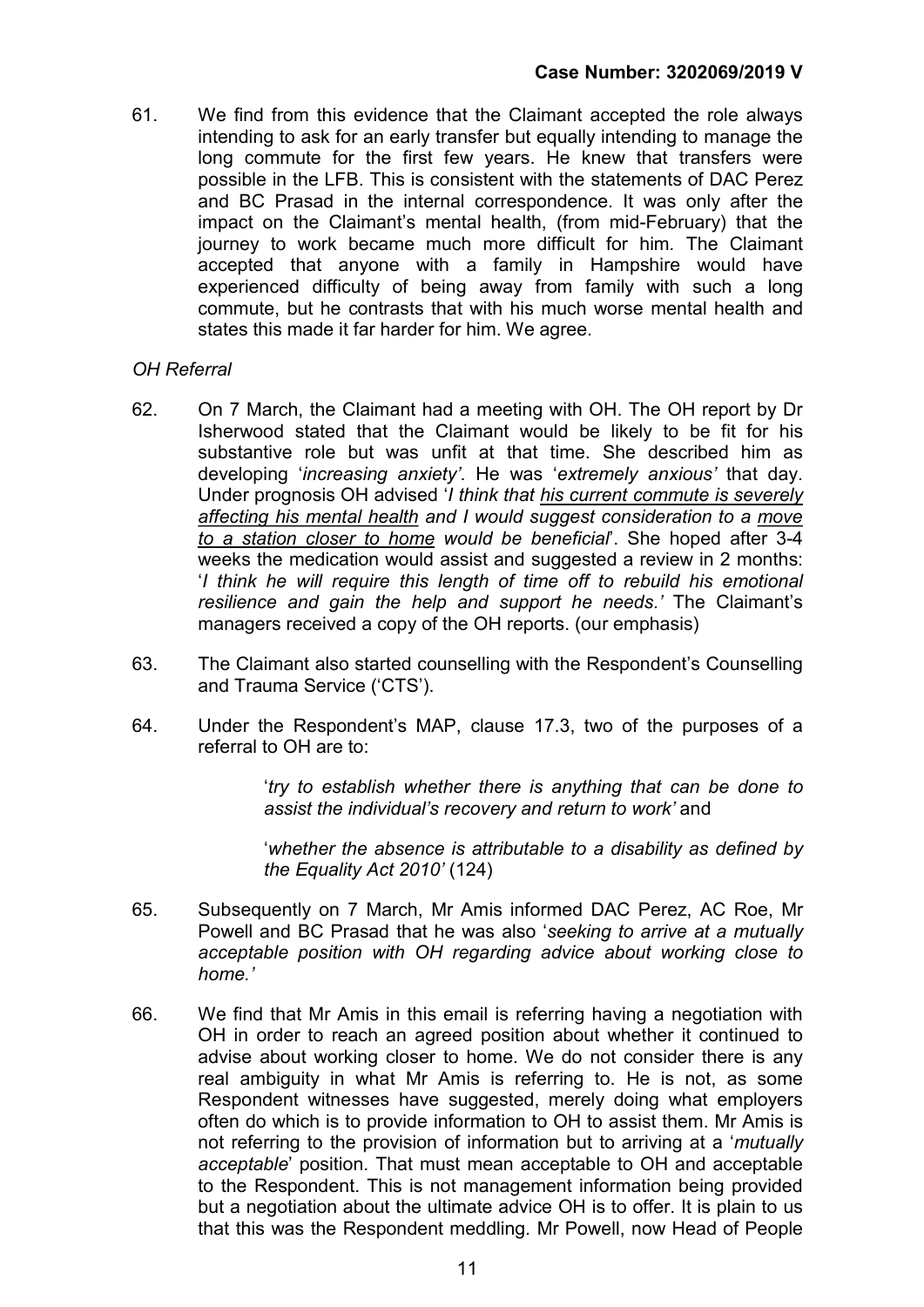Services, agreed that, if the Respondent were doing so, this lacked integrity. Mr Powell told us he was particularly concerned about integrity. He stated that many emails passed across his screen and he did not read them all carefully: it may be, therefore, that he did not read this one.

- 67. The Respondent purchased OH advice from a separate company. OH physicians could complain to the Respondent if they felt they were being pressured to give advice according to the Respondent's wishes. Unfortunately, it was Mr Amis to whom they could complain: he who had negotiated with them. Thus, there was no robust system protecting the OH provider from influence.
- 68. As will be seen below, the later OH reports omit any reference to working nearer to home and use the much blander phrase that prognosis depends on 'a resolution of the issues'. This is a surprising change: especially given one of the express purposes of a referral to OH under the MAP was to try to establish whether anything could be done to assist recovery and return to work. We infer from this change and the wording of Mr Amis' email that this more anodyne phrase was the position which was acceptable to the Respondent. This leads us to the conclusion, reinforced by our later findings, that managers did not want the Claimant to be able to use OH advice to advance his case for a transfer: it irked them that OH had made such a suggestion.
- 69. On 8 March, the Claimant's GP signed him off work for two months with 'low mood/depression'.

#### Investigation into Claimant's Eligibility for the Role

- 70. On 19 March, AC Roe's Staff Officer wrote to DAC Perez and AC Roe, stating that HR 'had managed to secure some info from *Ithe Claimant'sl* former employer's payroll team. She is still trying to get this in writing. This information raised a question about his eligibility for the Station Manager role. (It was later established that the Claimant was eligible.)
- 71. AC Roe wrote to DAC Perez and Ms Gibbs, on 28 March, 'I think we need to ask him permission to see his Hampshire records, which are likely to show he made his application under false premise [sic] to LFB' (X28).
- 72. On 24 April, AC Roe wrote again to DAC Perez, BC Prasad and HR in reference to a case conference that had taken place about the Claimant: 'There is a plan. … The Claimant … be asked to provide permission to access his service records from Hampshire as well as starting to address what is an unacceptable level of absence particularly taking into account he is still on probation.'
- 73. Some Respondent witnesses have referred to AC Roe's involvement using the same phrase, that he took 'a keen interest' in the case. We criticise the use of 'cut and paste' in witness statements: they should be in the witness's own words. This phrase and the unredacted documents initially obscured the detail of AC Roe's involvement but the documents now allow us to make findings. DAC Perez suggested AC Roe was 'just enquiring' and he initially objected to the idea that AC Roe was unhappy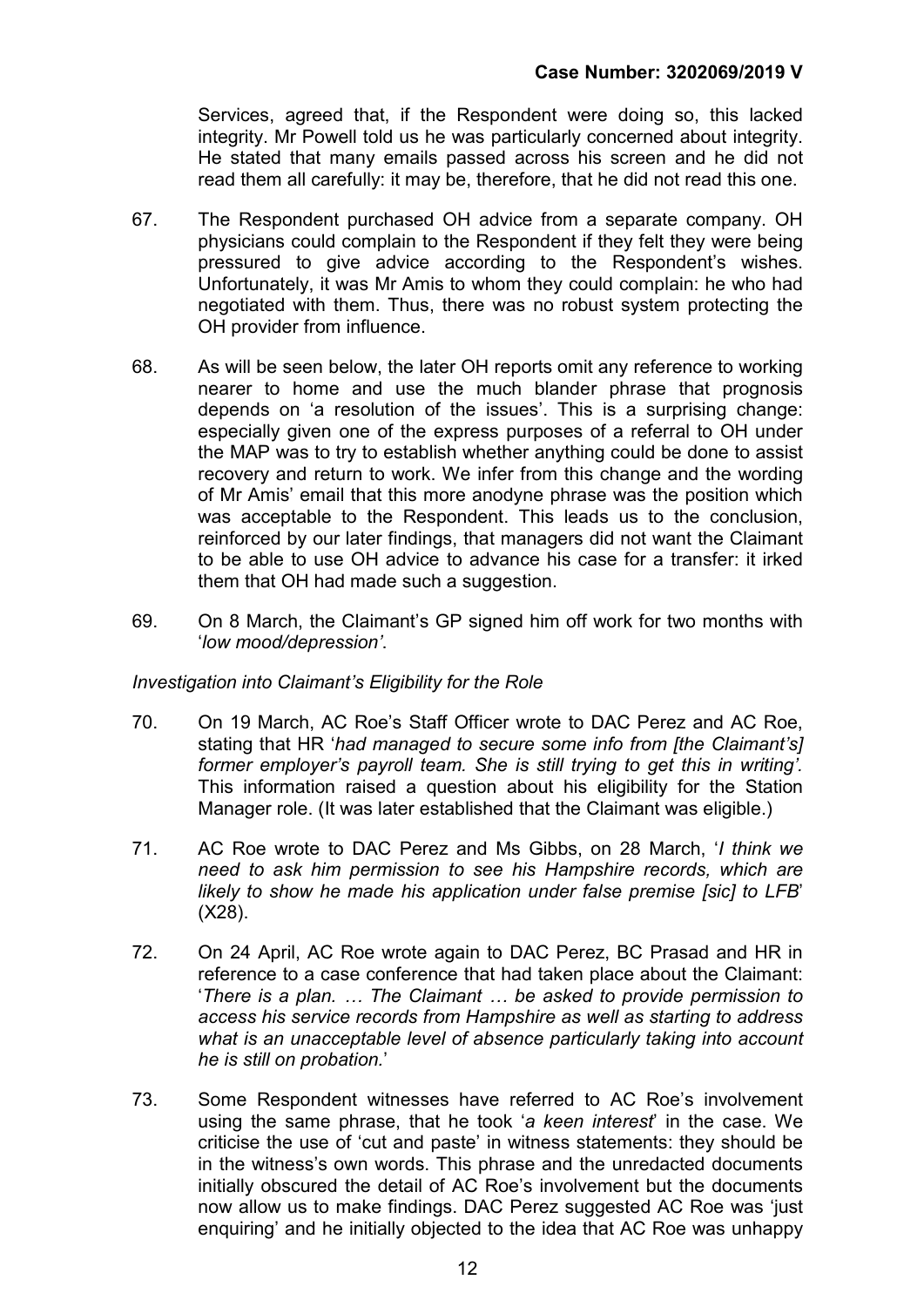with the Claimant's attendance levels. Some witnesses objected to the idea that AC Roe had a negative view of the Claimant. But this evidence cannot hold in the light of AC Roe's own words: first, he assumed, on very little evidence, that the Claimant had been dishonest (which was not the case); and second, he stated a clearly negative opinion about the level of absence. Plainly AC Roe had reached a negative view of the Claimant. One of the main factors for this view was the Claimant's sickness absence, as can be seen from his email of 24 April.

74. On 26 April, BC Prasad wrote to the Claimant 'regarding your current employment with the London Fire Brigade'. He stated that it was a requirement of the post that he was a competent Watch Manager and serving as a whole-time officer (Watch Manager). He went on:

> It has recently come to light that the information you provided on your application form and confirmed by your referee may not be correct ... This information has been provided over the phone and cannot be confirmed in writing without your consent.

> This brings into question the authenticity of the information provided as part of your application… And could affect your continued employment…'

- 75. This letter caused the Claimant a great deal of distress. He saw it as an extension of the bullying he alleges he had experienced at Hampshire. He thought his job was in jeopardy. He sent a full response to BC Prasad on 2 May, setting out what roles he had held at Hampshire. The Claimant gave written consent for his Hampshire records to be accessed. He referred to his depression and how difficult he was finding it to function day to day and loss of confidence. In that context he informed the Respondent of the traumatic impact of this further letter: that it was 'devastating', that he had not been able to sleep for worry and that he 'had considered taking his own life'. He asked whether he was to be suspended, given the seriousness of the allegations. He asked BC Prasad what had prompted the investigation. We accept the Claimant's account of the impact of the letter of 26 April on his mental health. It is consistent with the GP record on 10 May.
- 76. In his reply, BC Prasad expressed his concern and offered his support via telephone.
- 77. DAC Perez accepts this letter was copied to him and that, by 2 May, the information in it showed the Claimant was eligible for the role, but the investigation continued.

#### OH 7 May

78. OH reported again on 7 May. The advice was that the Claimant would be likely to be fit for his substantive role but was unfit at that time. The Claimant remained symptomatic—significant psychological impairment was present. After 3 months, the medication was not proving beneficial but was to be increased. OH suggested it would be 'at least 6-8 weeks before' the response to medication can be assessed and prognosis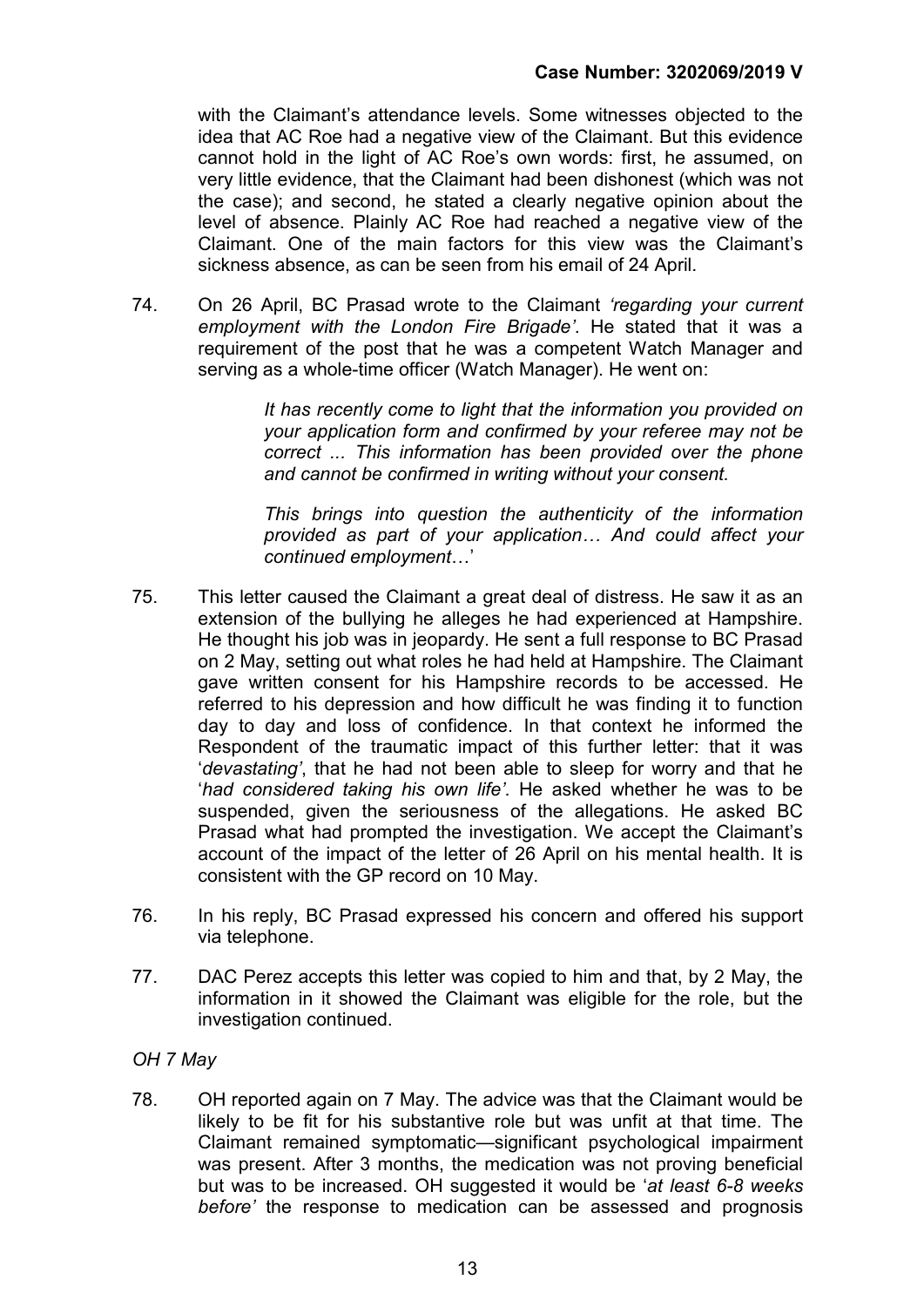depended upon 'resolution of issues and response to treatment'. OH advised a review in 8-10 weeks i.e. mid July.

- AC Roe's Expectations
- 79. On 10 May, AC Roe wrote to managers and Mr Amis and Ms Gibbs (X34):

In the context of what I see as an unacceptable approach to what was a clearly contractually defined posting and a resultant level of absence almost from commencing employment please can we consider how as an HR function we commence management action to address this again taking into account Mr Hurle is on probation please. I would like that to start immediately as an absolute priority. (our emphasis)

- 80. We find that the wording here shows AC Roe thought that the Claimant had gone off sick in order to get a transfer, that this was unacceptable, and he wanted his managers to take action. We make this finding because AC Roe says the absence is the result of what he regards is the Claimant's unacceptable approach to the posting. He is not just saying here: 'the absence is too long deal with it', though that clearly is one of his concerns. He is going further. We refer back to his assumption that the Claimant has been dishonest in his application form. It will be seen from our findings, having seen far more evidence than AC Roe, that we disagree with his view, but it was plainly a view he had reached.
- 81. On the same day, Mr Amis replied to AC Roe, referring to 'the managing' attendance policy which provided clear guidance on how long-term sick cases should be managed' but went on to suggest that because of the Claimant's

particular circumstances and his recent transfer from another Brigade the case is best managed via use of the Policy 480 – Probationary Procedure and paragraph 3.2 'Where there are concerns during initial training over conduct, attendance and/or performance then action under this procedure, including dismissal, may be brought forward in line with steps laid out in paragraphs 5.5.-5.7 and 5.11.

82. On the same day AC Roe replied to the managers, Mr Amis and Ms Gibbs, copied to the managers and Mr Powell, that

> as discussed with Tim [Powell] and Catherine [Gibbs], in the context of [the Claimant's] unacceptable absence during probation I would expect a robust application of the procedure. (X33)

We find in this email AC Roe again makes his expectations clear and that the managers reading it will have understood him: he wanted the Claimant removed. Robust means tough or strong. This was not AC Roe asking managers to follow the procedure to whatever conclusion they wished: he was asking them to be tough in their application of it. Again, the cut and paste nature of the witness statements does not help the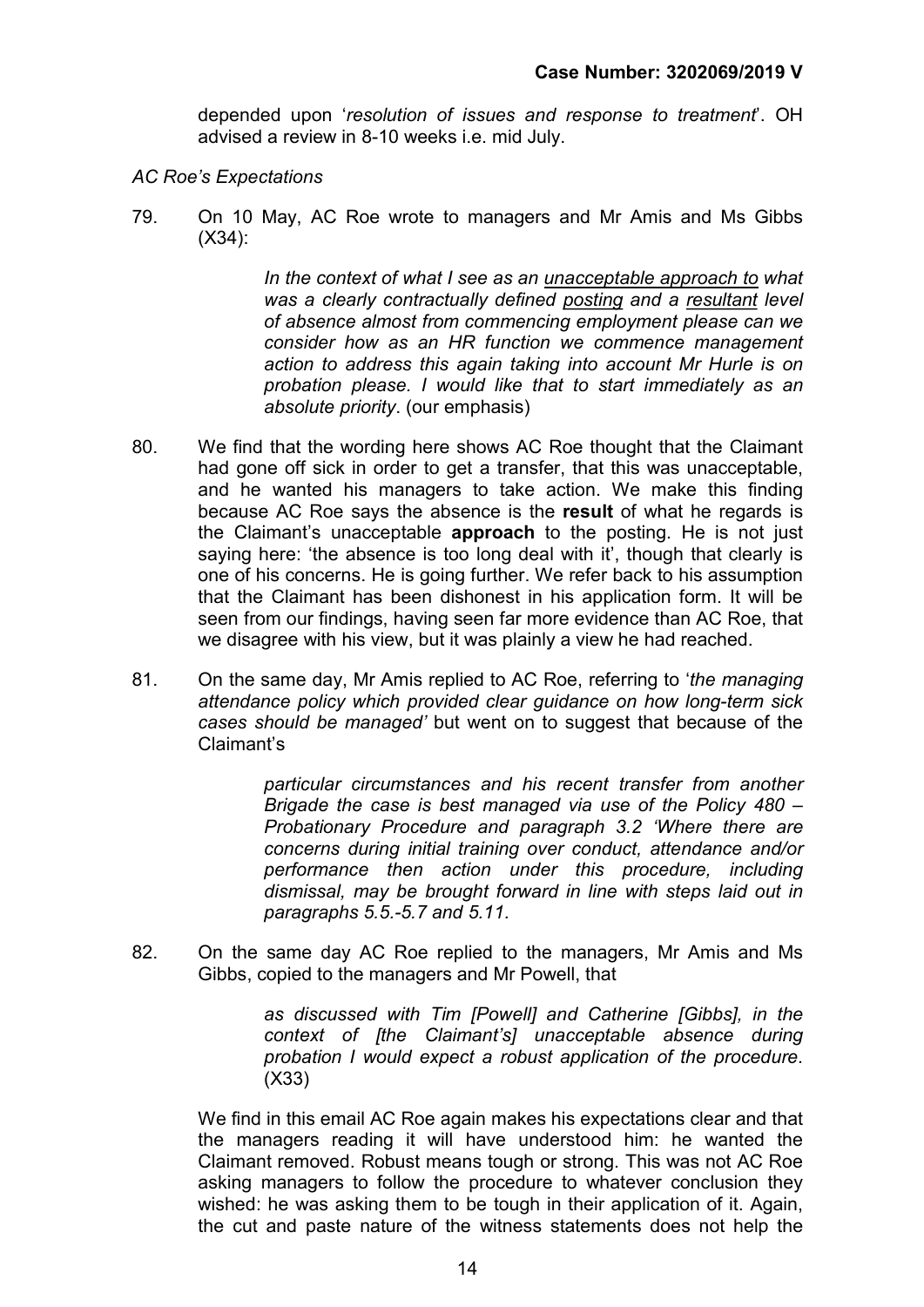witnesses here. DAC Perez is obviously mistaken in his witness statement that this was an email he sent. At the time he knew what his manager's expectations were. When we asked him, in the context of his decision to dismiss, whether offering the Claimant a further review period instead of dismissal, he indicated that would not have been a robust application of procedure.

83. Mr Powell could not remember emails sent to him but we find it likely he did remember the discussion he had with AC Roe about this case. AC Roe was at a very senior level. The case was relatively unusual: a person going off sick so early in their employment. We think it likely Mr Powell did remember AC Roe's attitude towards the Claimant and his expectation that he be removed.

#### 17 May Brief Return to Work and Attendance Support Meeting

- 84. On 14 May, the Claimant sought a phased return of 2 days per week to be reviewed after a month. He provided BC Prasad with a list of the things that would help him get back to work, including a transfer 'as soon as possible to a south west station to reduce travel time'.
- 85. DAC Perez saw the Claimant's requests. He wrote to BC Prasad: 'Just to note NE ops/[Waltham Forest] is the employment location when LFB offered the post'. This echoes AC Roe's reference to the contractual posting and represents a change from DAC Perez's initial aim for an early transfer.
- 86. The Claimant returned to work on 17 May. Mr Prasad held an Attendance Support Meeting with the Claimant. Such meetings are held under the MAP. He organised a phased return. It was not exactly what the Claimant had requested but we accept BC Prasad's evidence that it was open to further discussion and review. He also nominated a very experienced Station Manager as the Claimant's mentor. In writing on 17 May BC Prasad told the Claimant that employees unable to achieve reasonable attendance targets would be supported and managed through the MAP.
- 87. The Claimant then went to LFB headquarters. There he bumped into a friend who asked how he was. He became emotional and she sought the help of DAC Rhys Powell. The Claimant told him about the letter of investigation putting his job in jeopardy and that it had triggered suicidal thoughts. He was sent home. DAC Powell stated in an email 'it was very clear to me that he was in no state to be at work'. Although the Claimant had coped in the meeting with BC Prasad, he had struggled to cope with his return and this had culminated in him being sent home later on that day.

#### Further sickness absence and OH Report

88. On 19 May, the Claimant wrote to Commissioner Cotton informing her that he began to struggle with his mental health and broke down in February. He told her about the day upon which he had thought to take his own life; his request for a transfer and his attempt to return to work, which 'took every piece of energy I had ...I really struggled to hold myself together fighting back tears'. He explained his fear of losing his career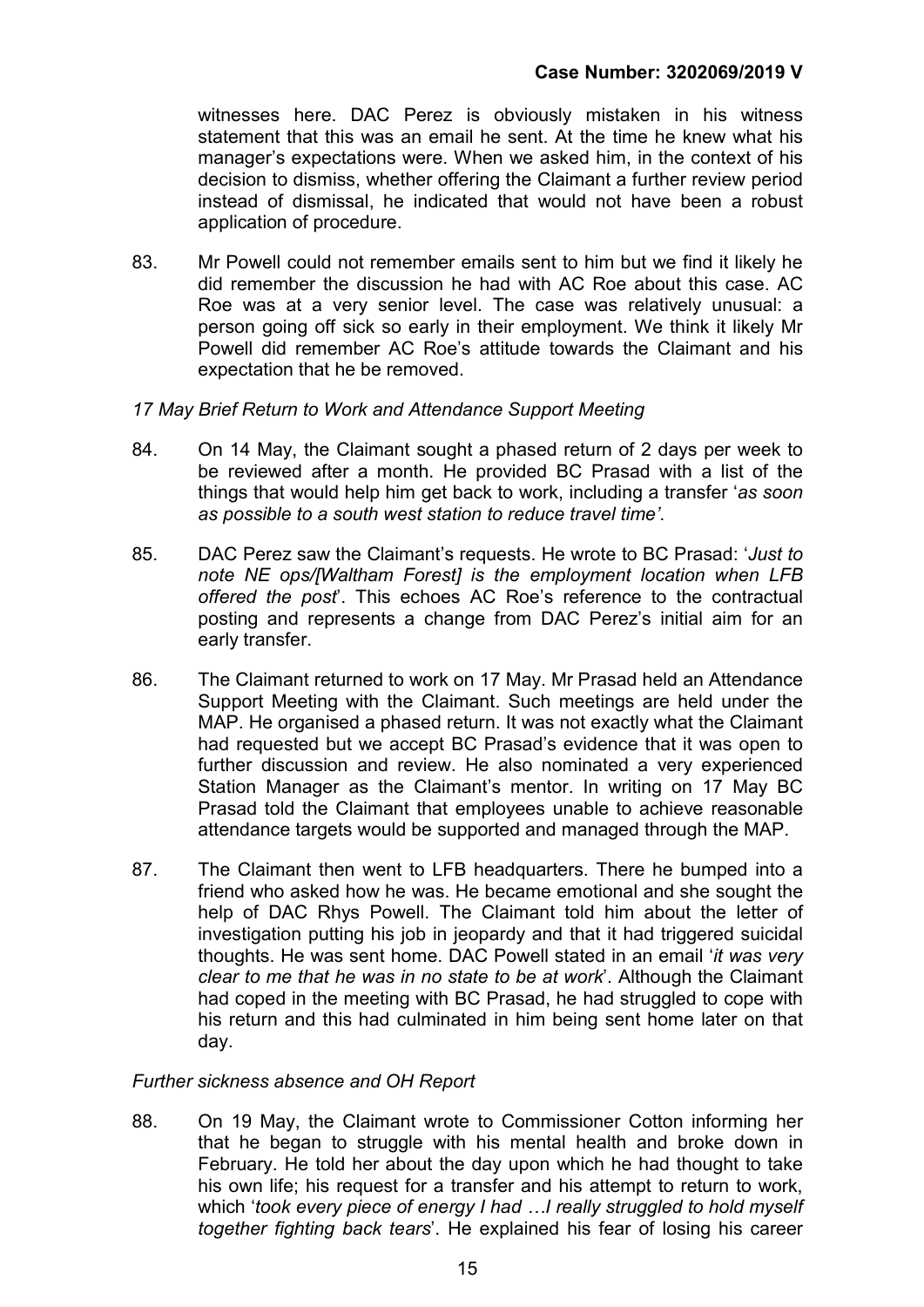and that he was feeling 'absolutely hopeless'. He referred to her concern for employees with mental health issues and sought her help. On 20 May AC Roe briefed C Cotton (X39). In her reply of 23 May she informed the Claimant she is not aware of the details. C Cotton plainly had a briefing from AC Roe but we do not know how detailed it was. We cannot therefore find, on the evidence we have heard, that her response was dishonest, as alleged by Mr Franklin.

- 89. The Claimant also emailed BC Prasad on 19 May informing him of a second mental health crisis over the weekend and that he had been signed off for a further month.
- 90. He attended OH again on 5 June. The report recorded that he was likely to be fit but 'remains symptomatic and unfit for work. Response to medication awaited and it will take at least 6-8 weeks before it can properly be assessed.' The prognosis was again that it 'depended upon resolution of the issues and response to treatment'. A review was suggested in 8-10 weeks Nothing was said about possible adjustments.
- 91. In summary, and on the basis of all the evidence we have heard, we find that by this stage the Claimant had a significant depressive illness: he struggled with his emotions, struggling to hold back tears on occasions including while driving. He was having trouble sleeping and with his concentration levels. He was still extremely anxious. He had, shortly before, been so low that he had thoughts of taking his own life. At this stage the medication he had been prescribed had been increased and the hope was it would have an effect.
- 92. OH gave no opinion on whether the Claimant was likely to be disabled, albeit that one of the purposes of an OH referral under the MAP was to do so. Plainly OH had not been asked.

#### Vacancy at Feltham

- 93. Sometime before 7 May, the Claimant heard from colleagues that a station manager vacancy might arise at Feltham. He told BC Prasad about this on the phone on 7 May (707) and BC Prasad said he would look into it. On 12 June 2020 the Claimant emailed BC Prasad to see whether a move to Feltham was possible. He stated his understanding that he could not be offered an earlier vacancy at Kingston because he was off sick, which he said, 'puts me in an impossible situation.'
- 94. BC Prasad emailed DAC Perez the next day: With regard to the Claimant's request I am assuming we will not be moving him to Feltham (if a vacancy exists) whilst he is sick. This reflected his understanding from previous discussions with DAC Perez.
- 95. Transfers have to be sanctioned at DAC level. The DAC in each area has to be involved--one to sanction the move out of area and one to agree the appointment in their area. BC Prasad acknowledged in his oral evidence that DAC Perez would be involved in decisions about transfer and we find that he is mistaken in his written evidence that DAC Perez was not involved here.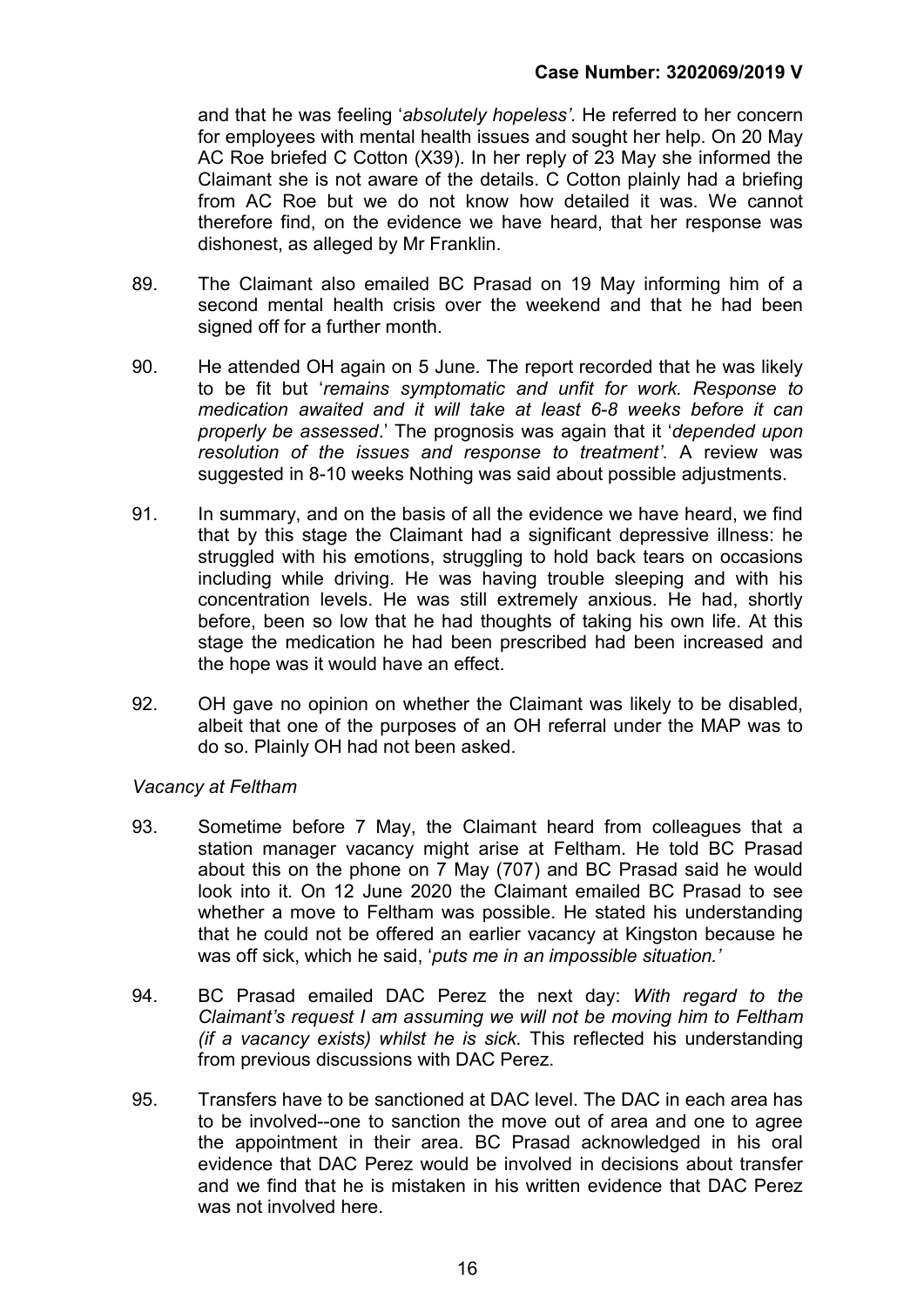- 96. DAC Perez did not contact his opposite number in the south west to enquire about any vacancy. He responded to BC Prasad simply by stating that the employment offer was in NE operations.
- 97. In his written statement DAC Perez gives a number of reasons for deciding not to facilitate a transfer at this time. We deal with them in turn.
	- 97.1. First, that there were no vacancies. But it cannot be right that had this in his mind at the time, because he had not checked with his opposite number. Also, he told the Tribunal in oral evidence that he was in 'ongoing dialogue' with Mr Wainwright about vacancies. It cannot therefore be credible that he did not find out about the Feltham vacancy, which from the documents we have seen plainly came up at some point between 20 May and 27 June (see below and 999-1001). We do not accept therefore that lack of vacancies was a factor for DAC Perez not facilitating a transfer.
	- 97.2. Second, that the Claimant was on development and not in exceptional circumstances. At the appeal against dismissal DAC Perez referred to this factor, saying that the Claimant needed to complete his development first (779, 784). We accept that the development policy was in DAC Perez's mind at the time. We note this was a hardening of approach from his initial aim to move the Claimant soonest. We find that DAC Perez initially took the view the Claimant was in an exceptional category but now he was off sick this view had changed (see below).
	- 97.3. Third, he suggested it was a decision for the DAC in the south west. But he well knew that his opposite number did not get to consider the Claimant for the vacancy unless DAC Perez sanctioned it, so this cannot have been in his mind at the time as a factor for not putting him forward.
	- 97.4. Fourth, that the Claimant was on sick leave. In his oral evidence he stated that the Claimant needed to be back in the workplace before they considered a move and supported this reasoning by referring to 'Fire Brigade Rules'. We have not been referred to any such rules. We find he probably meant practice: however, in answers to further questions DAC Perez came close to accepting that, if the transfer would get someone back to work, it would be acceptable. While he agreed in oral evidence that he knew of the March OH report recommending a transfer, he thought this was 'just advice to management'. But it does not appear in his points at paragraph 27 of his witness statement and we are not satisfied that he had considered the OH report at this time.
	- 97.5. Fifth, he referred to the contract. This is certainly the approach he took in emails after AC Roe's expectations had been established, but it is not logical that he really held this view, given his stated earlier intention to transfer the Claimant as soon as something came up. We find that DAC Perez was therefore also influenced not to facilitate a transfer by AC Roe's expectations.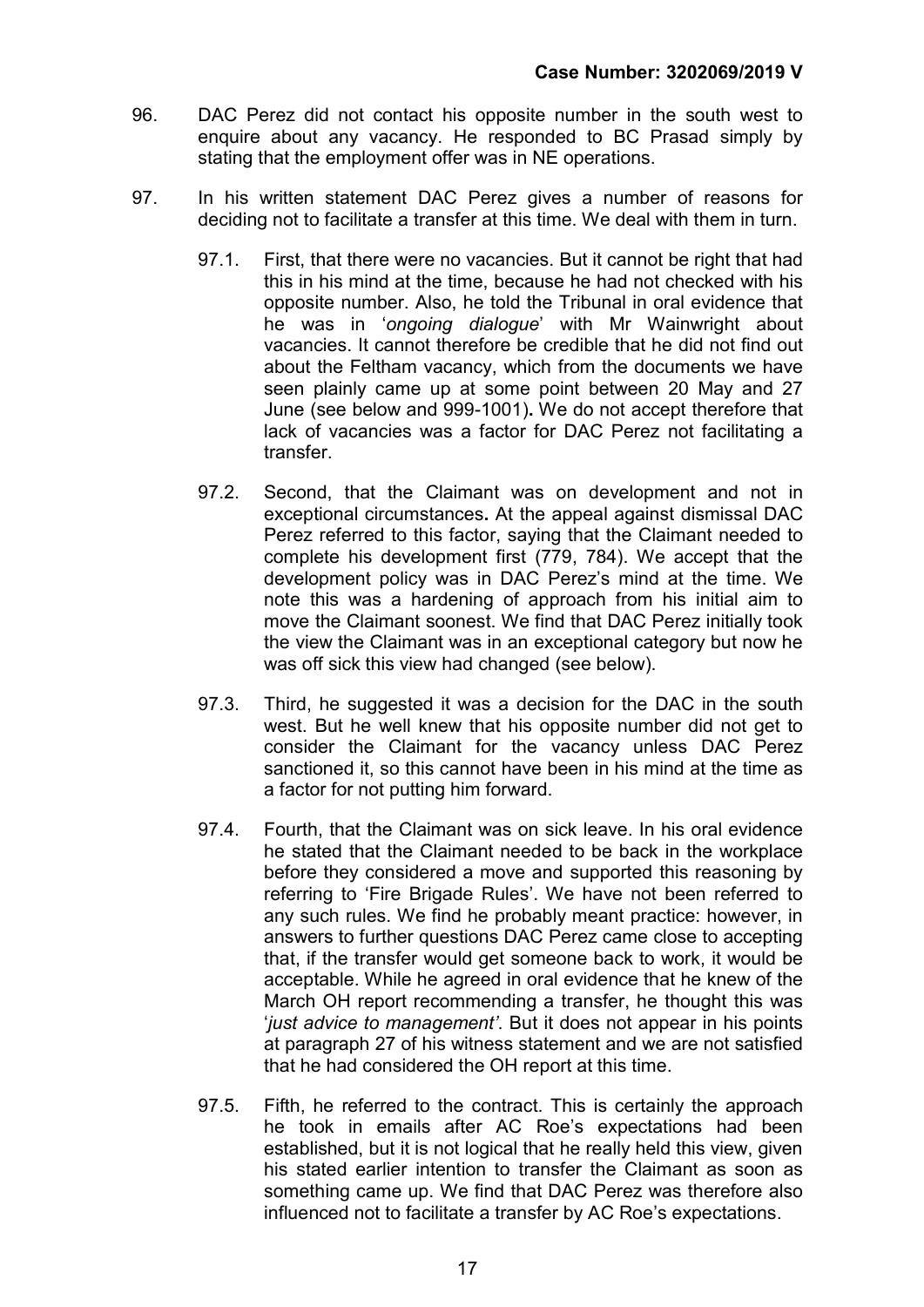- 98. On 13 June BC Prasad informed the Claimant his contractual posting remained at Waltham Forest and that no transfer could be offered while he was off sick.
- 99. BC Prasad explained the reason for not allowing transfers of someone off sick as operational: because it would leave the newly vacant post without an attending officer and would require to be covered by someone actingup. When we asked whether this would not already be case in the post that the person off sick currently held, he explained that the post from which they had transferred would also only be filled by someone 'actingup' temporarily, so it was a worse situation operationally than if only one post was left in this situation. This is because the recruitment of new Station Managers was done in a round rather than in response to individual vacancies.
- 100. Meanwhile, the Claimant had written on 17 May to GM Kempton, in the south west, enquiring about the possible vacancy at Feltham (999). He referred to the shorter commute and the recommendation from the Brigade doctor of a transfer closer to home. GM Kempton first replied on 20 May that the station manager who was due to retire had not yet handed his notice. He mentioned that there had been 'quite a bit of interest' in this post but he would keep the Claimant posted. On 27 June GM Kempton informed him that the vacancy at Feltham has gone to another individual (1001). He stated

'I did explain my preferences to the powers that be but as with most things in LFB, the decision was taken out of my hands.… I'm sorry it's not the outcome you were looking for.'

# Formal Request for Adjustments

- 101. On 12 June the Claimant made a request for disability support to Miss Stephenson of the Inclusion Team referring to his depression as a protected characteristic under the Equality Act. He said, although a transfer to station in the south west would not solve every issue, he felt it was a solid foundation to get back to work. He said he had learned from a colleague that there was a vacancy at Kingston and Feltham, that he had told his line manager, but had heard nothing. He had subsequently heard that the Kingston post was filled and could not be offered to him as he was off sick. Miss Stevenson was advised by Miss Gibbs to refer the Claimant back to his line management chain (X50) which she did.
- 102. Ms Gibbs did not suggest that OH be asked about whether the Claimant was likely to be disabled. The evidence is clear to us that no one in management or HR ever asked that question of OH nor did they ask the question whether the adverse effect of the Claimant's condition might well last 12 months, even though the Claimant had been seeking adjustments and even after the Claimant had suggested at this point that he was disabled.
- 103. On 15 June, the Claimant made a formal request for reasonable adjustments to BC Prasad who forwarded the email up the line of management. In this request the Claimant stated he was experiencing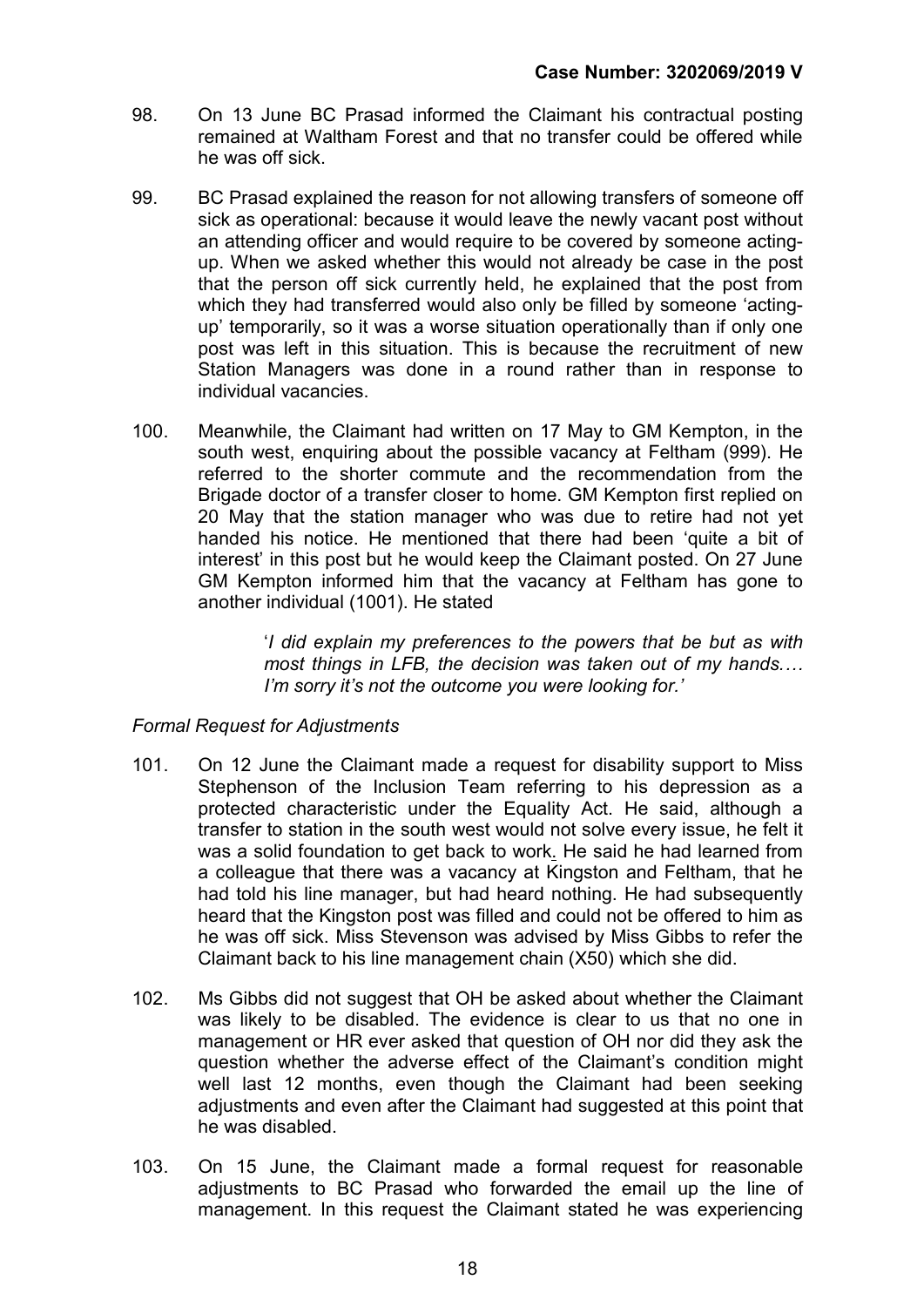'moderate depression' but was 'desperate' to get back to work. He referred to his wife and daughter's mental health problems. He referred to his already vulnerable state because of the bullying he had experienced in Hampshire and that the long commute reduced time with his family. He then described his own mental health beginning to fail finding himself 'uncontrollably crying on the way to and from work, something which I hadn't done since a child. I finally broke down mid-February'… and referred to the depression diagnosis and its impact on his ability to function day to day. He stated he had now been suffering for 6 months 'and there is no current likelihood that I will recover fully from it in the near future. This condition, with its effect on me and the likely timeframe for recovery mean that the impairment I currently have meets the criteria of a disability as identified in the Equality Act 2010.' He then sets out his reasoned argument for adjustments by reference to the Respondent's various policies on diversity and disability. Including, for example, the purpose of OH to try to establish whether the absence is attributable to an EQA disability. He referred to the MAP, clause 19.4, about consideration of adjustments including 'transferring the disabled employee to another work area'. He asked where in the transfer policy it stated that transfers could not be facilitated for those on sick leave. The Claimant even offered to return to work against the medical advice.

Decision to Move to Stage 3 of Disciplinary Procedure

- 104. On 19 June, DAC Perez discussed with BC Prasad how a 'probationary review' should take place (450). But then Ms Gibbs advised that a stage 3 disciplinary hearing should be convened to be chaired by DAC Perez. She relied on clause 7 of the contract of employment.
- 105. Ms Gibbs knew that the disciplinary procedure was going to be amended from 1 August so that it did not cover attendance issues. Changes to the Grey Book took time and negotiation.

# Response to Request for Adjustments

- 106. On 21 June, the Claimant wrote to BC Prasad more details of his illness. On 28 June he chased for a response to his request for adjustments. On 6 July he provided BC Prasad with more information about how he was feeling: he was averaging about three hours sleep a night and had a constant ball of anxiety in his chest. Mentally he felt completely disconnected from his mind and struggles to be normal day-to-day. He felt no emotion whatsoever. He was exhausted. He couldn't easily engage his brain to perform tasks. He said that the delay in responding to his request made him extremely distressed. He was worried that there was no prospect of change to give him a foothold to begin recovery and get back to work which is where he wanted to be.
- 107. It was not until late June that LFB wrote to Hampshire enclosing a copy of the Claimant's consent to access his employment records. Upon receiving information from Hampshire in writing on 1 July internal communications show Ms Gibbs decided to drop the allegations about his eligibility for the role and she informed managers of this. But the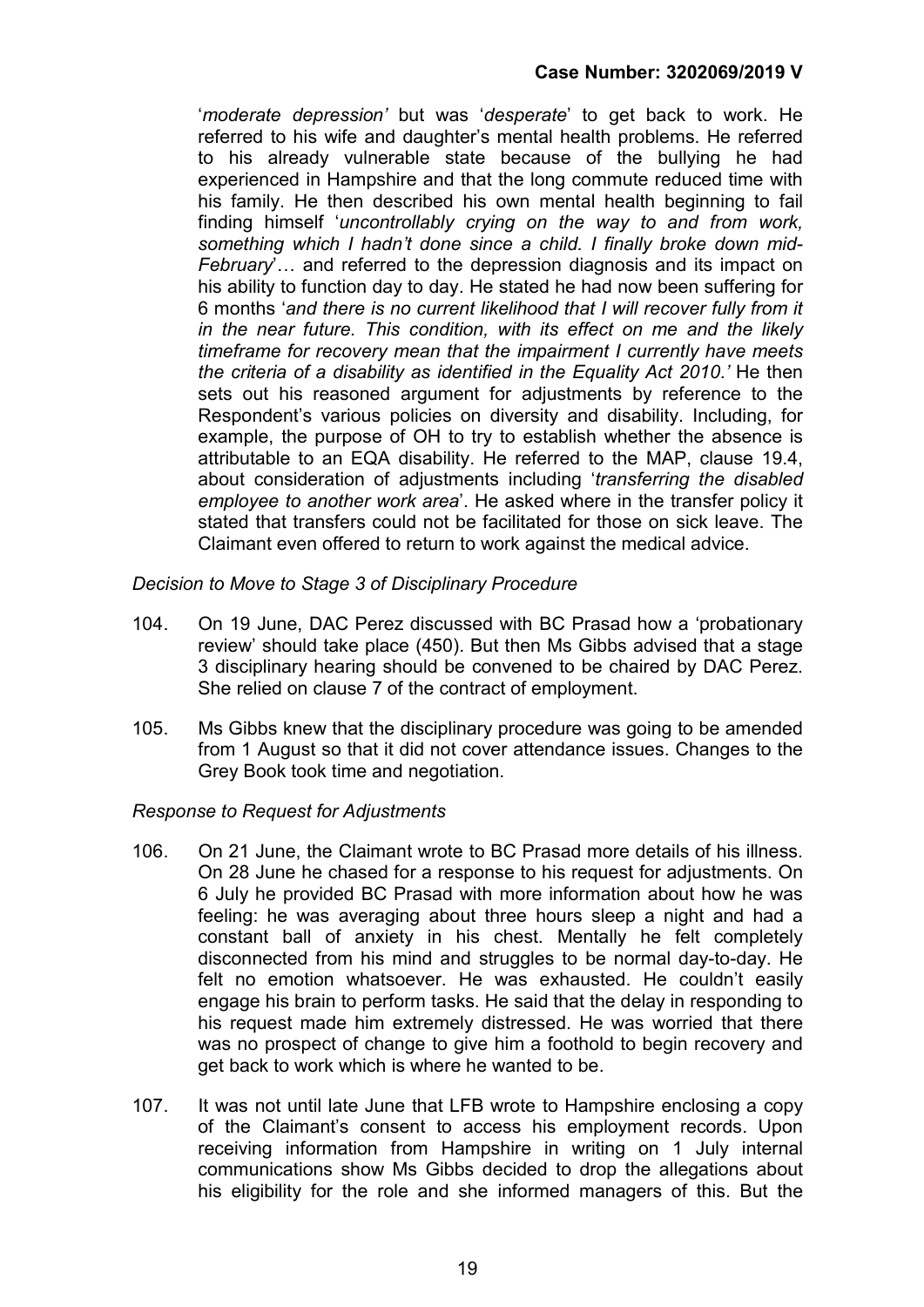Claimant was not informed and this allegation was left hanging over him for several months. It was not pursued before us.

- 108. On 10 July, following HR advice, BC Prasad emailed the Claimant and informed him the Respondent was not in a position to consider reasonable adjustments because it 'had not seen any evidence to support' that he was disabled. BC Prasad told him they would be inviting him to a stage 3 disciplinary hearing in the light of his high level of absence.
- 109. Ms Gibbs advised on this approach. She accepted that she looked at the previous OH reports. She accepted that the 7 May OH report raised a potential question about disability. She also accepted, from that report, that depression could well have lasted for 9 months but was not prepared to say it could well last beyond that. Ms Gibbs did not obtain further OH advice or ask for the GP notes. Later in her evidence she suggested that the Respondent would look at whether there could be reasonable adjustments even if disability was not certain, but it is plain this did not happen in this case.
- 110. On 20 July, the Claimant submitted a grievance about the failure to make adjustments.
- 111. On 23 July, the Claimant send BC Prasad his CTS notes.

# Impact of Absence

- 112. The Claimant's Station Manager role has been described as an important one. Each fire station is a centre of operations and the station manager was the lynch pin of that station. He was the link between firefighters and higher management. Fully staffed fire stations gave the most effective cover for the safety of Londoners.
- 113. While the Claimant was absent his role had been covered partly by a colleague acting-up and partly by BC Prasad. We accept BC Prasad's evidence that he had more work to do as a result and was under greater pressure. There was an additional cost of paying the colleague to act up. We have heard no evidence of what this cost was. There was also the cost of the Claimant's full pay for 6 months' absence and potentially half pay for a further 6 months.

#### Invitation to Stage 3 Disciplinary Hearing

- 114. On 6 August, the Claimant was invited to a Stage 3 hearing under the disciplinary policy the 'offence' being his 'unacceptable record of attendance': 104 working days lost out of a possible 140.
- 115. We find that Ms Gibbs advised on this letter and the use of the disciplinary procedure and selected the stage. She confirmed her position in her oral evidence that an absence relating to a disability was a 'serious offence'. In our judgment Ms Gibbs was influenced by AC Roe's emails in reaching these decisions.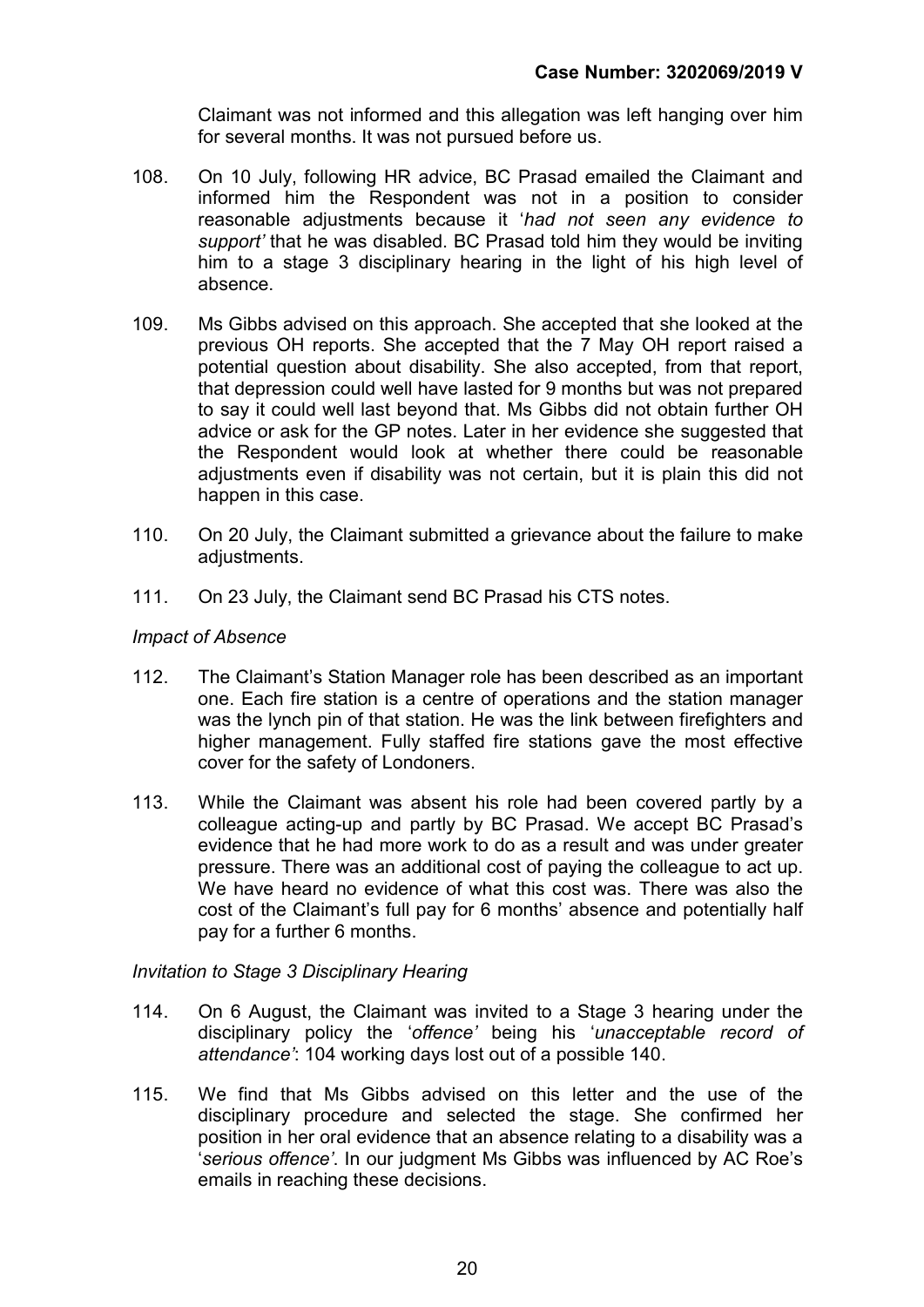- 115.1. It is very surprising that a senior HR professional should continue to advise on the use of an out-of-date policy. Ms Gibbs well knew that the disciplinary procedure no longer covered attendance. We infer from this that AC Roe's expectations, those of a very senior manager, clouded her judgment.
- 115.2. It is also very surprising to hear an HR professional describe attendance as a 'serious offence'. This is not just a matter of semantics. The language an employer uses to describe its concerns has an impact on the employee. It is not surprising that the Claimant expected to be dismissed, given how his absence was described. Again, in our judgment, Ms Gibbs held to this view because she was seeking to uphold the direction of a very senior manager. The Tribunal can see both sides of this: on the one hand understanding her dilemma and on the other observing that her role is to take responsibility for giving managers appropriate advice and pushing back where necessary in order to do so.
- 116. The Claimant chased a response to his grievance in August and was told this would be dealt with as part of the Stage 3 because they were both about the same issue. The Claimant asked why this decision had been made when paragraph 3.2 of the disciplinary procedure advised that consideration is given to postponing the disciplinary procedure while the grievances dealt with. We have not seen a reply.
- 117. On 9 August, the Claimant started ACAS Early Conciliation with a view to bringing a claim in the Tribunal. And on 16 August the Claimant registered a company on 'Hampshire Fire and Medical Services Limited'. We accept the Claimant's evidence about these steps: once he had been invited to a 'stage 3', and with the allegations about his inaccurate application form still live as far as he understood it, he expected to be dismissed. He started to make plans for self-employment by creating a company under which he would advise clients about first aid and safety. He had taken no other steps nor done any work for this company.
- 118. The disciplinary hearing was put off in order to obtain a further OH report. This was provided on 27 August. OH again recorded that the Claimant was likely to be fit for his substantive role but was not currently fit. In their opinion the Claimant was 'not likely to be fit for at least the next three months and it could be longer depending on the waiting time for further treatment and his response.' The prognosis was again dependent on 'resolution of issues and response to treatment'. OH suggested a review in 12 to 16 weeks.

# Claim to Tribunal

119. On 6 September the Claimant presented his original claim to the Tribunal. We do not accept that this evidenced a decision not to return to work. Rather, the Claimant expected to be dismissed and the time limits for reasonable adjustment claims are short.

#### Stage 3 Hearing and Dismissal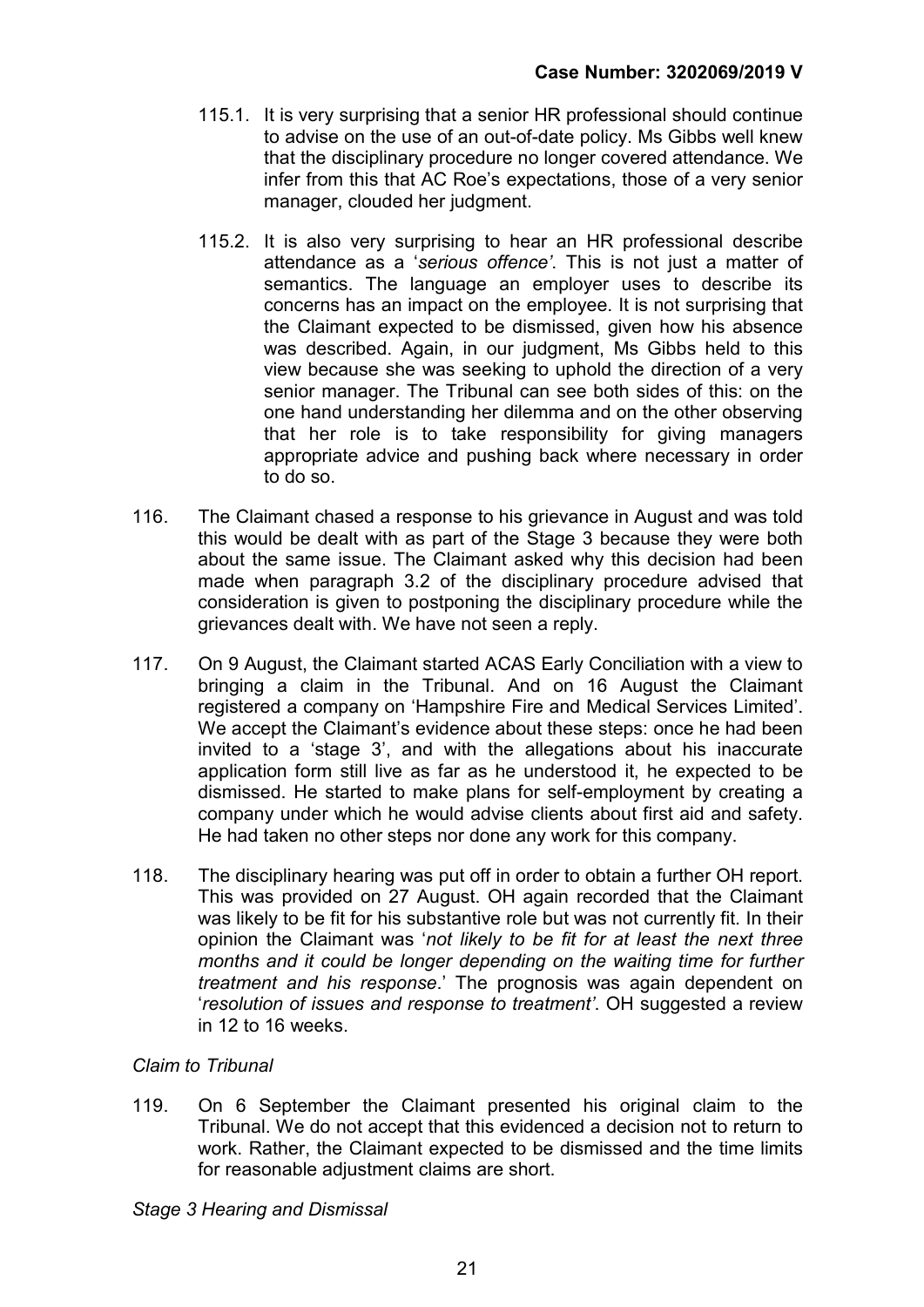120. DAC Perez was to hear the stage 3 and the Claimant queried whether he had made decisions about his refusal to facilitate a transfer (X96). BC Prasad replied:

> As the North East Deputy Assistant Commissioner, DAC Allen Perez has been informed and / or consulted on regarding your requests. However, DAC Perez has not been involved with the decision-making regarding your requests to facilitate a transfer or your request for adjustments.

- 121. As we have already found, BC Prasad was mistaken about this.
- 122. Given DAC Perez' decision not to facilitate a transfer, he should not have chaired the hearing, because that is what the grievance was about. He therefore would be judging his own decision.
- 123. The stage 3 hearing took place on 27 September. At it the Claimant had to 'admit' the 'offence' of unacceptable absence. The Claimant made a written statement for the hearing. It included the following points.
	- 123.1. He set out the evidence that he said demonstrated he was disabled within the EQA, referring to OH and CTS accounts.
	- 123.2. He argued that the earlier failure to transfer him had been a barrier to a sustainable return to work which led to a lengthened period of sickness.
	- 123.3. He made a detailed argument that the Respondent had failed to comply with its policies including the transfer policy; the MAP; the stress at work policy; the Equality and Diversity Policies; and the EQA.
	- 123.4. He contended his request [for a transfer] was reasonable because there was no cost implication: there were vacancies at Feltham and Kingston. He argued that the denial of his request was unfair and unlawful because: the Respondent was reasonably aware of his condition; it met the criteria of a protected characteristic; there was no benefit to the Respondent in requiring him to remain at Chingford; the benefit to the Claimant would have been "huge in giving me a foothold to manage my condition and recovery, care for unwell family members and improve my work life balance'; would have avoided the need to pay sick pay; would have reduced the number of sick days lost; the reason for refusal was inaccurate given the information the Respondent had from occupational health and CTS about his illness and the suggestion OH had made in order to promote recovery.
	- 123.5. He objected to the hearing being at level three and to his sickness being described as an offence.
	- 123.6. He relied on OH stating that, although he was unfit for work, he was likely to be so. And the initial OH report that advised a transfer to assist him.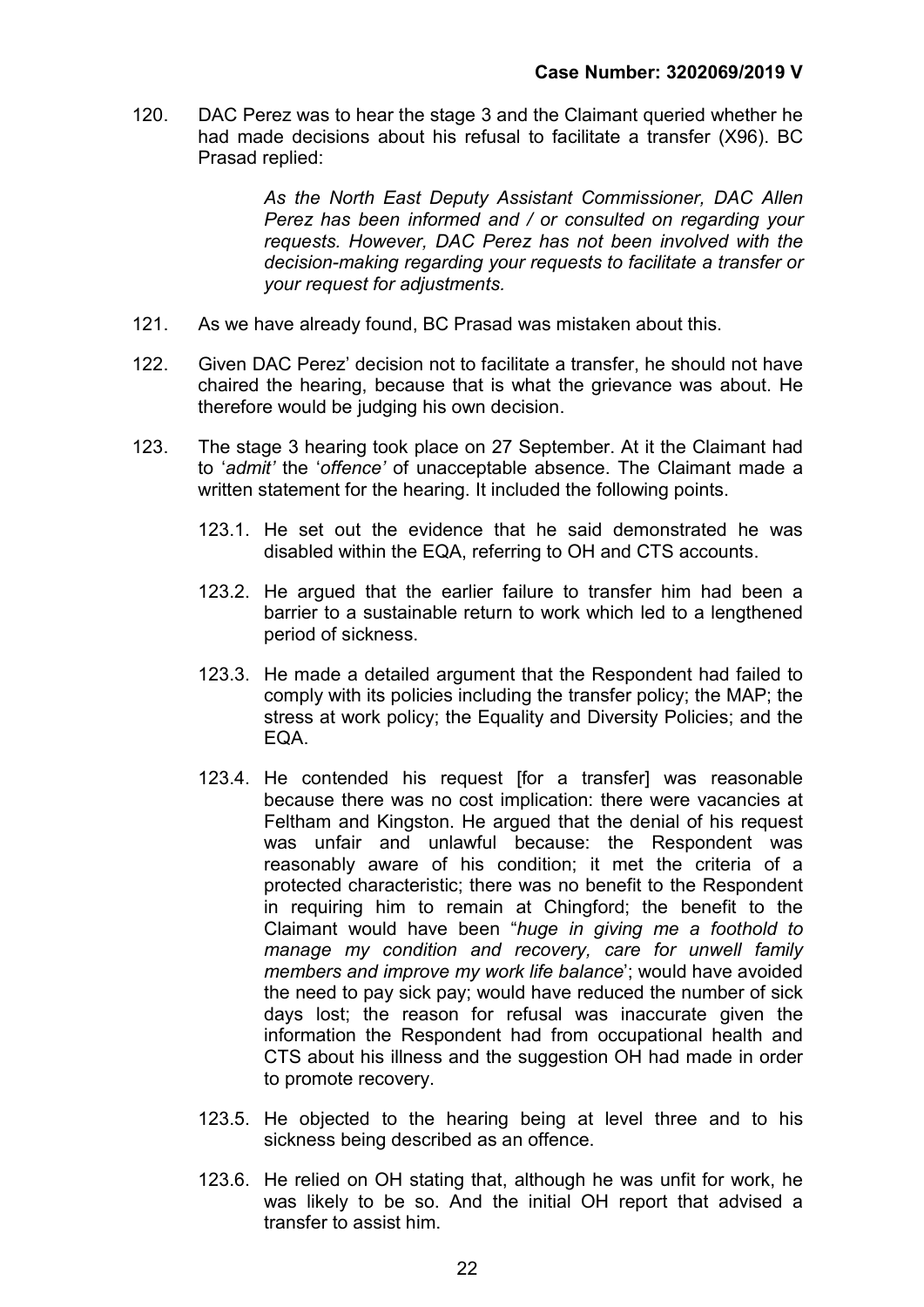- 123.7. At the hearing the Claimant confirmed he was only unable to drive from 25 February to 4 March.
- 124. The management case provided all the dates of attendance; it referred to the contract to justify the choice of disciplinary policy; it relied on the OH reports' uncertainty of prognosis and the lengthy absence.
- 125. Because of the points the Claimant had made about the level of care he needed to give his wife and daughter and how the travel time impacted on that, DAC Perez sought their medical notes. They did not give consent.
- 126. The Claimant was dismissed by letter dated 19 October with effect from 24 October.
- 127. In considering the reason for dismissal we have looked at the dismissal letter and DAC Perez's evidence to us.
	- 127.1. DAC Perez said that he had decided to dismiss because OH had advised the Claimant would not be able to return to work in the foreseeable future and the loss of 138 working days out of a possible 174 was unacceptable. We do not accept that OH had advised the Claimant was not likely to return in the foreseeable future: in fact OH had always advised that the Claimant was likely to be fit for duties. The first report suggested a shorter commute would be beneficial to mental health and the prognosis of all the others was that improvement depended on resolution of issues. The final OH report suggested a review in 12-16 weeks.
	- 127.2. He specifically did not reach a conclusion on disability, stating in the letter: 'you assert that you are suffering from depression… You are of the view that your condition falls within the disability definition as set out in the [EQA]… I accept you may be unwell'. These seems an odd partial acceptance of illness, given the medical evidence that DAC Perez had before him and that the Claimant was not facing an allegation of malingering. In his evidence DAC Perez continued to deny that the Claimant was disabled despite the Respondent's concession. We find he had set his mind against considering disability at this hearing.
	- 127.3. In the dismissal letter he concluded that, even if reasonable adjustments were required, he was not convinced they would overcome the issue of travelling time. In his evidence DAC Perez explained that, in his view, the saving of the travel time the Claimant described would not have significantly increased time with his family because of the 24 hour shifts he would have to undertake. He also relied on the Claimant's contention that he had extensive caring responsibilities for his wife and child and how these would not be relieved because of the full commitments of the job. We find that DAC Perez's view that the difference in travelling time would not have made a difference is unreasonable and not credible. On any level, a saving of 2-3 hours each travelling day is a significant time to be able to spend with family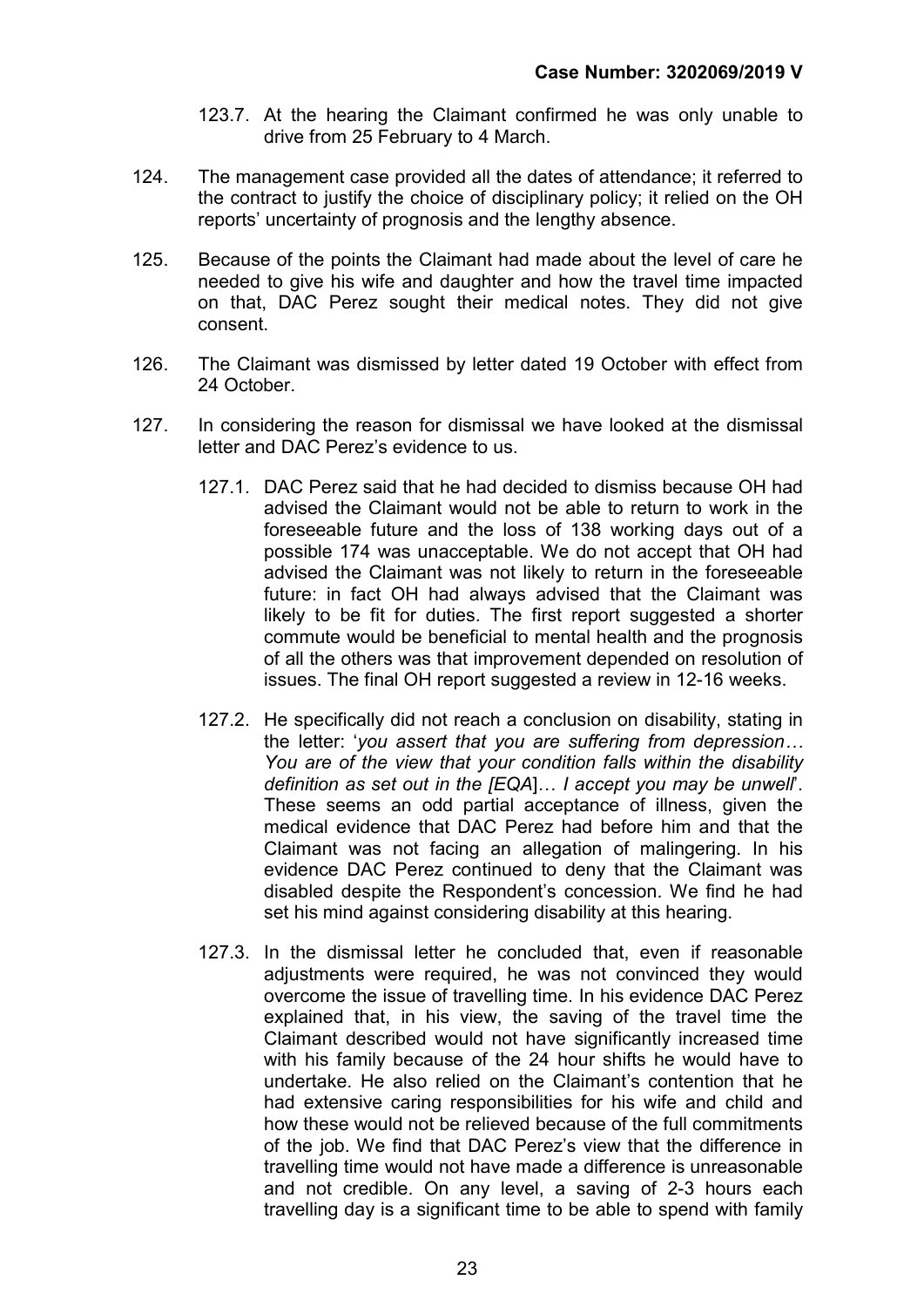or undertake the care of them. Furthermore, it is contrary to the specific view expressed by OH in March that a shorter commute would be beneficial and it was the longer commute that was impacting on the Claimant's mental health.

- 127.4. In the dismissal letter DAC Perez stated that it was made clear to the Claimant 'early on that there were no other vacancies and he was unlikely to be able to be transferred to the south-west in the short or medium term'. DAC Perez refers to his view that the Claimant was fully aware of what he was committing to when he signed the contract; he relied on the mobility clause. We do not accept that the Claimant was told he would be unlikely to be transferred in the short or medium term: that is not what was said and nor does it reflect DAC Perez's intentions at the time.
- 127.5. In his witness statement, as justification for the dismissal, he referred to the fact that the Claimant had been advised not to drive. This was again a 'cut and paste' sentence and it appears in the witness statements of Ms Gibbs and Mr Powell. We do not accept that he had this in his mind at the time. It was not set out in his dismissal letter.
- 128. Looking at the evidence, in our judgment, the main reason for the dismissal was the significant length of absence.
- 129. In our judgment, DAC Perez gave no real consideration to action short of dismissal because he had been influenced by what he knew to be AC Roe's negative view of the Claimant and understood, from his emails, that AC Roe expected him to dismiss. In his oral evidence, when asked what he understood by 'robustly' in AC Roe's email, DAC Perez illustrated to us that robust could not have included a further review.

#### Appeal

- 130. The conduct of the appeal is not an issue before us but Mr Powell has given evidence that he reviewed DAC Perez's decision to dismiss and agreed with it. This evidence may, therefore, be of some relevance to the section 15 objective justification case.
- 131. At the appeal the Claimant's representative argued:
	- 131.1. the disciplinary procedure should not be used as this was an issue of capability
	- 131.2 he was disabled.
	- 131.3. that if adjustments had been made earlier there was a good chance that the Claimant could have got back to work.
	- 131.4. there was still a possibility that the Claimant would recover.
- 132. Mr Powell reviewed DAC Perez's decision rather than rehearing it. He says he looked at lesser measures, like a further review period, because the Claimant had significant service as a firefighter and, in his own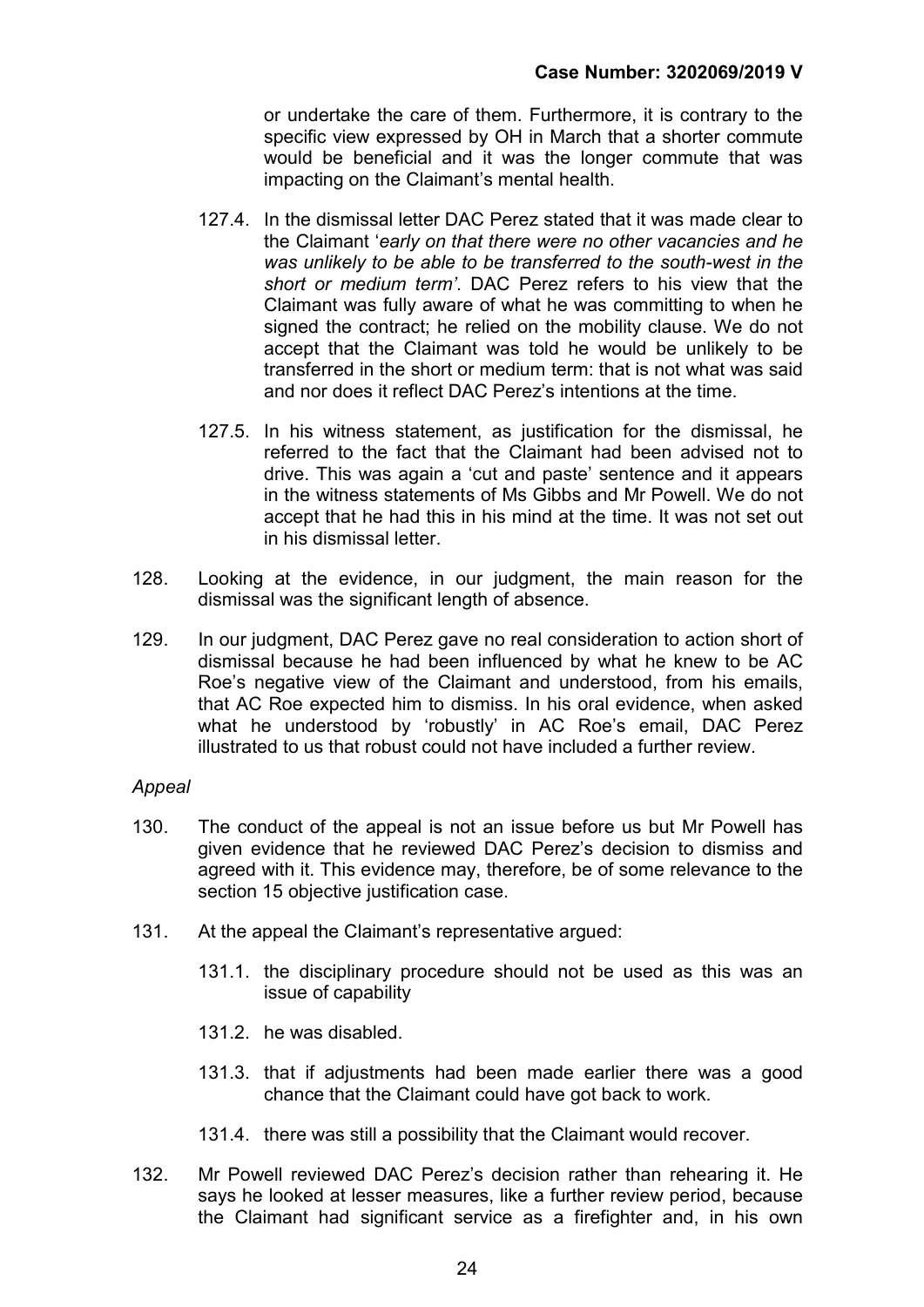words, 'it did not suit anybody's purpose to see it go to waste'. But he was concerned to hear, he said, of the Claimant talking about 'entitlements' rather than what would work. He recalled that the Claimant had 'asserted [he was] not able to return to work in any shape or form regardless of reasonable adjustments'. Yet, the appeal minutes record that when DAC Perez asked the Claimant why the Respondent was 'obligated' to transfer him, the Claimant responded that it was not obliged but that it was a reasonable adjustment. Further, according to the minutes, when asked about what would happen if he was reinstated, the Claimant told the appeal he would reapply for reasonable adjustments he was not able to say whether reasonable adjustments would get him back to work (780-2). We find Mr Powell's recollection in his evidence to us is at odds with the written record and we prefer the written record as being a near contemporaneous account. The Claimant was referring to the adjustments he contended were reasonable. This was entirely appropriate for him to do. It does not smack of someone not looking at the practicalities. Also it makes sense to us that someone with depression is not going to be able to be definite about the future, but the minutes do not portray the Claimant as being unwilling to consider a return to work. Furthermore it is inconsistent with the case he made for an appeal, that Mr Powell would have seen. To ask for the Managing Attendance Procedure to be applied to him and to query whether the disciplinary procedure should have applied when it was an attendance matter were perfectly reasonable submissions to make. And even if the Claimant had talked of reasonable adjustments as entitlements (bearing in mind that he was also pursuing a grievance), he should not be criticised for this. The Equality Act does sometimes establish obligations and it is entirely open to an employee to argue that those obligations applied to him in a particular case.

- 133. In his written statement Mr Powell suggested the transfer to a south west station would have only been helpful to the Claimant on a couple of days a week. But he is mistaken about this: we have not heard evidence of there been any week in which the Claimant would only have to drive to and from work twice. Nor is that a conclusion he can have reached on the evidence he heard at the appeal.
- 134. The Claimant's grievance was supposed to have been dealt with as part of the stage 3 hearing but, in his evidence to us, it was clear that Mr Powell did not even know he had to consider the Claimant's grievance. If he had been considering the matter carefully, he would have seen that this was necessary. This supports us in our conclusion that Mr Powell did not consider the appeal carefully. He reached conclusions about the Claimant's attitude to a return and the issue of reasonable adjustments that were inappropriate and unwarranted on the material before him.

#### Hypothetical Comparators

135. We accept Ms Gibbs' evidence was that if a firefighter seriously damaged a knee but is on probation he would be dismissed, if he was considered to have no reasonable prospect of a return to work.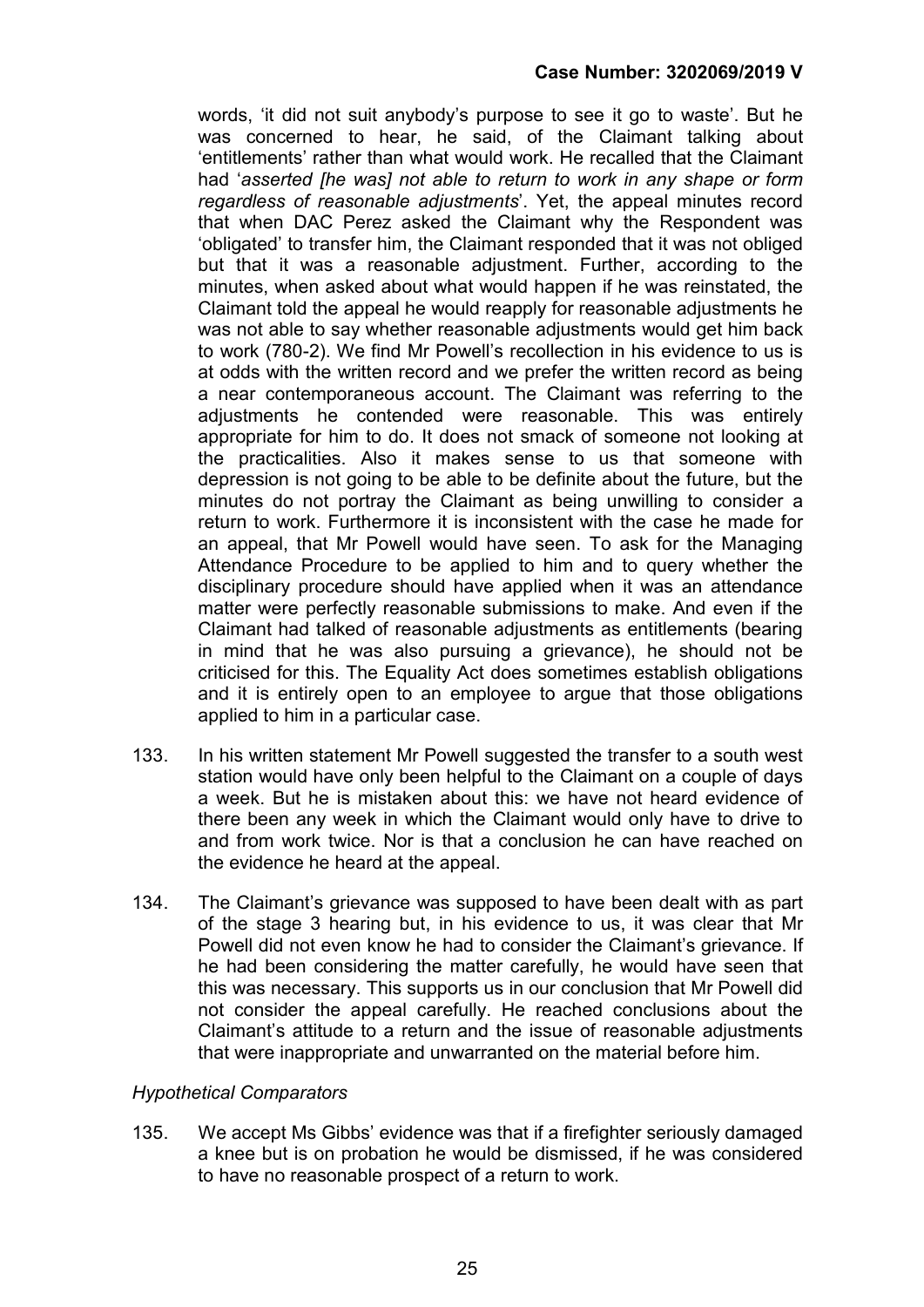#### Policies

#### Probationary Procedure

- 136. Clause 2.2 of the probationary procedure provides: In the case of an employee who transfers to the Brigade from another Fire Brigade the whole or part of the service in that Brigade may at the discretion of the head of human resource management and the director of operations, be counted towards the completion of his or her probation service in the Brigade.
- 137. Clause 2.3 provides that within the framework for any transferee's probation, 'emerging issues may be dealt with under the standard procedures outside of this probation policy' but clause 2.4 provides: otherwise, neither [reference to two disciplinary procedures] apply to employees who are on probation.
- 138. Clause 2.5 provides: during the probationary period, performance, conduct and/or attendance, which are below the required standards of the Brigade, could justify dismissal in accordance with this probationary procedure.
- 139. Clause 5.3 provides: The employee's performance, conduct and/ or attendance may be reviewed at any stage during the probationary period. If the required standard of work, conduct or attendance is not met and if there is no reasonable expectation that the employee will improve, action may be taken to terminate the employee's contract of employment in accordance with the probationary procedure outlined. (our emphasis)
- 140. Clause 5.4 provides: Where probationers may have medical conditions that fall within the definition of a disability under the Equalities Act 2010, the manager should seek guidance from a HR adviser in the first instance who will in turn liaise with the Brigade's occupational health providers and the Corporate Management Team, as appropriate… (our emphasis)
- 141. Clause 5.5 provides: If the station commander decides that there are serious concerns which may justify dismissal or other disciplinary action being taken, they will invite the probationer to attend a formal hearing with a group commander and notify a HR adviser immediately.
- 142. The Respondent contends the Probationary Procedure did not apply to the Claimant because he had transferred from another Brigade. On the other hand, Ms Gibbs also asserted he was a probationer. Ms Gibbs argued that this disapplication was not by virtue of clause 2.2 (above) but the contract of employment. The difficulty with this is that the contract only refers to a transferee's previous service in the context of redundancy not probation. We find that as a matter of construction, the contract does not exclude the probationary procedure.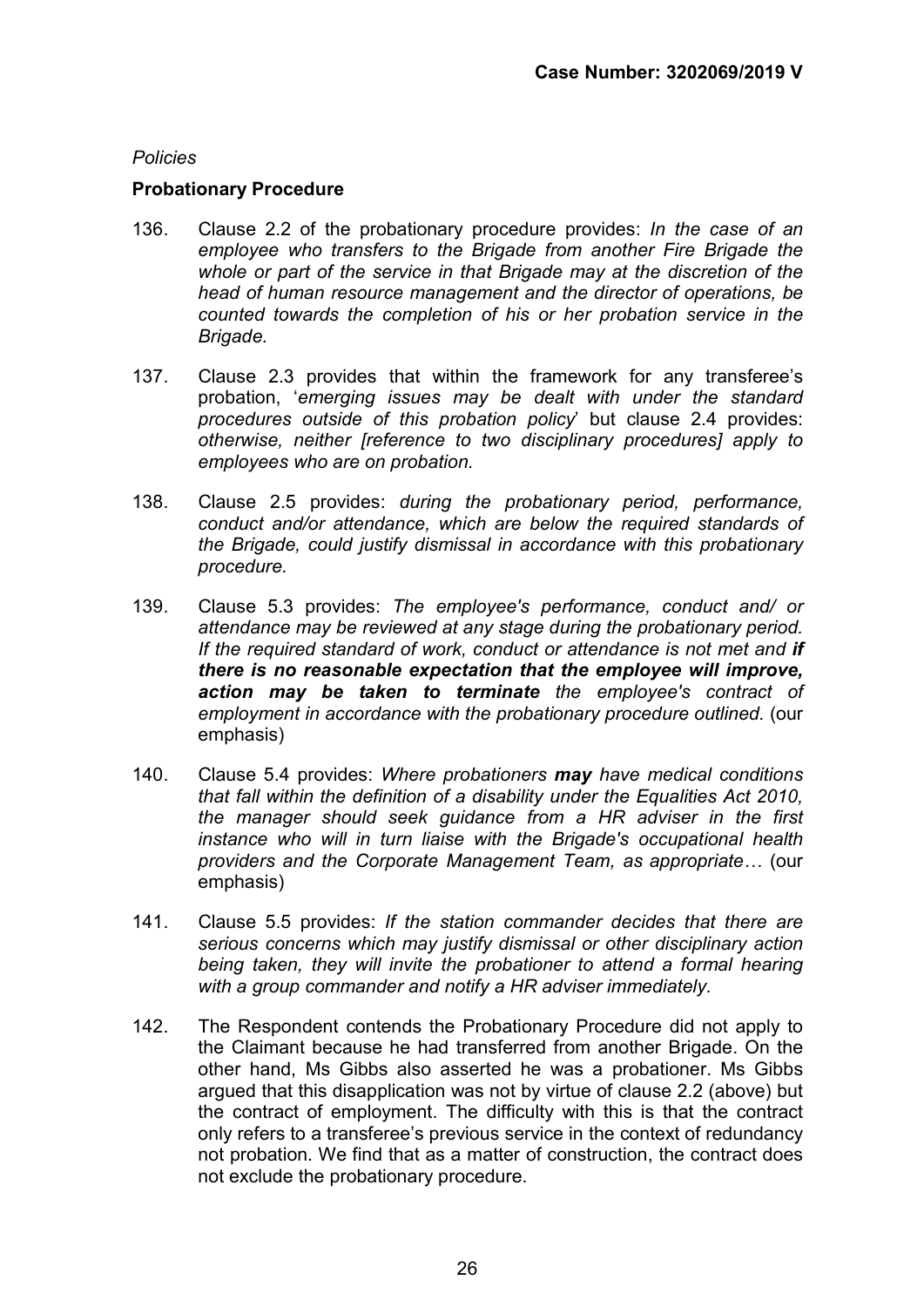# Disciplinary Procedure

143. From 1 August the Respondent decided that attendance was not to be managed under the disciplinary policy and references to it were removed from this date. This was part of the Grey Book negotiations. Ms Gibbs knew that this was going to change. And admitted that she did so when the letter of invitation was written to the Claimant. She knew that the reason was that the use of disciplinary procedures in cases of absence was thought to be punitive.

# Managing Attendance Policy ('MAP')

- 144. Ms Gibbs agreed, and we find, that the MAP refers to four of the legitimate aims proposed by the Respondent as justifying any unfavourable treatment, at clauses 1.2, 1.3 and 6.5. Its aims are to maximise attendance at work; minimise disruption to service delivery caused by absence; and ensure timely intervention to provide support to those who are absent.
- 145. Under 'Application' the MAP it states it applies to all employees. It defines long term sickness absence as 28 days or more.
- 146. Clause 6.5 provides 'It is recognised that long periods of sick absence from work have the potential to increase stress and anxiety levels of an individual. Simple adjustments on modified duties can enable employees to return to work safely before symptoms completely disappear. The line manager in conjunction with HR should discuss and explore this option involving the individual and in consultation with [OH].'
- 147. Clause 13.5 and 13.6 provide:

The Brigade needs to balance the needs of the employee with the need to maintain an efficient service. Prolonged absences away from work or from the substantive role, particularly in the light of a history of previous illness, may in certain circumstances, cause such severe difficulties that a decision has to be made on whether or not the employee's contract of employment can continue. Each case is individual and all circumstances must be considered including: the expected length of absence; the prognosis for the return to work; OH opinion; personal circumstances; attendance history; whether the employee has a disability; impact on service delivery.

- 148. Clause 19 applies to disabled employees:
	- 148.1. Clause 19.1 provides there will be occasions when, as a result of an illness or injury, and employee becomes disabled. In such cases the Brigade must, wherever possible, facilitate the employee's continuing employment.
	- 148.2. Clauses 19.3 and 19.4 refer to the need to consider making reasonable adjustments to the relevant role including for example transferring the disabled employee to another work area.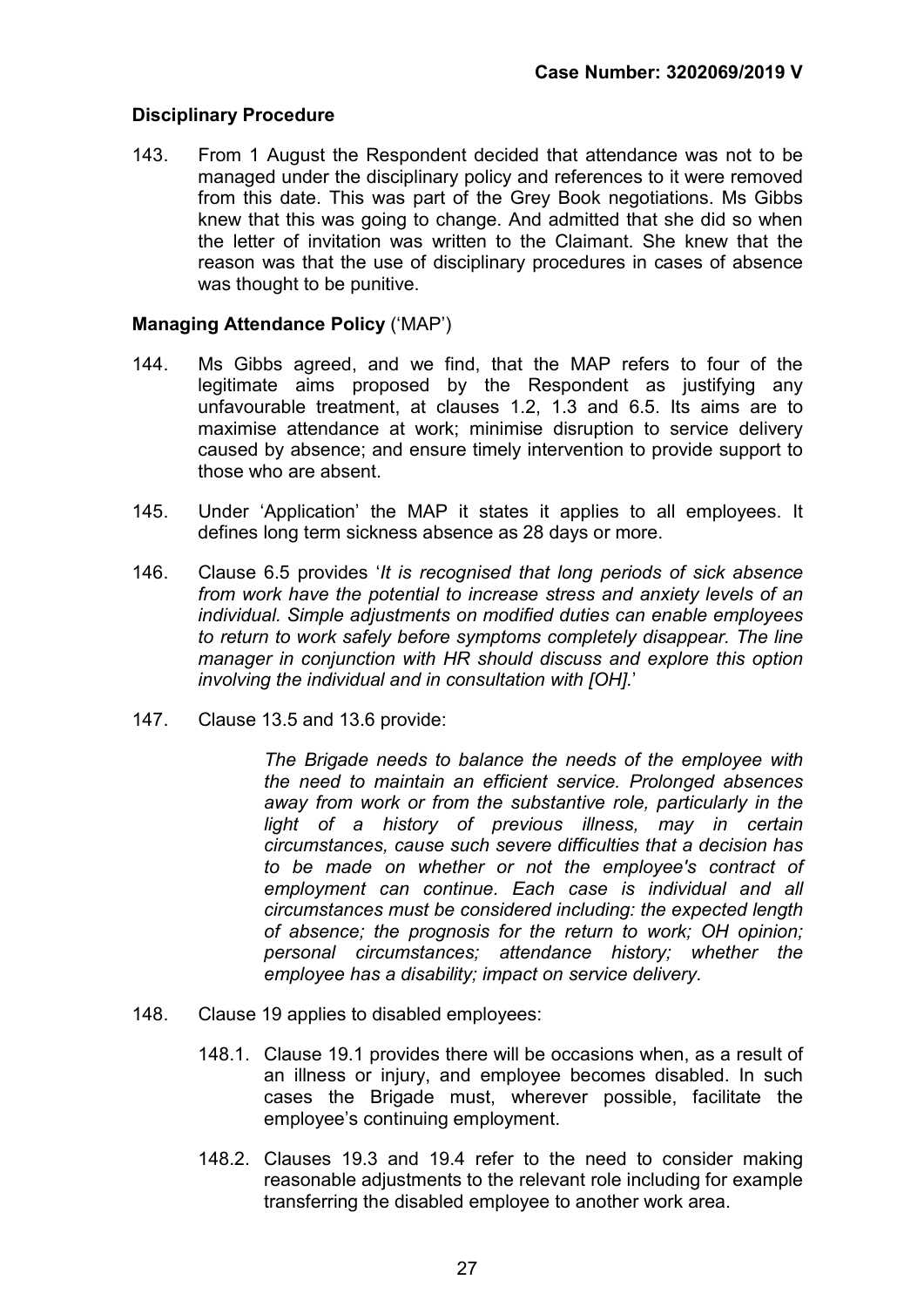- 148.3. Clause 22.4 refers to dismissal being a last resort.
- 148.4. Applying this policy, a manager would progress through 3 stages after six months, nine months, and 12 months of absence.
- 149. The respondent had a transfer policy, which provides that:

Where an operational member of staff in the role of Station Manager… wishes to transfer from one location to another, the request must be made in writing… To the establishment and performance team (EPT). The process and decisions will be made on the skills, experience and suitability for the post. Unless in exceptional circumstances, staff will not be allowed to apply for a transfer whilst they are on development …(our emphasis)

150. The Claimant described C Cotton as championing mental health issues during her time as Commissioner. Ms Gibbs and Mr Powell gave evidence of particular initiatives the Respondent had taken to give more support to firefighters who experienced mental ill health.

#### **Submissions**

#### Respondent

- 151. Mr Uduje provided an extensive summary of the authorities in writing.
- 152. He properly reminded us to take a structured approach to the issue of reasonable adjustments and to first look carefully at whether and when the Respondent had knowledge of his disability.
- 153. He submitted that the Claimant had always wanted a transfer even before being diagnosed with depression and the only difference after this diagnosis was that he 'turned up the dial' by adding to his reasons for that request. Mr Uduje did not suggest in this that the Claimant was improperly using his disability. He argued that here the problem was not any PCP applied by the employer but the Claimant's decision to undertake a long commute that took him away from his family.
- 154. He submitted that, even if DAC Perez had enquired about vacancies in June, it was not a reasonable adjustment to transfer the Claimant at that stage because he was not in a fit state to return. And, by the time of the dismissal, there was no reasonable adjustment to be made that had a prospect of enabling the Claimant to get back to work.
- 155. He submitted that there was no evidence the dismissal was because of disability. He argued any non-disabled comparator with the equivalent amount of time off would have been dismissed. If we looked at the 'reason why' then absence was the obvious answer coupled with the uncertainty of any return to work. He contended the idea that dismissal had been orchestrated because of disability was misplaced. We had to look at the reasons in the mind of the decision-makers, DAC Perez and Ms Gibbs. He suggested there was 'no evidence' of AC Roe directing their decisions, such a case was 'unsustainable'.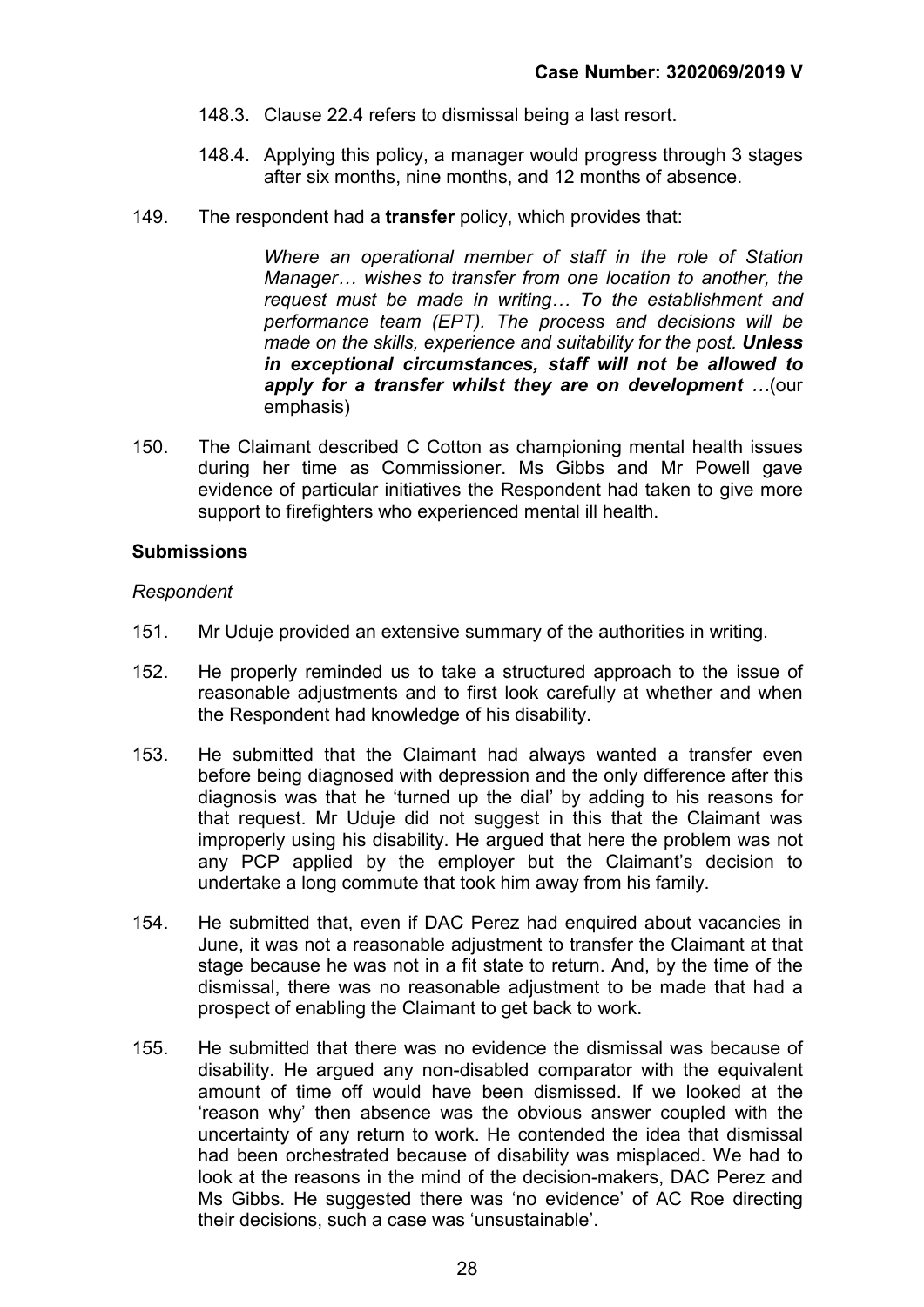- 156. He submitted that the decision to move to Stage 3 in the disciplinary procedure was plainly because of the provisions of the contract of employment.
- 157. In relation to section 15, he argued that the 'something', namely absence, was not arising from disability but an inability to commute the distance required.
- 158. In any event he argued that dismissal and the selection of the disciplinary process stage 3 were proportionate here to meet the legitimate aims relied upon:
	- 158.1. he referred to the impact of the absence: that the role was critical and there was an impact on BC Prasad;
	- 158.2. there were no lesser measures to dismissal, given the level of uncertainty of the prognosis. He submitted, 'there might be an improvement, there might not be';
	- 158.3. the Claimant had no intention of returning to work, given his claim to the Tribunal and registering of the new company. Later in submissions Mr Uduje referred to the Claimant as being 'noncommittal' about returning.

#### Claimant

- 159. Mr Franklin provided written submissions which he supplemented orally.
- 160. He argued that the Respondent had constructive knowledge of the Claimant's disability long before the formal request for reasonable adjustments on 15 June. He relied on the details on the stress risk assessment form 21 February; what he told BC Prasad on 21 February; the OH report 7 March; the emails to BC Prasad of 2 May and to Commissioner Cotton describing coming close to taking his own life and the struggle that it took to get into work on the single day in mid-May; that it was clear to DAC Powell on 17 May that the Claimant should not have been in work; that the Claimant had informed the Respondent of a further breakdown on 21 May ; the OH report of 7 June. He argued that Ms Gibbs saw this report before advising BC Prasad on how to respond to the request. And that, given her evidence was that she thought the illness could well have lasted longer than 9 months, she ought to have considered it could well have lasted 12 months or more. This was especially so, given that no one had consulted OH on the question of disability even though the MAP provided that this is one of the purposes of OH and even though the Claimant had raised the prospect of disability in his request.
- 161. The Provision, Criterion or Practice of not considering a transfer while a person is on development was plainly applied by DAC Perez: he referred to his witness statement at paragraph 27. He relied on BC Prasad's evidence that transfers do not happen while people are off sick as showing the Respondent did not consider the Claimant to be an exceptional case. He argued that there was a vacancy at Feltham in May/June that the Claimant could have been transferred to but that,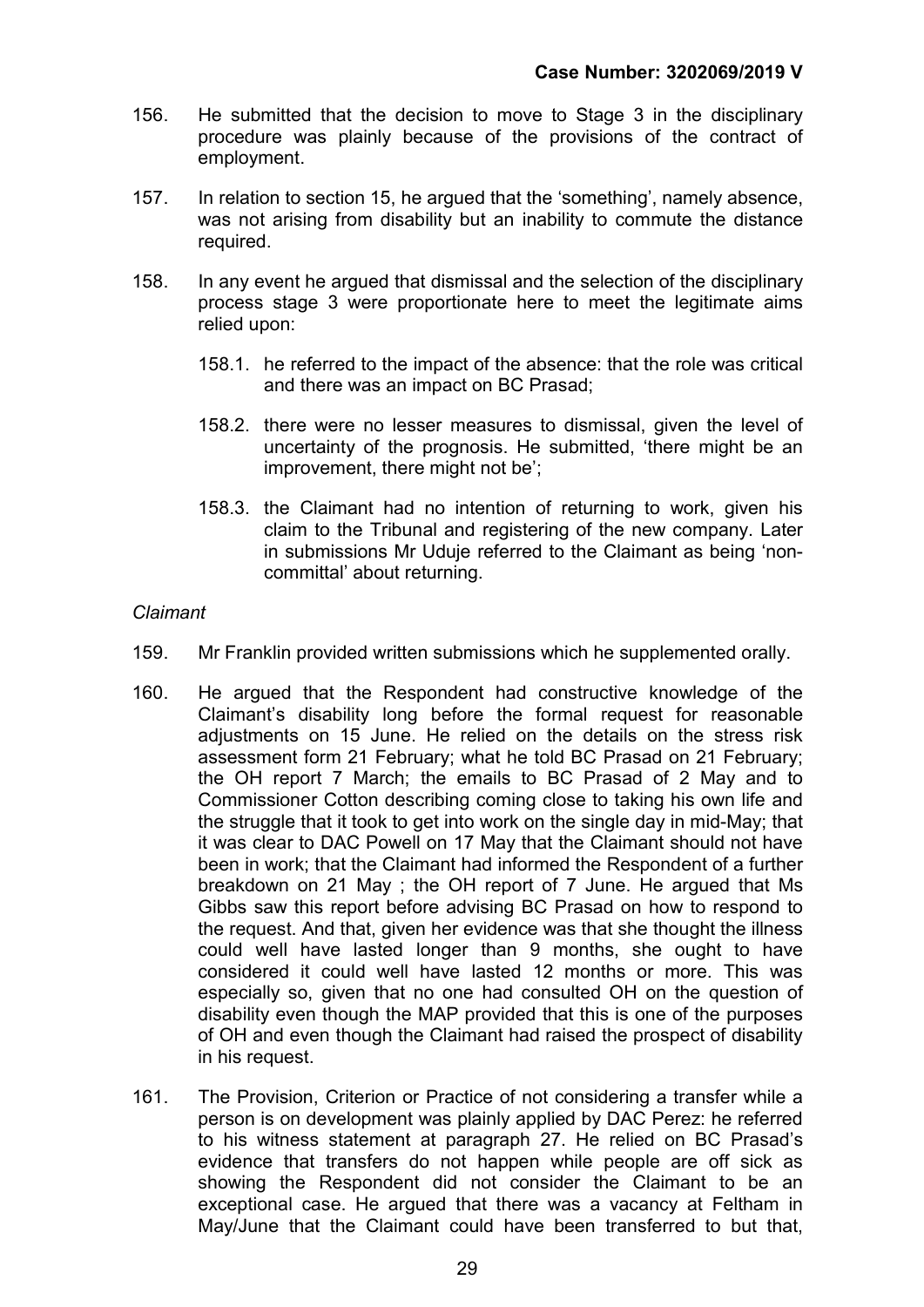because of AC Roe's negative view of the Claimant, DAC Perez had set his face against that outcome.

- 162. This put the Claimant at a comparative substantial disadvantage so far as securing an early transfer because non-disabled persons were less likely to be absent off sick during development and therefore more likely to have been considered exceptional cases.
- 163. A transfer in May/June would have had a real prospect of getting the Claimant back to work because a saving of travelling time would have improved his chance of managing the journey. This would have had a real prospect of avoiding dismissal. It was a red herring to argue that the Claimant had concerns about the posting prior to the diagnosis of depression. Once the commute had an adverse impact on his mental health this made the matter far worse: the extent and speed of his decline could not have been anticipated.
- 164. On direct discrimination he argued that the Claimant had been the subject of unfavourable treatment in that from March a process had begun to remove the Claimant instigated by AC Roe. From 24 April there was a plan that, from the documents, first to try to prove that the Claimant had given false information in his application and when that did not work then a plan to manage him out because of his attendance. By 10 May AC Roe required this to be dealt with 'robustly'. On the ground, BC Prasad had been following the MAP, but there was a hardening of position and a strained interpretation of the contract led to the use of the disciplinary procedure and decision to go straight to Stage 3.
- 165. He argued that this was because of disability and used the hypothetical comparator of someone also not subject to the probationary policy who had taken unexpected absence but who was not disabled. He suggested it was inconceivable that such a comparator would have been dealt with in the same way. For example, someone who had broken a limb but was expected to recover within 12 months.
- 166. In relation to the section 15 claim. He argued that on 19 June, the date of the decision to proceed under stage 3 of the disciplinary hearing, the Respondent knew or ought to have known of the disability. In any event, the 27 August OH report should have removed any doubt. No one consulted with OH at that stage about whether the Claimant was disabled.
- 167. He argued the decision to move to Stage 3 and dismiss were plainly for a reason relating to disability, namely absence.
- 168. He submitted that the Respondent had failed to prove objective justification.
	- 168.1. All of the legitimate aims the Respondent relied upon were expressly addressed by the Managing Attendance Policy and it was not proportionate therefore not to follow it. Within the MAP was an express direction to balance employer and employer needs. Under the MAP, for example, dismissal was a 'last resort' only after all support mechanisms had been implemented; the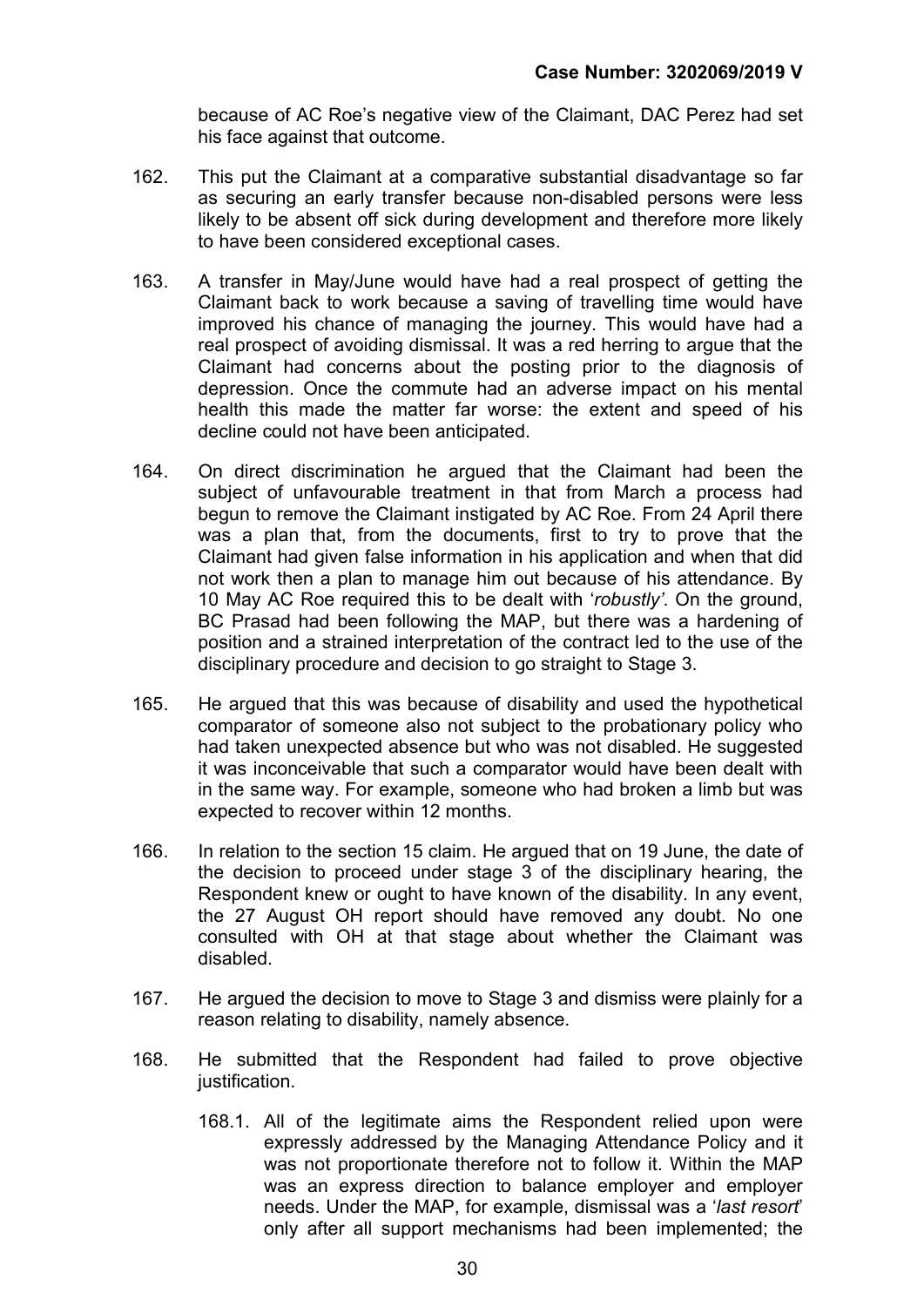MAP's guidance as to timings of each stage were not followed, the final stage arriving only after 12 months; and the Respondent had not considered adjustments when requested in June.

- 168.2. The disciplinary policy itself was not followed. The guidance provided for a staged progression to stage 3 in cases of absence (134). Going straight to stage 3 was only meant for issues of misconduct. Natural justice was not followed in the selection of DAC Perez and Mr Powell as they had been involved in prior decision making and knew of AC Roe's desired outcome.
- 168.3. The true construction of clause 7 of the contract was not that adopted by the Respondent. And even if it were right, the policy at the date of being informed of the action should have applied and at that date the disciplinary policy excluded attendance issues, and Ms Gibbs knew this.
- 168.4. Mr Franklin submitted that there had been dishonesty in the application of procedures to the Claimant – he addressed us orally that this was a further reason why they could not be objectively justified.

# Legal Principles

- 169. Under section 120 of the Equality Act 2010 ('EQA') the Tribunal has jurisdiction to determine a complaint relating to employment under Part 5. The complaint here is that the Respondent discriminated against the Claimant: by subjecting him to a detriment; or by failing to comply with a duty to make reasonable adjustments, contrary to section 39(5), sections 20-21, as read with Schedule 8.
- 170. 'Detriment' is broadly defined. We must ask whether, 'by reason of the act or acts complained of, a reasonable worker would or might take the view that he had thereby been disadvantaged in the circumstances in which he had thereafter to work', see Shamoon v Chief Constable of the Royal Ulster Constabulary [2003] IRLR 285 HL. An unjustified sense of grievance cannot amount to 'detriment' but nor is it necessary to demonstrate some physical or economic consequence.

#### Knowledge and Constructive Knowledge of Disability

- 171. We remind ourselves that a person is disabled under section 6 of the EQA if they have an impairment that has a substantial and long-term adverse effect on the ability to carry out day to day activities, section 6. The effect is long-term if it is likely to last for 12 months (Schedule 1(2)). The question of the effect of the impairment is considered as if the person was not taking medication (Schedule 1(5)).
- 172. The required knowledge is of the facts of the disability, not whether those particular facts meet the legal definition: Gallop v Newport City Council [2013] EWCA Civ 1583 at paragraph 36. As Rimer LJ put it:

Those facts can be regarded as having three elements to them, namely (a) a physical or mental impairment, which has (b) a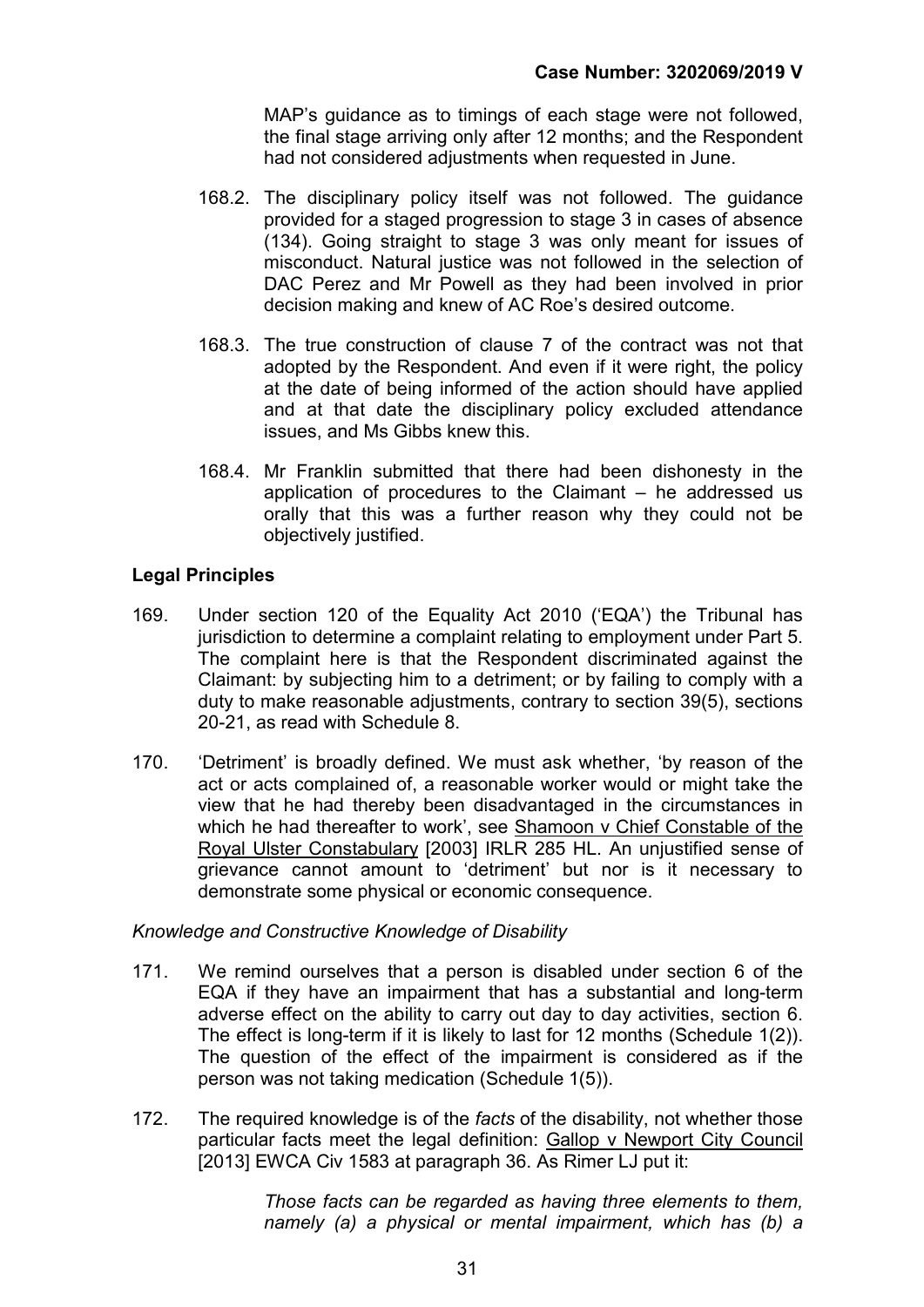substantial and long-term adverse effect on (c) his ability to carry out normal day-to-day duties; and whether those elements are satisfied in any case depends also on the clarification as to their sense provided by Schedule 1.

173. An effect is likely to last 12 months if it 'could well happen' that it lasts that long. The test is not whether it is more likely than not to happen. As this is the crux of the knowledge point in this case, it is worth setting out part of the reasoning in the relevant case, SCA Packaging Ltd v Boyle [2009] UKHL 37. At paragraph 70, Lady Hale rejected the submission that 'likely' meant more likely than not. She observed:

> But predictions are very different from findings of past fact. It is not a question of weighing the evidence and deciding whom to believe. It is a question of taking a large number of different predictive factors into account. There are cases … in which the doctors can predict with all too much confidence what will happen to the patient. But in many others, putting numbers on what may happen in the future is a guessing game. Who can say whether something is more than a 50/50 chance? That is what the doctor in Latchman found so difficult. But assessing whether something is a risk against which sensible precautions should be taken is an exercise we carry out all the time. As Girvan LJ put it in the Court of Appeal, at para 19:

> > The prediction of medical outcomes is something which is frequently difficult. There are many quiescent conditions which are subject to medical treatment or drug regimes and which can give rise to serious consequences if the treatment or the drugs are stopped. These serious consequences may not inevitably happen and in any given case it may be impossible to say whether it is more probable than not that this will occur. This being so, it seems highly likely that in the context of paragraph 6(1) in the disability legislation the word "likely" is used in the sense of "could well happen".

- 174. We remind ourselves therefore that the question is whether the substantial adverse effect of the condition is likely to last 12 months: if it could well happen that it will last that long, even if better managed by medication. It is the effect on day-to-day activities that is key, which does not necessarily coincide with whether the Claimant would be well enough to work.
- 175. Mr Uduje relied on CLFIS(UK) v Reynolds [2015] IRLR 562, that the knowledge of OH cannot be imputed to the decision maker. But of course this is not relevant to those parts of the OH report the decision maker (as here) has seen. An OH opinion on prognosis may be an important element of the employer's knowledge.
- 176. Knowledge can also be established by 'constructive knowledge': where an employer reasonably ought to have known of the disability (or disadvantage). The Equality and Human Rights Commission Code of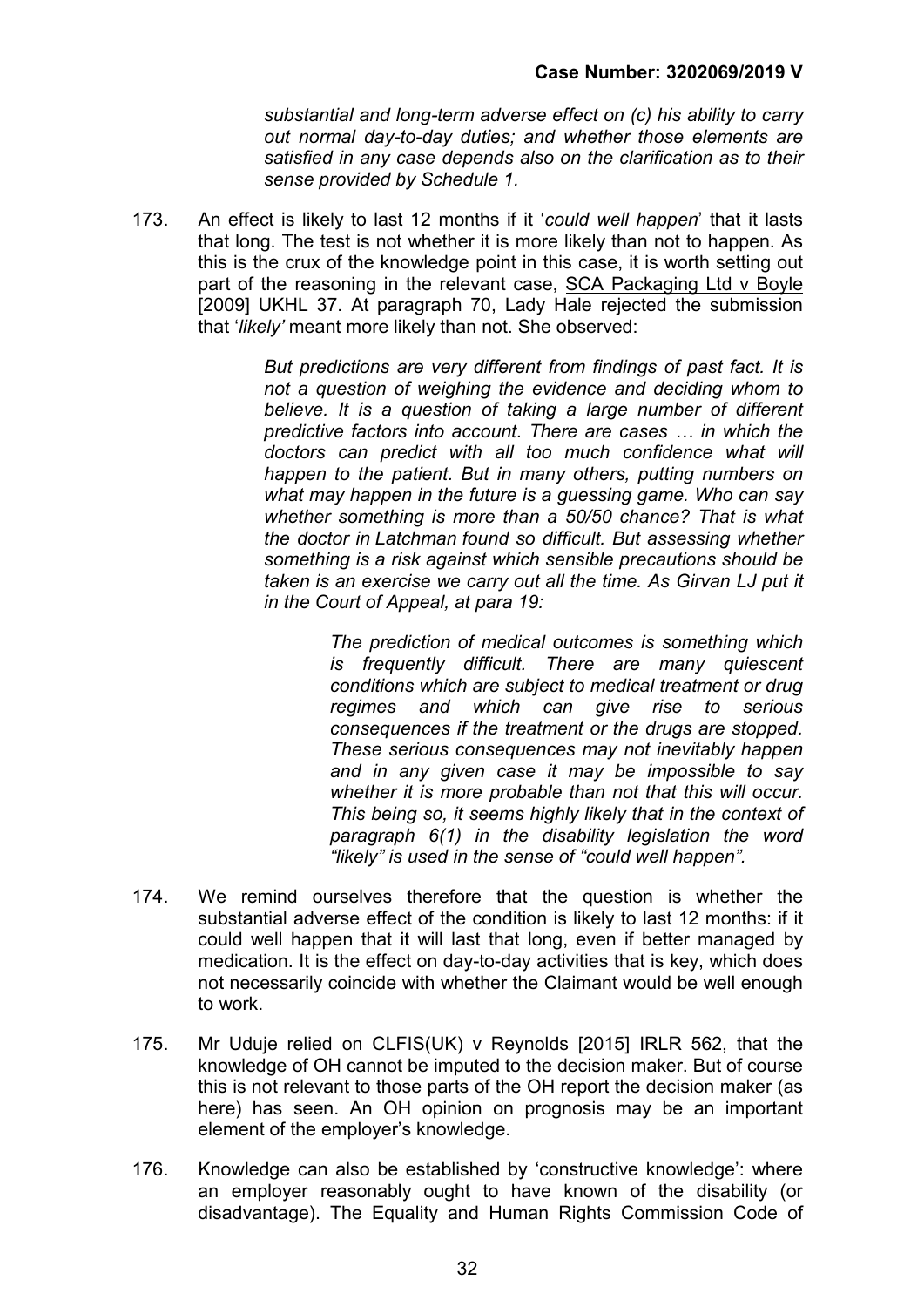Practice on Employment 2011 ('the Code') advises, at paragraph 6.19, that employers 'do all they can reasonably be expected to do' to find out this information.

#### Direct Discrimination

- 177. An employer directly discriminates against an employee when its dismissal or the detriment it subjects him to, are less favourable treatment because of disability.
- 178. The appropriate comparison is with someone in the same or not materially different circumstances who is not disabled. In London Borough of Lewisham v Malcolm HL [2008] IRLR 700 it was decided the circumstances must include the reason for the treatment but not the disability. In the case of an absence-related dismissal that means someone in the same circumstances as the Claimant who had the same amount of sickness absence but who is not disabled.
- 179. When considering the reasons for an act, the Tribunal must ask itself what was in the mind of the decision maker/actor. In some cases, it can be useful to go directly to this 'reason why' question. But we bear in mind that it is rare for anyone to admit discrimination even to themselves. In some cases, therefore, it will be appropriate to first consider whether the Claimant has proved facts from which a finding of discrimination could be made (a difference in treatment and a difference in the protected characteristic in comparison with someone whose circumstances are not materially different and 'something more') and then consider the employer's reason for the act.

#### Section 15

- 180. The Claimant argues that he was subject to unfavourable treatment because of something arising from his disability, contrary to section 15 EQA.
- 181. Section 15 recognises that a disabled employee may be adversely treated for something that other employees would be adversely treated for, but where that something arises 'in consequence of their disability' the disabled employee is afforded greater protection. The employer does not need to know of the connection.
- 182. Section 15 does not apply if the employer shows that it did not know, and could not reasonably have been expected to know, that the employee had the disability.
- 183. Section 15 does not give the disabled employee complete protection: the employer can avoid liability if it can 'objectively justify' the treatment.
	- 183.1. First, it must identify that the treatment was in order to pursue a legitimate aim: a real, objective consideration or real need on the part of the business.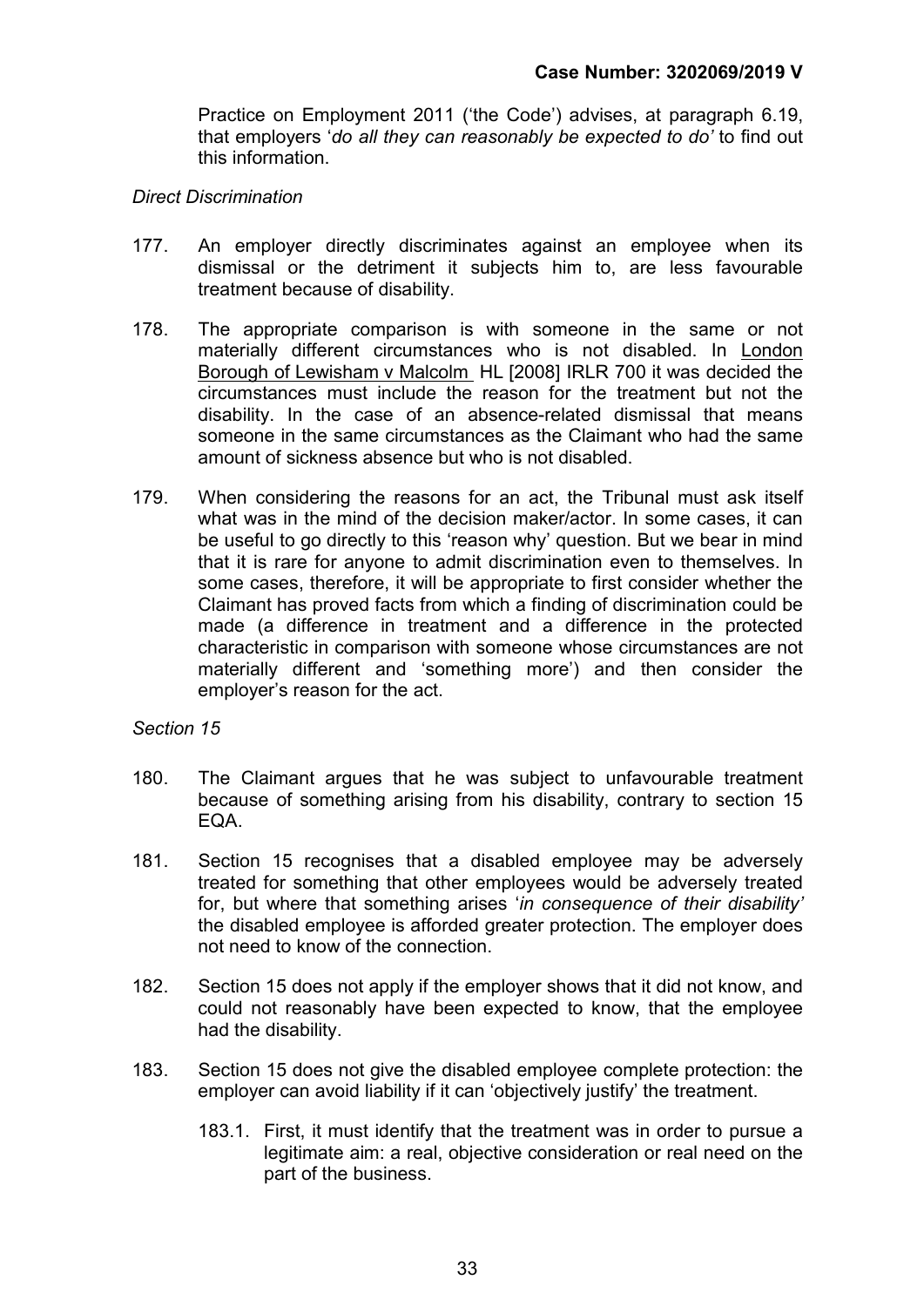- 183.2. Second, it must satisfy us that treatment was a proportionate means of achieving this aim: both an 'appropriate means' of achieving it and 'reasonably necessary' (not the only possible way but we should ask whether lesser measures could have achieved the same aim). This requires an objective balancing exercise between the effect of the treatment and the importance of the aim. This is an objective test and does not matter if employer did not have these reasons in its mind at the time.
- 184. We have had regard to paragraph 5.21 of the Code: 'if an employer has failed to make a reasonable adjustment which would have prevented or minimised the unfavourable treatment, it will be very difficult for them to show that the treatment was objectively justified.'

#### Failure to make adjustments

185. The duty to make reasonable adjustments arises:

where a provision, criterion or practice of A's puts a disabled person at a substantial disadvantage in relation to a relevant matter in comparison with persons who are not disabled, to take such steps as it is reasonable to have to take to avoid the disadvantage.

- 186. The duty does not arise if the employer did not know the Claimant was disabled; and did not know or could not be reasonably expected to know that the Claimant was likely to be placed at that disadvantage compared to non-disabled people. The Claimant is not required to suggest the steps that should have been taken, but a failure to do so could however be relevant to the question of the employer's knowledge of the disadvantage.
- 187. Contrary to popular assumption, it is not to every disabled person that a duty to make adjustments arises. It is important that we take a structured approach to this analysis by checking whether each part of the test is satisfied.
- 188. We must first identify whether a PCP was applied, and applied to all. Paragraph 4.5 of the Code states that PCP 'should be construed widely so as to include, for example, any formal or informal policies, rules, practices, arrangements or qualifications including one-off decisions and actions.'
- 189. Mr Uduje referred to Kenny v Hampshire Constabulary [1998] ICR 27 to argue that the PCP had to be job-related. In that case the EAT construed the scope of 'arrangements' under previous legislation and held they had to be job-related. It is now clear, under Schedule 8 of the EQA, that the PCP has to be applied by the employer.
- 190. We must then identify whether the Claimant was put to a comparative substantial disadvantage by this PCP. Substantial means 'more than minor or trivial', section 212(1) EQA. The comparison is with a nondisabled person, see Griffiths v Secretary of State for Work and Pensions [2015] EWCA Civ 1265.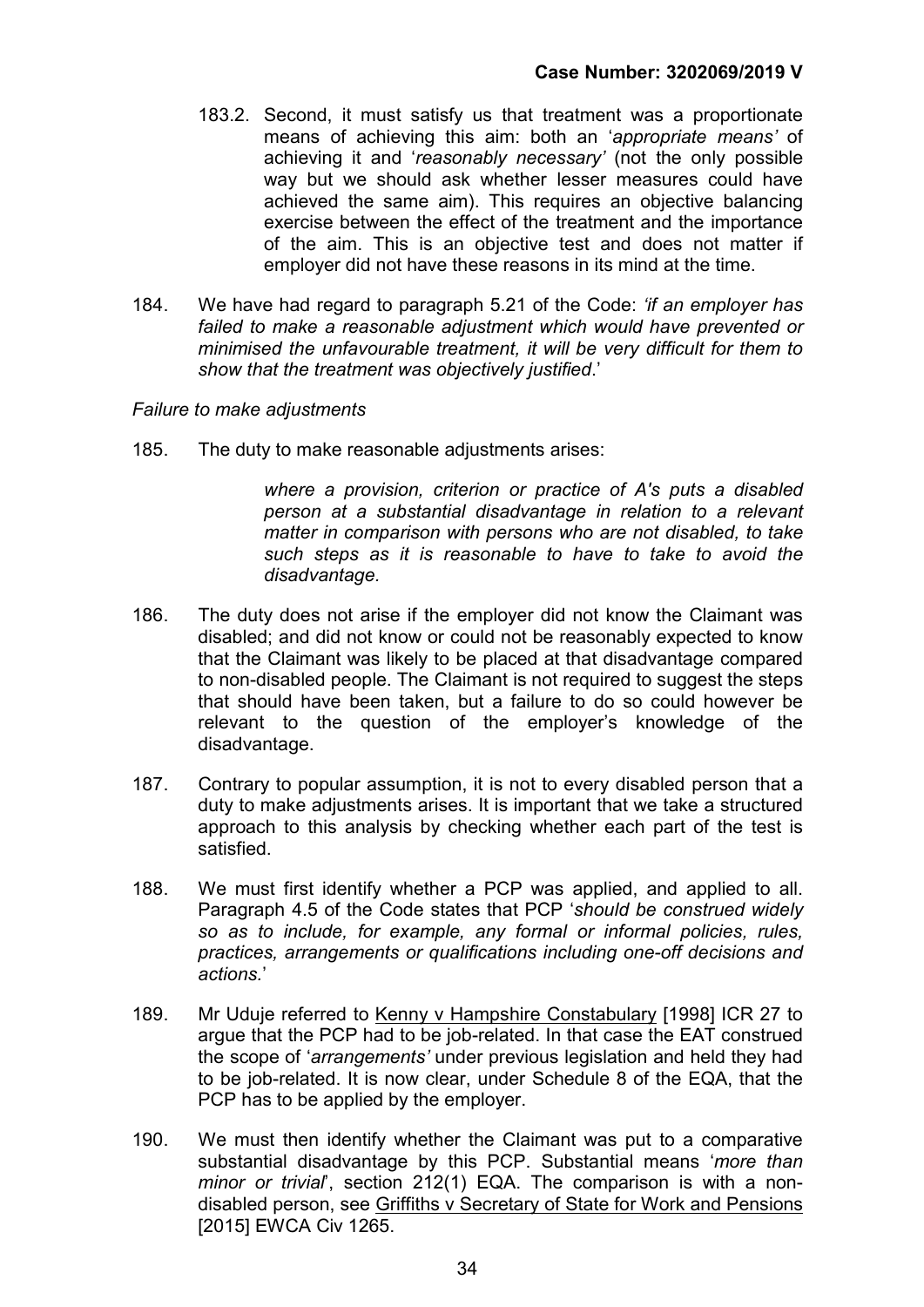- 191. We must then consider whether the proposed adjustment would have avoided the substantial disadvantage in question. This is an objective question, the focus being on the practical result. The adjustment does not need to be completely effective, see Noor v Foreign & Commonwealth Office UKEAT/0470/10 paragraph 33. Nor does success have to be guaranteed. If there is no prospect of success then that is insufficient. If there is a prospect or a real prospect of removal of some of the disadvantage then it may be reasonable to take the step. A mere opportunity to avoid the disadvantage is insufficient. (See HHJ Clark's summary of the relevant authorities and principles at paragraph 24 of London Underground Ltd v O'Sullivan UKEAT/0355/13/DM.)
- 192. Any uncertainty in the effectiveness of an adjustment is to be weighed as a factor in whether it is reasonable, see Griffiths (above) paragraph 29.
- 193. The Respondent relied upon Home Office v Collins [2005] EWCA Civ 598, but in London Underground v Vuoto [2009] UKEAT/0123/09 Cox J held that Collins did not establish any general proposition of law that an employer's duty to make reasonable adjustments does not arise until an employee indicates when they will be able to return to work. Collins is an example of a case where the proposed adjustment had no prospect of enabling the employee to get back to work.
- 194. The Tribunal considers a wide variety of factors in deciding reasonableness: the size and resources of the employer; what proposed adjustments might cost; the availability of finance or other help in making the adjustment; the logistics of making the adjustment; the nature of the role; the effect of the adjustment on the workload of other staff; the other impacts of the adjustment; the extent it is practical to make (see 6.28 of the Code). Plus, the uncertainty of effectiveness of any adjustment is also a factor.
- 195. We also note that just because the employer has already made adjustments does not mean that there are others that it is obliged to make.

#### Application of Facts and Law to Issues

#### Reasonable Adjustment Claim

Issue 10: Did the Respondent know, or could it have been reasonably expected to know, about the Claimant's disability? From what date?

- 196. In our judgment the Respondent reasonably ought to have known that the Claimant was disabled by 19 May the day he wrote to C Cotton.
- 197. By this date the Respondent knew that the Claimant had depression. The Respondent also knew from the Claimant how this depression was affecting him. On the basis of the following we find that by 19 May the Respondent knew the Claimant had a mental impairment that had a substantial adverse effect on his day-to-day activities:
	- 197.1. He informed them at various times that his mental health had broken down, that this was seriousness, and he had never felt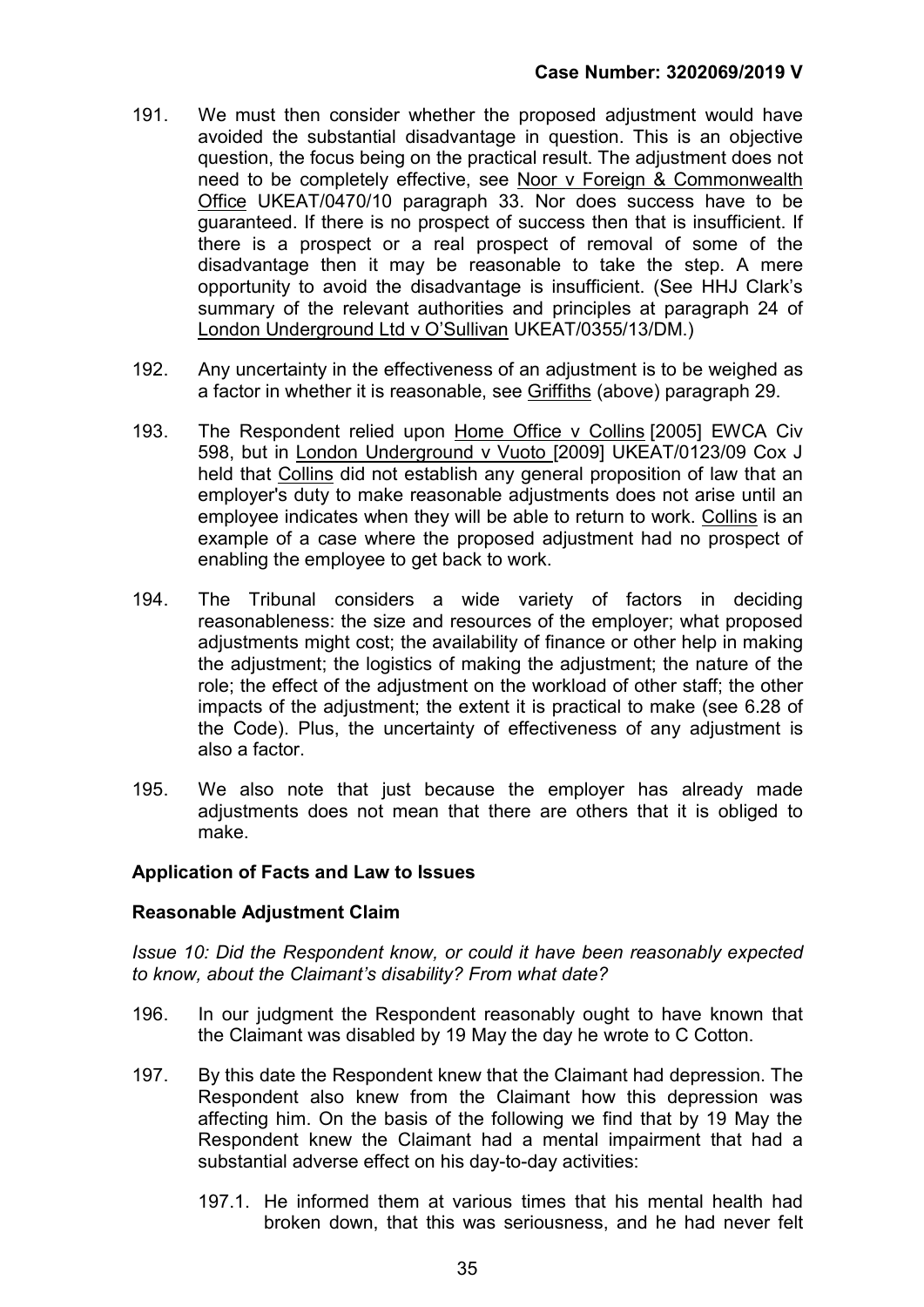like that before. In his stress risk assessment he referred to feeling 'broken' that he had had stress before but had never felt so low, that albeit not normally an emotional person he was finding himself almost daily 'fighting back tears'. On 21 February he referred to his inability to control his emotions. This was confirmed in the early OH report: on 7 March OH described him as being extremely anxious on that day and having developed increasing anxiety. His current commute was 'severely affecting his mental health'. At that point he needed 2 months to build emotional resilience and gain help and support. This was confirmed by a sick certificate for 2 months on 8 March.

- 197.2. He described the further impact on his mental health of the April letter querying the authenticity of his application. While the cause of the further distress is not relevant, certainly the Claimant informed the Respondent of further mental ill health. In the 2 May email he described a loss of confidence and difficulty functioning day to day and that he had considered taking his own life. He referred to these matters in detail again in his email to C Cotton of 19 May. The Respondent has not doubted these reports as being genuine and did not appear to do so at the time. Indeed BC Prasad expressed his immediate concern and offered support. If it had had any doubts about the genuineness of those symptoms, it would have been reasonable to enquire of the Claimant's GP, and it would have discovered they were consistent GP record of 10 May. The OH report of 7 May, which the Respondent saw, was also consistent with the Claimant's experience significant psychological impairment.
- 197.3. The Claimant's appearance on 17 May at Head Quarters was described by DAC Powell that it was clear he was in no state to be at work. The Claimant informed BC Prasad on 19 May that he had experienced a second mental health crisis over the following weekend.
- 197.4. We have no doubt that all of these symptoms had an adverse effect on day-to-day activities – any that required the Claimant to make decisions, communicate verbally and concentrate. He was overly anxious, overly emotional and had lost his confidence.
- 198. The dispute in this case was whether it could be said the Respondent reasonably ought to have known that this adverse effect could well have lasted 12 months.
- 199. The OH reports always suggest that there was a likelihood that the Claimant would be fit for duties but that is not the same thing as whether there was going to be an ongoing adverse impact on his day-to-day activities if he did not take medication. There was obviously here some uncertainty in the prognosis for a return to work. The 7 May OH report suggested at least a further 8 weeks before the impact of the increased medication could be assessed. A review was suggested in 8-10 weeks. Thus, OH were reporting that there was a chance the increased medication could have worked by then. There is no opinion in this report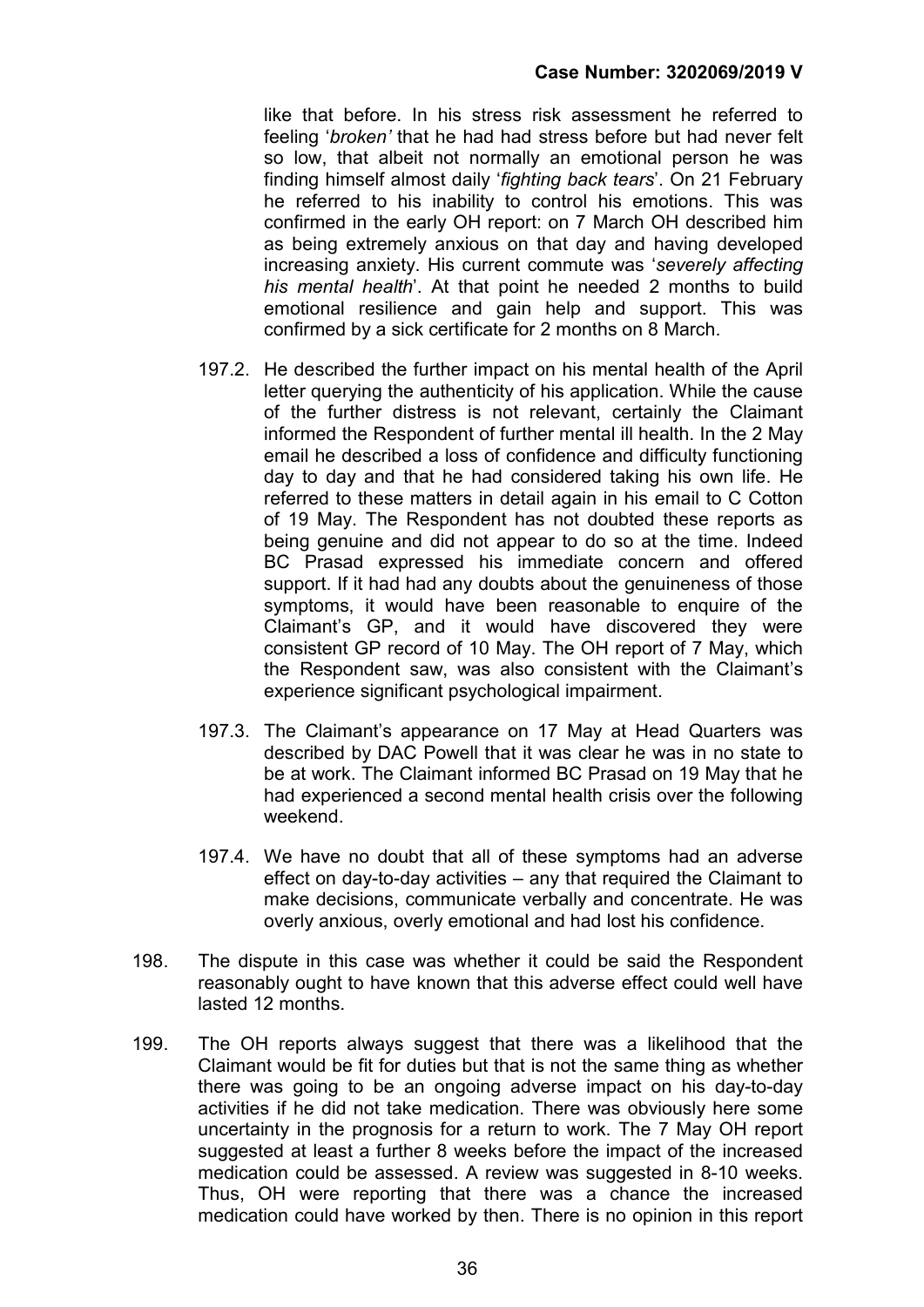about the Claimant's underlying depressive state and the prognosis for its recovery (minus the effects of medication).

- 200. We consider that by mid-May it was reasonable for the Respondent to have asked OH about the prognosis for the adverse effects of the depression itself. We have taken the following factors into account: the Respondent was being told that another review should happen in July, 6 months from the diagnosis. The Claimant was on long-term sick leave: a matter of significant concern. The MAP identifies that one of the purposes of OH is to assist with the question whether a person is disabled. If he was disabled, then a question arose as to whether there were adjustments it might have to make. This was a large employer with the means (OH) at its disposal to look into the question. From what the Respondent had been told this was a serious depression which was not currently resolving. Now that the illness looked as if it was going to keep the Claimant off work for 6 months, then the Respondent ought reasonably to have asked more questions about whether it was likely to amount to a disability.
- 201. We also take into account, to confirm the view that we have already reached, Ms Gibbs' acceptance in her oral evidence that the 7 May OH report should potentially have put her on notice of disability. Ms Gibbs has a senior role in HR advice at the Respondent. She was advising managers on the Claimant's case at the time. What this means, in our view, is that on receipt of the OH report she ought to have asked more questions about those areas she was unsure of, namely whether the adverse effect was long-term.
- 202. If the Respondent had done so, bearing in mind the difficulties of prediction identified by Lady Hale (above), we find that, knowing what they knew at the time, the physician was likely to say that the impairment, uncontrolled by medication, could well last 12 months. This is because the impairment was serious and by then lasting several months, and even a return to work was under review at 6 months. While some individuals recover from depression within a year, others do not. The length of absence was likely to be an important indicator as to whether this was going to be a relatively short-lived crisis or a longer-term condition. In addition, there had, as yet, been no improvement in symptoms: the second crisis in April was likely to have put the Claimant's recovery back. The prognosis for a return to work was based in part on the likelihood that increased medication would work but this is to be disregarded in the question about disability. For these reasons, a doctor is likely to have advised the adverse effect (minus medication) could well last 12 months.
- 203. If we are wrong about 'constructive knowledge' by mid-May then we find that certainly by 12 June the Respondent could no longer contend it was not reasonable to ask further questions. By this stage the Claimant himself was referring to disability and the Equality Act. In our judgment, the Respondent could not in all conscience state that it had 'no evidence' of disability. It had bags of evidence of a mental impairment with a substantial adverse effect on day-to-day activities. There was uncertainty about prognosis and it ought reasonably to have asked OH and/or the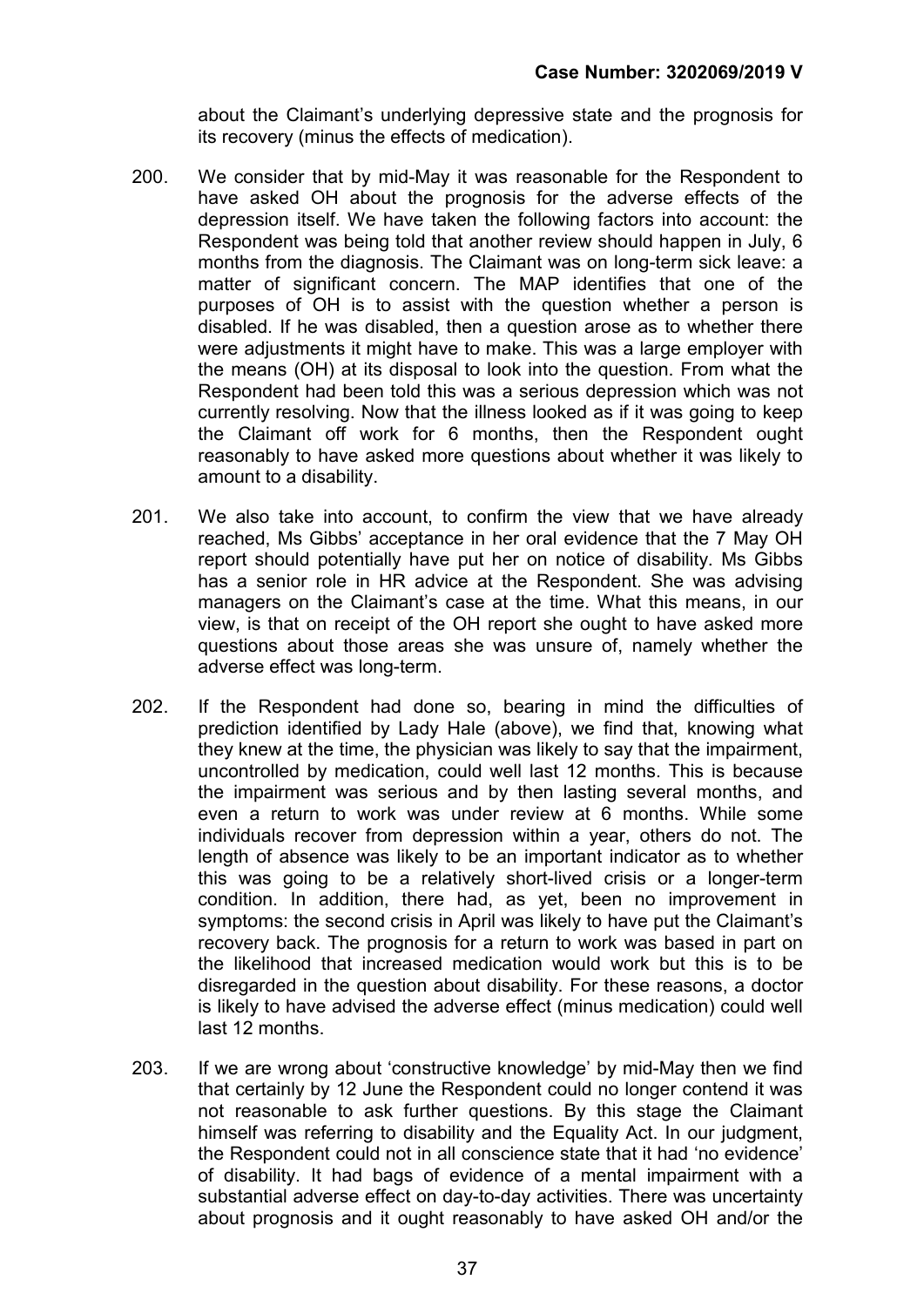Claimant's GP further questions about this before closing its mind to the idea that the Claimant was disabled. If it had done so then in our judgment, knowing what they knew at the time, the physician was likely to say that the impairment, uncontrolled by medication, could well last 12 months, for the reasons we set out above. We would describe the Respondent's approach to finding out about disability at this point as 'wilfully blind'.

204. In reaching this view we have rejected the Respondent's submission that the Claimant misled them about his illness prior to his appointment. The evidence before us is that the Claimant had a significant breakdown in February and a further mental health crisis in April. When Mr Uduje referred to the Claimant 'turning up the dial' on his requests, this is because he was progressively more unwell.

Issue11: A "PCP" is a provision, criterion or practice. Did the Respondent have the following PCP: a practice of not transferring staff if they are on 'development'.

- 205. Plainly the Respondent had the policy of not transferring staff while on development. We have also found as a fact that DAC Perez applied this policy when deciding not to facilitate the Claimant's transfer.
- 206. There is an exceptional case exemption to this policy. In our judgment, DAC Perez thought the Claimant was an exceptional case before his sickness absence: in December 2018 DAC Perez expressed the wish to see him moved as soon as something came up. But, equally plainly, the Claimant stopped being seen as an exceptional case because of his sick leave: BC Prasad's evidence is that he understood this to be the case from discussions with DAC Perez, who, likewise, referred to the sickness absence as one of his factors for not facilitating a transfer.

Issue 12: Did the PCP put the Claimant at a substantial disadvantage compared to someone without the Claimant's disability, in that he could not be transferred until the development activity was completed?

- 207. We consider here whether the policy of not allowing a transfer during development except in exceptional cases put the Claimant to a comparative disadvantage.
- 208. In accepting employment at Chingford, the Claimant knew he had a long commute: between 2.5-3 hours each way, each time he had a management shift i.e. not every working day of the week but the majority. We are under no illusions that this would have been a tough commute for a non-disabled firefighter manager. We know that other firefighters in London undertook similarly long commutes, from as far afield as Yorkshire. We know also that the Claimant did not expect he could sustain such a commute in the long term, which he put at a matter of years. In our judgment, it was the decline in his mental ill health that made this commute even more difficult: the OH report identified a move closer to home as being beneficial to his recovery. And the impact of his mental ill health on his levels of concentration, fatigue and emotional lability undoubtedly would have made a long commute more difficult than it would have been if he were well.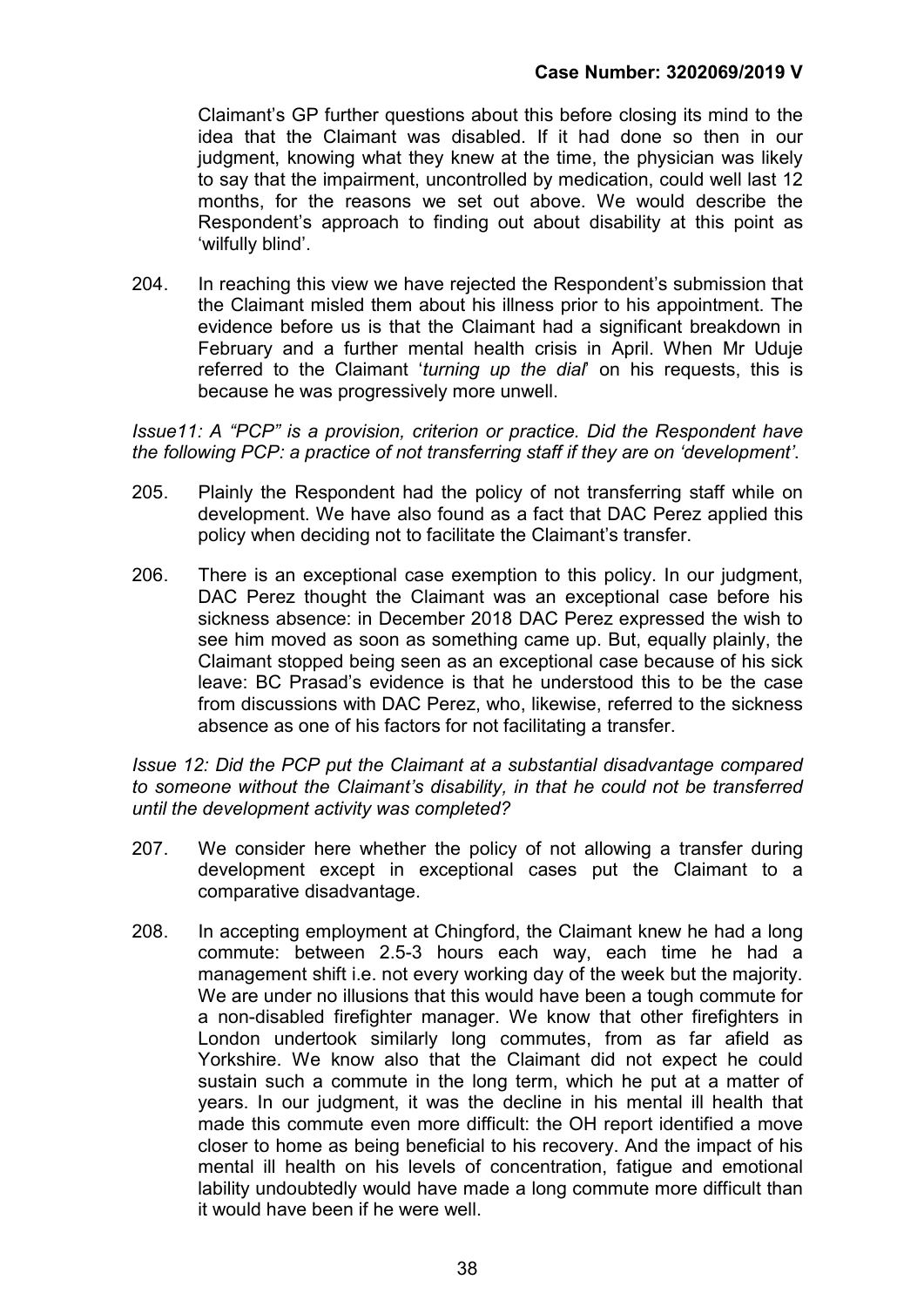- 209. It is also clear to us that, if the Claimant could have secured a transfer to a station in the south west, his commute would have been significantly reduced. We have not accepted DAC Perez's thinking that it would make little difference. We have heard evidence and accept that his journey to work would have been reduced by between 1 to 1.5 hours each way. We find also, on the strength of the OH report of March, that a move to a station in the south west would have benefitted his mental health.
- 210. Thus, having to wait for the prospect of a transfer for 18 months would therefore have been comparatively worse for the Claimant because he would have had to sustain a difficult commute, far harder for him with poor mental health than a non-disabled firefighter manager. His expectation of coping for a few years was defeated by his having had a breakdown.
- 211. The fact that the Claimant had requested a transfer before the onset of his depression is not a complete answer for the Respondent. We have to look at comparative disadvantage. All firefighter managers in his position are likely to have been seeking a transfer, but a delay in being put forward for one would have disadvantaged those with a mental health disability more so because of their inability to cope in the interim.
- 212. Part of the application of the policy was the practice of excluding those who are off sick from the exceptional case exemption. This meant that the Claimant was also comparatively substantially disadvantaged by the application of the policy. A non-disabled firefighter manager would be less likely to have been off sick and therefore had the chance of arguing he was an exceptional case. Just as, in fact, DAC Perez had treated the Claimant prior to his illness.

#### Issue 13: Did the Respondent know, or could it reasonably have been expected to know, that the Claimant was likely to be placed at the disadvantage?

- 213. In our judgment the Respondent knew, or ought reasonably to have known, that the application of the transfer policy placed the Claimant at a substantial disadvantage compared to disabled people:
	- 213.1. a bald application of the 'no transfer while on development' policy put the Claimant to a disadvantage. The March OH report had informed the Respondent that his lengthy commute had a significant impact on his mental health and that move to a station in the south west where there was a shorter commute would assist: the development policy was an obstacle to this;
	- 213.2. the disadvantage was more than minor or trivial: we have not accepted DAC Perez's view as reasonable that the difference in commutes would not have made much difference;
	- 213.3. had the Respondent addressed its mind to this it ought reasonably to have known that refusing to consider transfer while on sick leave put disabled employees to a comparative disadvantage to non-disabled employees. This is because disabled employees are more likely to have sickness absence.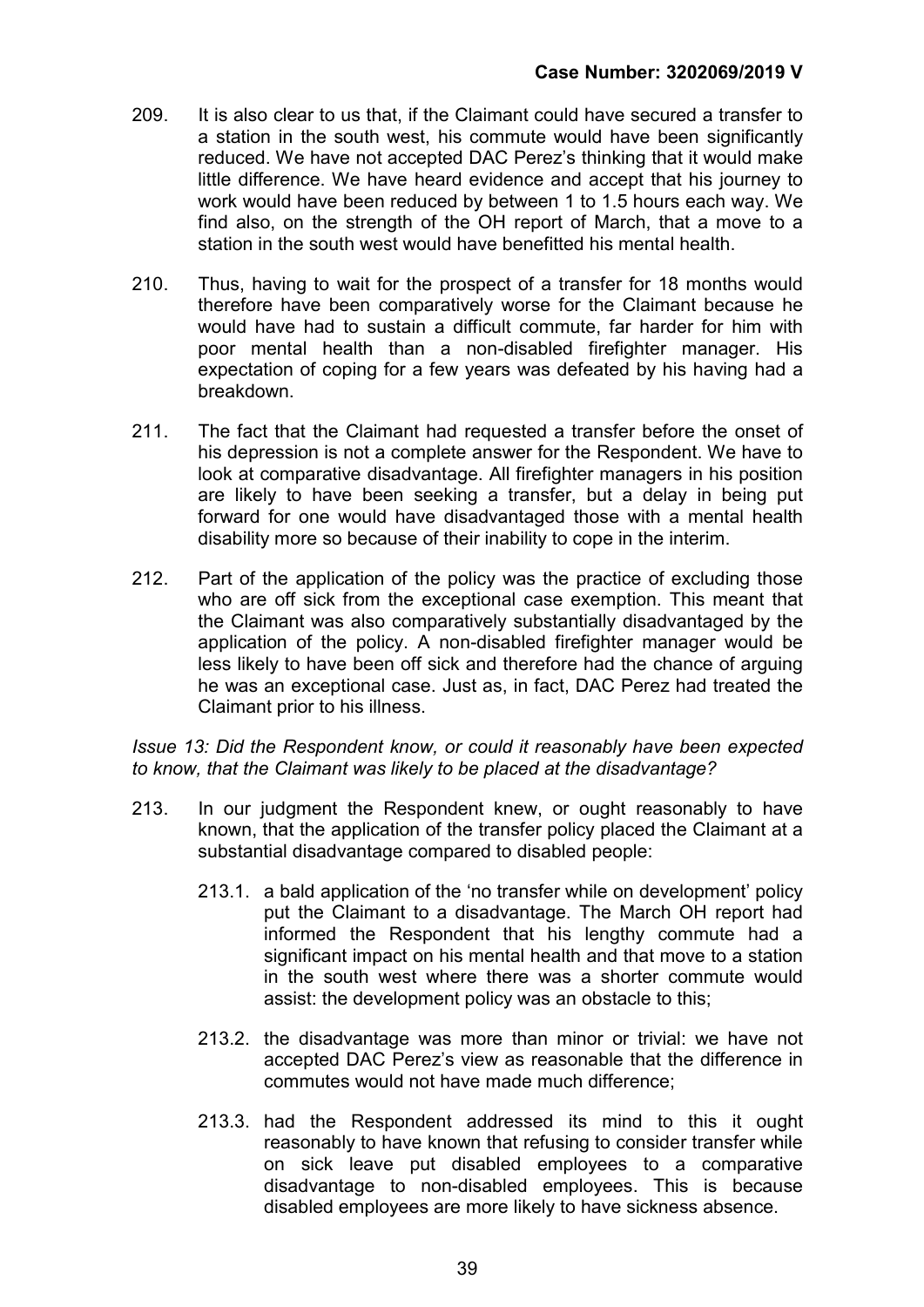Issue 14: What steps could have been taken to avoid the disadvantage? The Claimant suggests:

> That the Respondent should have allowed the Claimant to transfer to a vacant post in order to reduce his commute from 3 hours to 1 hour as it would have alleviated the substantial disadvantage he faced and it was recommended in a medical report;

> The Respondent should have adjusted the policy that says that middle managers are not moved during development. The Claimant was off sick and could not begin his development plan and the Respondent refused to transfer him until he had completed it.

> Working at Chingford station made his health conditions worsen and severely affected that of his wife and daughter. The Respondent should have followed section 19.4 of the managing attendance policy which does allow a disabled person to be transferred.

- 214. By the time DAC Perez considered whether to facilitate a transfer, we have found that the Respondent had constructive knowledge of the disability.
- 215. We have rejected DAC Perez's evidence (and the Respondent's submission) that there were no vacancies in the south west. We have found that a vacancy arose at Feltham sometime between 20 May and 27 June.
- 216. We have found that, at that time, DAC Perez did not facilitate a transfer for the Claimant because he applied the development policy and practice.
- 217. If DAC Perez had adjusted the PCP and facilitated the transfer then the Claimant would have had a real prospect of being transferred: we cannot say for certain because we have seen evidence that there may have been competition for the post. But we have taken into account these factors:
	- 217.1. the immediate line manager, BM Kempton expressed a preference for the Claimant;
	- 217.2. OH had advised a move closer to home as beneficial for the Claimant's mental health; and
	- 217.3. OH had suggested a resolution of the issues would assist in the prognosis – transfer was plainly the most important issue for the Claimant as he had expressed in much of his correspondence; and
	- 217.4. the MAP identified transfer as an adjustment to support disabled employees, which might well have given him preference over others in the competition.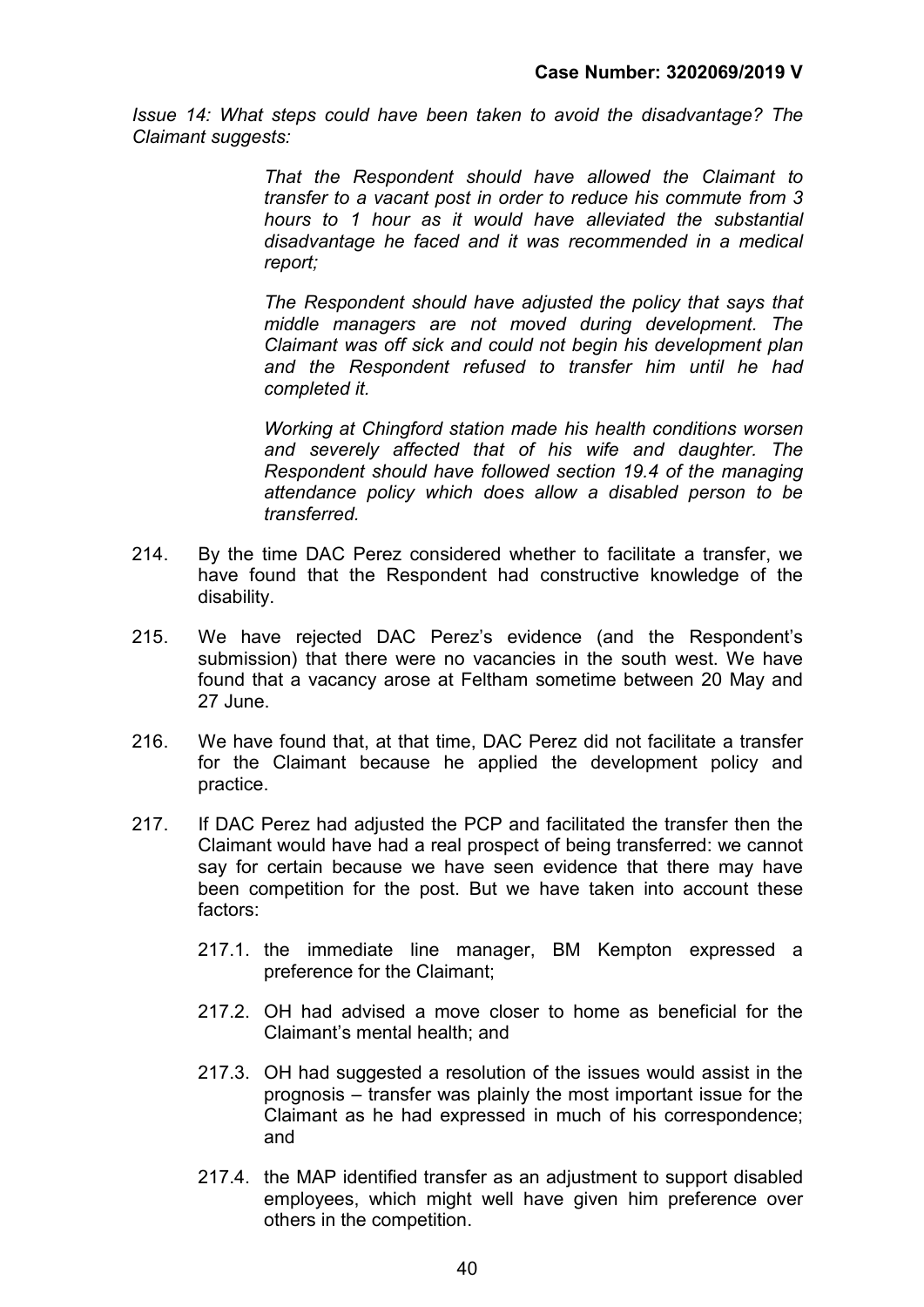- 218. If there was a real chance of a transfer in the adjustment of the Provision, Criterion or Practice there was also, in our view, a real chance of the Claimant being able to get back to work. Probably not immediately but within a relatively short time. We have reached this view because:
	- 218.1. the OH advice of a move closer to home and that the prognosis depended in part on a resolution of the issues; and
	- 218.2. the prospect of extra time on management days to spend with his family, is likely to have reduced the Claimant's anxiety, improved his confidence, which in turn would have readied him for work;
	- 218.3. the adjustment would have also shown the Claimant that the Respondent was listening to him, had understood his mental health needs and was seeking to support him: this would have greatly assisted him to regain his confidence and the boost in his morale would undoubtedly have helped in his recovery.

#### Issue 15: Was it reasonable for the Respondent to have to take those steps and when?

- 219. The next question is then whether it was reasonable for the Respondent to take this step.
- 220. One of the factors we must consider, as per Griffiths, is the uncertainty of its effectiveness. We have not found the Claimant would definitely have been transferred because we have not heard evidence about the competition for the vacancy. But plainly GM Kempton's letters to the Claimant implied his preference was for the Claimant. And the OH advice and MAP guidance, that transfer was an adjustment to be considered, are likely to have assisted the Claimant in securing the post. He also had extensive service in the fire service in general, if not with the Respondent, a matter which, for example, Mr Powell had not wanted to see wasted. On the other hand he was a new employee, untested yet at his position and that will not have been to his advantage in any competition. But then, DAC Perez was happy to transfer the Claimant in December 2018 before he was known at all. Overall, the factors in favour of a likely transfer are strong enough for us not to weigh too heavily this uncertainty in the assessment of whether facilitating it was reasonable.
- 221. Then there is the question whether the transfer would have enabled the Claimant back to work. We have found him unlikely to have made an immediate recovery, given the severity of his illness. But the OH advice (both specific and more general) suggest that resolution of this issue is likely to have had an impact on recovery. Would a further likely short period of absence have made it unreasonable to take this step? We have carefully considered BC Prasad's evidence about the problems created by transferring an employee who is off sick: two gaps in confirmed postings instead of one, because promotions at this level were done by rounds rather than by individual appointments. This would have left an employee acting-up to station manager in both locations: with some loss of continuity. This must be considered against the logic of our decision: that there was a real prospect of an early return to work. This would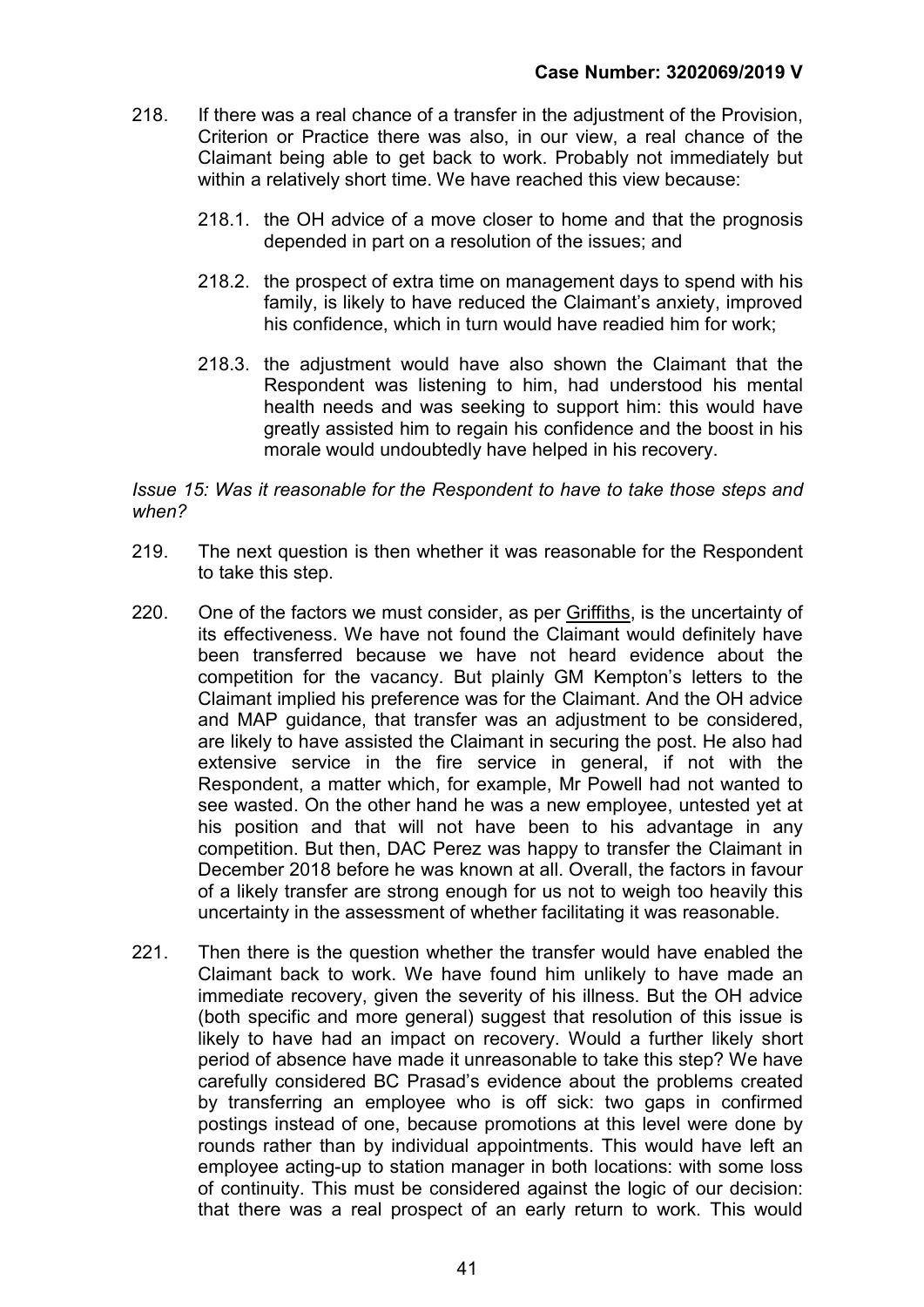mean that the 'gap' in a confirmed station manager at Feltham would be likely to have been short-lived and the service overall would have gained the benefit of a return to work of someone on long-term sickness absence and the cost benefit of this. Thus BC Prasad's concerns, we consider are likely to have only existed in the short term and are outweighed by the advantages the facilitation of a transfer had in getting a member of staff back to work.

- 222. The other factors in favour of the reasonableness of an adjustment we have already referred to: the fact that prior to the sick leave it was not a problem to facilitate the transfer, as exemplified by DAC Perez's early aim to move the Claimant as soon as an opening arose; and that the Respondent's own policies suggest a transfer can be an adjustment to consider.
- 223. Overall, we find the factors in favour of the adjustment being reasonable outweigh the factors against. Facilitating the transfer would have given the Claimant a real prospect of returning to work; and the Respondent a real chance of regaining an experienced firefighter from a long absence. There was only a limited short-term gap in continuity of station manager at the new posting. The uncertainty of whether it might actually work, does not outweigh the prospect of large advantages if it did.
- 224. We therefore find it would have been reasonable for DAC Perez to put the Claimant forward for a transfer of the Claimant to a station in the south west, in particular for the vacancy which arose at Feltham sometime after 20 May and before 27 June.
- 225. What we are not saying is that putting forward the Claimant for this vacancy would have definitely worked. That is for the remedy hearing. But, on the evidence we have heard, there was a real prospect he would have secured the vacancy and a real prospect that this would have enabled him soon to return to work.

#### Section 15 Claim

Issue 16: Did the Respondent know, or could it reasonably have been expected to know, that the Claimant had the disability? From what date?

226. We have made our decision on this above. We have found that the Respondent knew or ought to have known the Claimant was disabled by 19 May and, if we are wrong about this, by 12 June, i.e. before 19 June when Ms Gibbs advised that the disciplinary process should be used and before 6 August which is the date when the Claimant was subject to the disciplinary process by the Respondent inviting him to a stage 3 hearing.

Issue 17: Did the Respondent treat the Claimant unfavourably and to his detriment by:

- 226.1. subjecting him to a disciplinary process; and
- 226.2. dismissing him?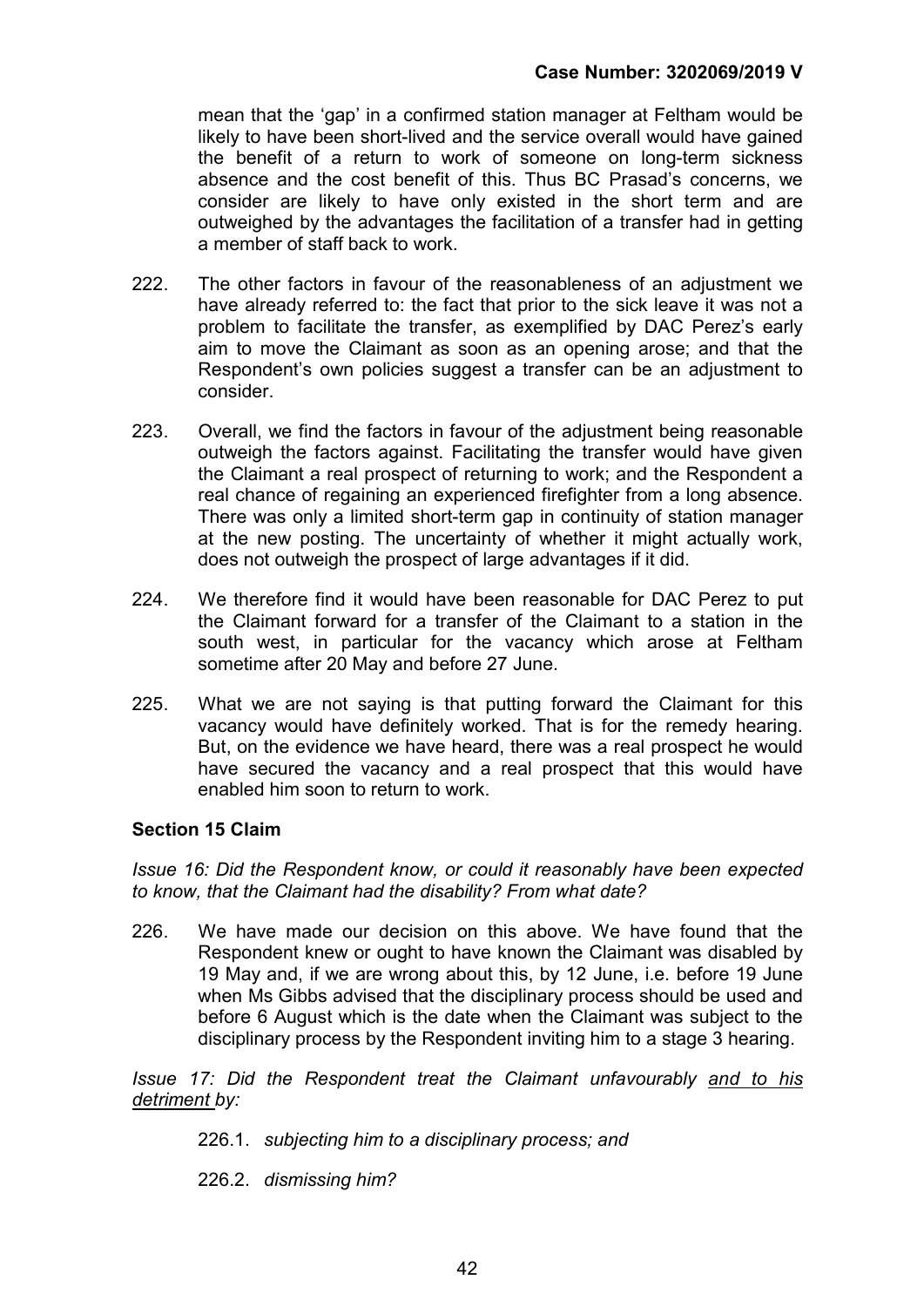- 227. It is section 39 of the EQA that gives the Tribunal jurisdiction to hear an employment complaint under section 15. The unfavourable treatment has to subject the Claimant to a detriment or be dismissal.
- 228. We find that subjecting a person to a disciplinary procedure is unfavourable and subjects them to a detriment. Any reasonable employee would consider that he had been placed at a disadvantage by such a step, particularly so one who has been absence by reason of sickness. It is a stressful process to have to go through and the employee knows he is at risk of dismissal by it. In the Respondent's disciplinary process allegations are made of an 'offence'. The suggestion was that by his absence the Claimant had committed an offence. The Claimant had to 'admit' this offence at the outset of the disciplinary hearing. The language is plainly inappropriate for a sickness absence which the Claimant has had to take through no fault of his own. Ms Gibbs accepted that the reason absence had been removed from the disciplinary procedure was because they were punitive. Neverthless, we were left with the impression that the Respondent appeared to consider this matter a technicality. The language used in any procedure shows an employee what attitude an employer takes to his circumstances. It has real consequences to accuse a sick of employee of an offence by their absence. We are clear that this was undoubtedly subjecting him to a detriment.

Issue 18: Did the following things arise in consequence of the Claimant's disability: the Claimant's sickness absence, his inability to work or attend at work, or his attendance record?

229. It is plain from our findings of fact that the absence was the consequence of the Claimant's depression, which was his disability.

Issue 19: Was the unfavourable treatment because of any of those things?

- 230. In our judgment, it is plain that the Respondent used the disciplinary procedure in order to deal with the Claimant's absence. Thus, this part of section 15 is satisfied.
- 231. What is most surprising is that the Respondent used the disciplinary procedure even though attendance had been removed from it after 1 August and Ms Gibbs was well aware of this.
- 232. Our findings of fact allow us to draw the inference that Ms Gibbs continued to advise its use it because it best served the expectations of senior management who wanted the Claimant out of the Respondent. We have found that this expectation was evident from the emails AC Roe sent. And we have concluded that he had this intention partly because of the Claimant's absence, a reason set out in his emails.
- 233. DAC Perez's reasons for dismissal were in the main because of the Claimant's absence.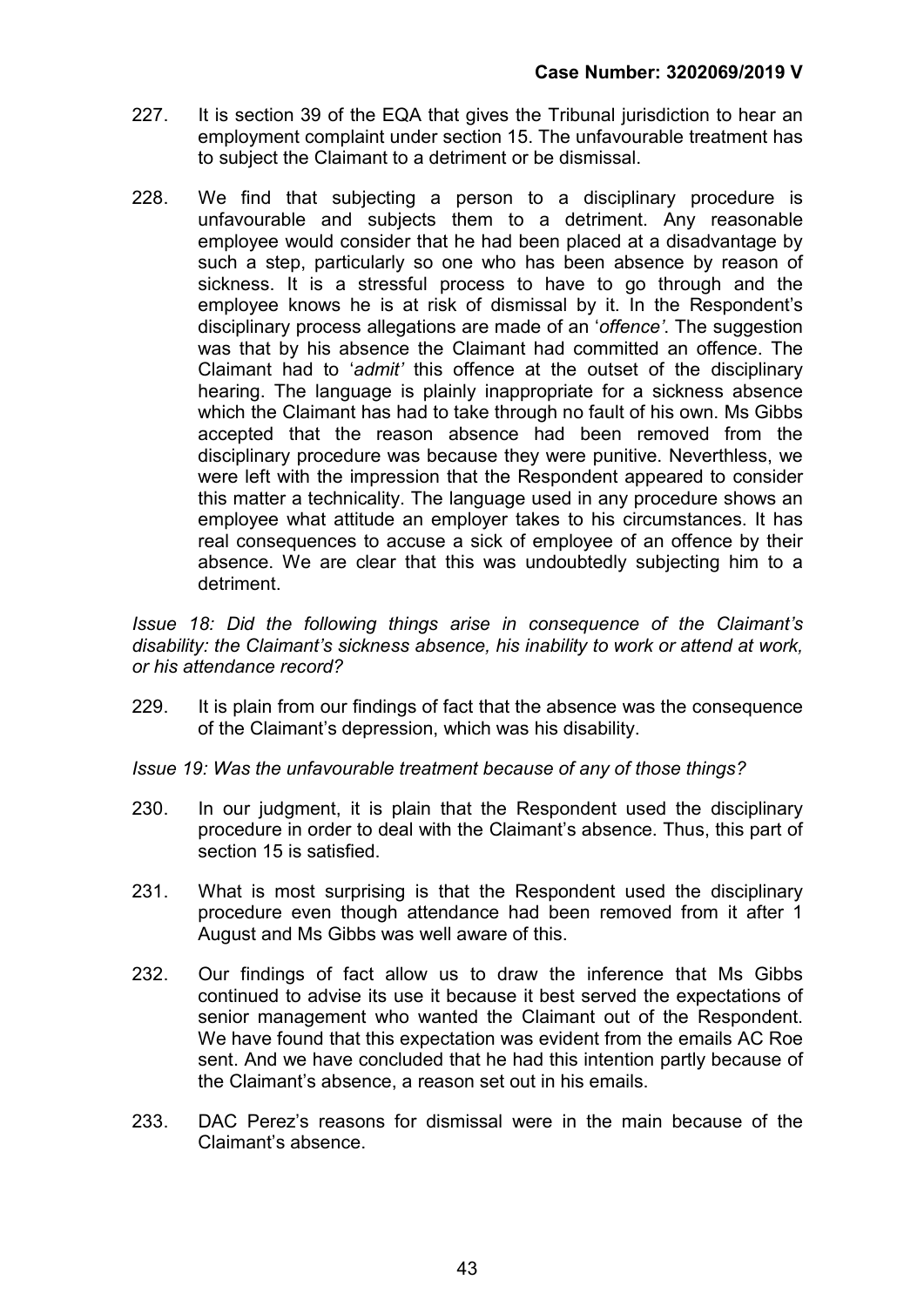Issues 20 and 21: The Respondent relies on the following legitimate aims:

Providing a safe and reliable service to the public, ensuring that employees sickness absence causes minimal disruption to a statutory service delivery (in accordance with the Fire and Rescue Services Act 2004);

To ensure that additional pressure is not put on colleagues who have to cover workload which has the potential to cause low morale and reduce the efficiency of the service;

To ensure that employees are able to perform their duties without endangering their health or that of other workers or public service users

To ensure that the employees can maximise their attendance at work and perform their substantive roles and;

To ensure that additional financial pressure is not put on the organisation from employee absence, where there is scrutiny of reducing budgets and how public funds are spent.

234. We accept that the Respondent held these aims. They are set out in the Managing Attendance Policy and there was no real dispute that they existed or that they are legitimate.

Issues 20 and 21: Was the treatment (disciplinary procedure and dismissal) a proportionate means of achieving a legitimate aim? The Tribunal will decide in particular:

> was the treatment an appropriate and reasonably necessary way to achieve those aims;

could something less [discriminatory] have been done instead;

how should the needs of the Claimant and the Respondent be balanced?

235. In relation to whether the acts were 'reasonably necessary' means to achieve the aim/s, we remind ourselves that there is no discrimination if the act is objectively justified. Despite the wording of the issues, to which neither party objected, we prefer to consider the issue of what is 'reasonably necessary' as requiring us to ask whether lesser measures could have met the aims.

#### Use of Disciplinary Procedure

- 236. In our judgment the Respondent cannot objectively justify the use of the disciplinary procedure in this case:
	- 236.1. First, and most importantly, the Respondent had removed the issue of attendance from its disciplinary procedure before it subjected the Claimant to it. It was therefore an inappropriate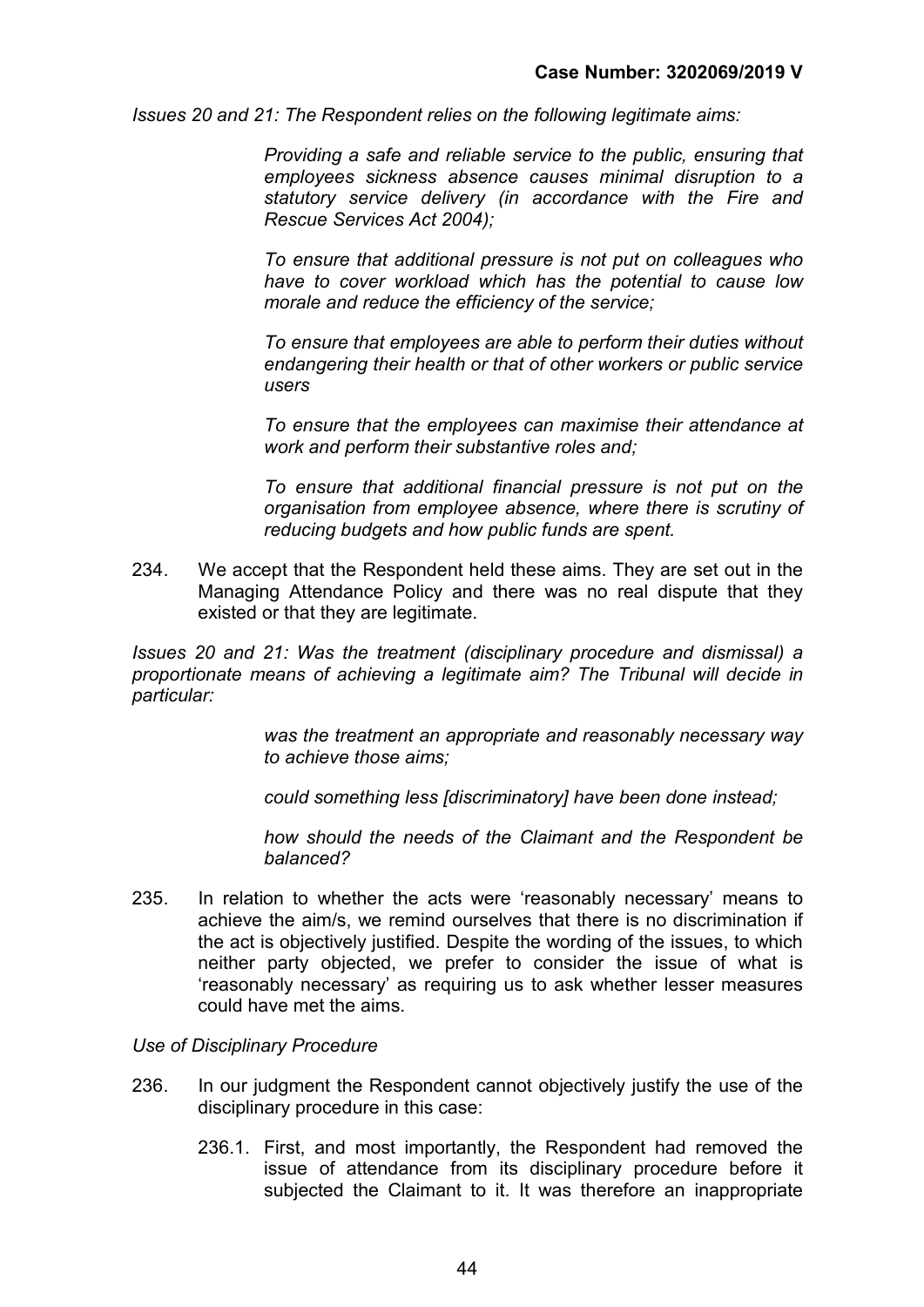means, by its own policies, to make decisions in relation to attendance.

- 236.2. Second, the construction of the contract did not require the disciplinary procedure to be used. We interpret clause 7 of the contract to refer to the disciplinary procedure in force at the time any action would be taken. This means that attendance could not be dealt with under it and a construction would allow for that: namely that performance and conduct was dealt with under it but not attendance. There were two other obvious policies which could be referred to in that case, both incorporated into the contract: the MAP and the probationary procedure. These were both lesser measures it would have been reasonable to use. It was not reasonably necessary, as a matter of the construction of the contract of employment to use the disciplinary procedure to meet any of its aims.
- 236.3. The probationary procedure could have required the Claimant to attend a single stage meeting but it would not have been in the context of an offence. Moreover the probationary procedure explicitly refers at clause 5.4 to disability and anticipates the possibility of adjustments. This would have meant the Respondent would have had to consider disability and adjustments rather than treating them as hypothetical matters in the way that DAC Perez did.
- 236.4. It strikes us as completely inappropriate to describe absence from work as an offence, unless the charge was of malingering. While AC Roe's emails both suggest he has taken the view the Claimant was being somehow dishonest, this is not the case before us, and such a case simply would not have succeeded. The Respondent has accepted that the Claimant was disabled from February not later. While the Claimant had always wanted a transfer, after the breakdown in his mental health his need for one grew. That is not manipulating the system but responding to the facts of what had happened to his mental health. While such a suggestion was never made clearly in the Respondent's case, if the suggestion lingers that the Claimant has been using his health to get what he wanted, we would reject that suggestion. The Respondent suggested the Claimant misled the Respondent on his application form, when a glance at his GP records would have confirmed that he did not. The suggestion that there has been a 'turning up of the dial' disregards the Respondent's own concession of disability and the clear medical evidence that the Claimant became unwell and struggled to cope. AC Roe's poorlyinformed view, taken early on, that the Claimant had taken the wrong attitude to his posting and that his illness was the result has hampered the Respondent's ability to use its excellent procedures on disability and attendance to support him and find a workable solution.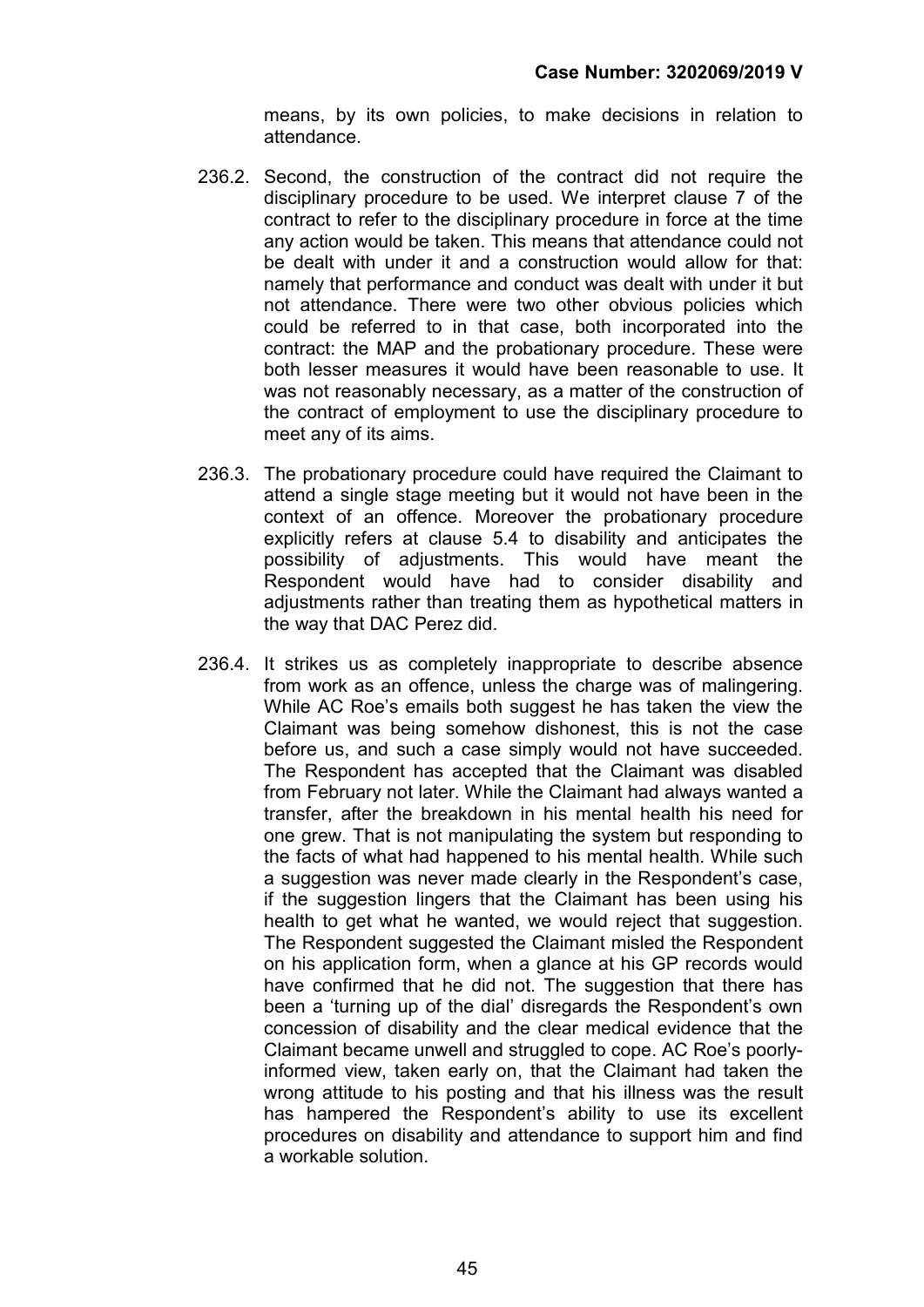# Dismissal

- 237. By 19 October the Claimant's absence was lengthy. This was one of the main reasons for DAC Perez's to dismiss.
- 238. Plainly dismissal met three of the legitimate aims: minimal disruption; avoiding pressure on colleagues and financial pressure. But it did not serve the aims of maximising the Claimant's attendance nor ensuring he could perform his duties safely.
- 239. The factors in favour of dismissal being objectively justified in this case are:
	- 239.1. The Claimant's was an important managerial and firefighting role. He was the link between the station and higher management. His role played a part in protecting Londoners. In his absence, his work was being done in part by someone acting-up and in part by an additional burden on BC Prasad. A lengthy absence interferes with the continuity of service.
	- 239.2. The Claimant had a new role in new organisation. He was as yet untried as a station manager. The early assessment of a probationer is appropriate in order to avoid continuing to employ those who fall below standards.
	- 239.3. It was uncertain when the Claimant might be able to return to work. Without resolution of issues, a further OH review was at least 12 weeks away.
	- 239.4. There was a (smaller) cost in the continuing absence, given the Claimant was receiving half pay and the person acting-up would be receiving an additional amount.
- 240. The factors against the dismissal being objectively justified:
	- 240.1. The Claimant's 21 years' experience and service as a firefighter and junior manager, much of it at another brigade, was valuable and recognised by the Respondent. It is for this reason he was referred to as a transferee and the Respondent contended that the Probationary Procedure did not apply to him. And Mr Powell's oral evidence was very clear that it did not suit anybody's purpose to see this significant service go to waste.
	- 240.2. In our view there was a rush to judgment of the Claimant from early on and AC Roe's expectation that he be dealt with 'robustly', an expectation that meant dismissal. This was inappropriate because it was formed without reference to the Claimant's particular circumstances and to assumptions about him that were unwarranted (that he had misled on his application form; and that his sick leave was the result of wanting a transfer). We consider the managers' minds had been influenced by expectations of AC Roe: for this reason DAC Perez did not give any real consideration to action short of dismissal.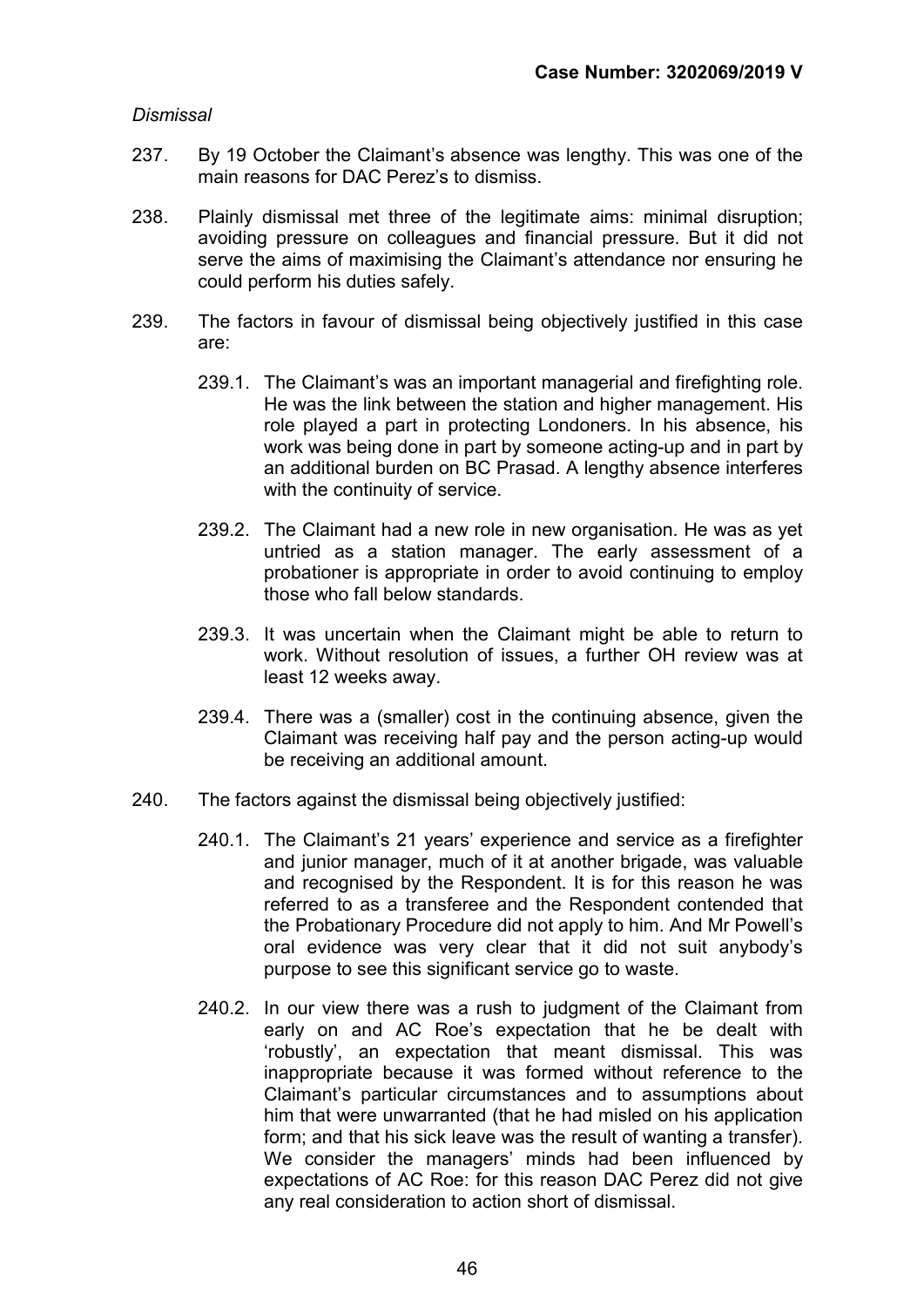- 240.3. Importantly the Respondent's MAP reflected the legitimate aims and is said to apply to all employees. Under it dismissal is identified as a last resort. It anticipates 3 stages, the last of which is 12 months from start of absence. The Claimant's absence had not reached this stage.
- 240.4. The OH reports all advised there was a likelihood of the Claimant being fit and that prognosis depended on resolution of issues. A review in 3 months' time was not beyond the foreseeable future and it fit with, roughly speaking the guideline for the final stage of the MAP procedure. A further review would maximise the Claimant's chance of returning to work.
- 240.5. The first OH report was good evidence of the likelihood of improvement if the Claimant had been moved to the south west. We consider that the later OH reports reference to 'resolution of the issues' really refers to this but does not state it in terms because of the 'mutually acceptable' outcome that the Respondent probably negotiated.
- 241. We have considered these factors against the test of whether dismissal was an appropriate and reasonably necessary means of achieving the 3 aims.
- 242. We have concentrated on whether dismissal was the means reasonably necessary to meet the aims. We acknowledge the impact of the absence and the importance of the Claimant's role. We do not underestimate the pressures on the Respondent to provide an efficient service. These are factors that, without more, are likely to have led us to find that after such a long absence dismissal was appropriate. But was it reasonably necessary at this stage? Here we consider there is more: the Claimant's long service and experience as a firefighter that would go to waste; the inappropriate rush to judgment of the Claimant that influenced minds; and ultimately that the Respondent's own Managing Attendance Policy had been designed to respond to those legitimate aims and balance a sick employee's needs. The MAP applied to this safety critical service; it applied to employees whose work was essential. But it established guideline stages for absence review meetings that anticipated a further review at the 12 months' stage. It also established the principle that dismissal was a last resort. For all of those reasons, therefore we find that dismissal at this stage was not reasonably necessary to meet the aims and the lesser measure of a further period of review would better have balanced the Respondent's and Claimant's needs.

#### Direct disability discrimination

Issue 22: Did the Respondent know, or could it have been reasonably expected to know, about the Claimant's disability? From what date?

- 243. The Respondent could have been reasonably expected to know about the Claimant's disability from 19 May, see above.
- 244. In our judgment, AC Roe could not have known nor reasonably ought to have known that the Claimant was disabled when he reached his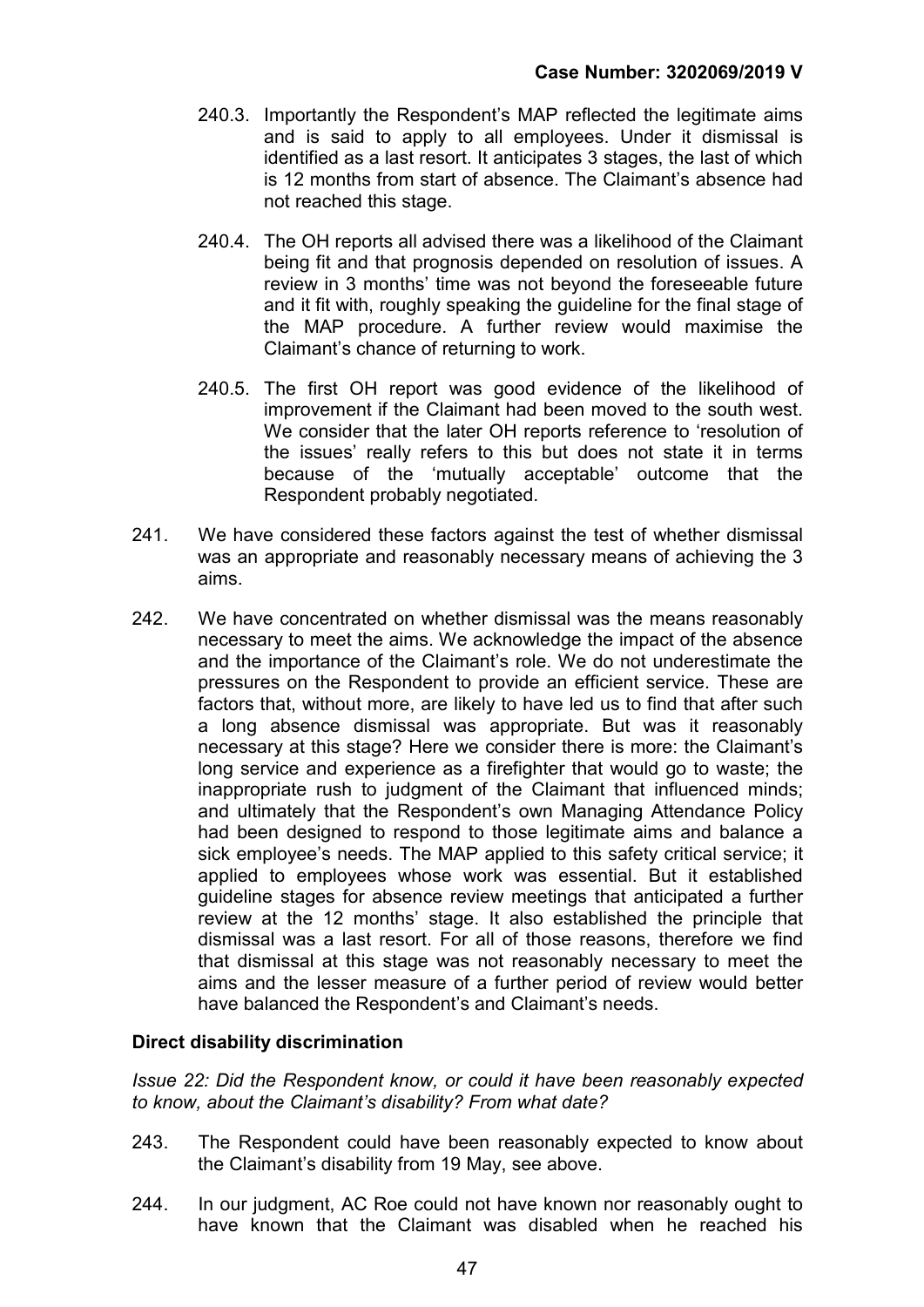negative view of the Claimant and subsequently wrote his emails setting out his (incorrect) view of the Claimant's likely dishonesty on 28 March, and his opinion that the absence was unacceptable on 24 April, and his expectations that he be managed robustly, on 9 May. In our judgment the evidence shows that AC Roe likely made up his mind at an early stage when it was too soon to tell whether the Claimant's depression might well last 12 months.

Issue 23: Did the Respondent do the following things:

 Refuse to transfer the Claimant to a vacant post at Feltham which was 1 hour, 15 minutes from his home as opposed to Chingford which was a 3 hour trip.

 Decide to progress straight to Stage 3 of the disciplinary procedure and dismiss him.

- 245. It follows from our findings of fact, that DAC Perez decided not to facilitate a transfer to Feltham or any other fire station in the south west. We have found that the difference in journey time between Chingford and Feltham is between 1 and 1.5 hours.
- Issue 24: Was that less favourable treatment because of disability?

The Tribunal will decide whether the Claimant was treated worse than someone else was treated. There must be no material difference between their circumstances and the Claimant's. If there was nobody in the same circumstances as the Claimant, the Tribunal will decide whether s/he was treated worse than someone else would have been treated. The Claimant has not named anyone in particular who he says was treated better than he was. He relies on a hypothetical comparator.

#### **Transfer**

- 246. We consider that, at the time he refused to facilitate a transfer, DAC Perez did not know that the Claimant was disabled but he reasonably ought to have known. We have found the Respondent had constructive knowledge.
- 247. The development policy and practice of not transferring employees who were off sick were two of the factors applied by DAC Perez in refusing to facilitate a transfer. This policy and practice were of general application. We consider the same policy and practice would have applied to a nondisabled employee in development who was off sick. It would thus not be possible to find, on those factors alone, that the reason for the refusal to facilitate a transfer was because of disability.
- 248. The third main factor in DAC Perez's mind was the expectation of AC Roe. We have decided that AC Roe could not have known that the Claimant was disabled. AC Roe reached his incorrect view of the Claimant on inadequate evidence but we are not persuaded, on the evidence we have heard, that it was a view he reached through a stereotypical view of those with mental health problems. We consider he would likely have adopted the same or similar so-called robust approach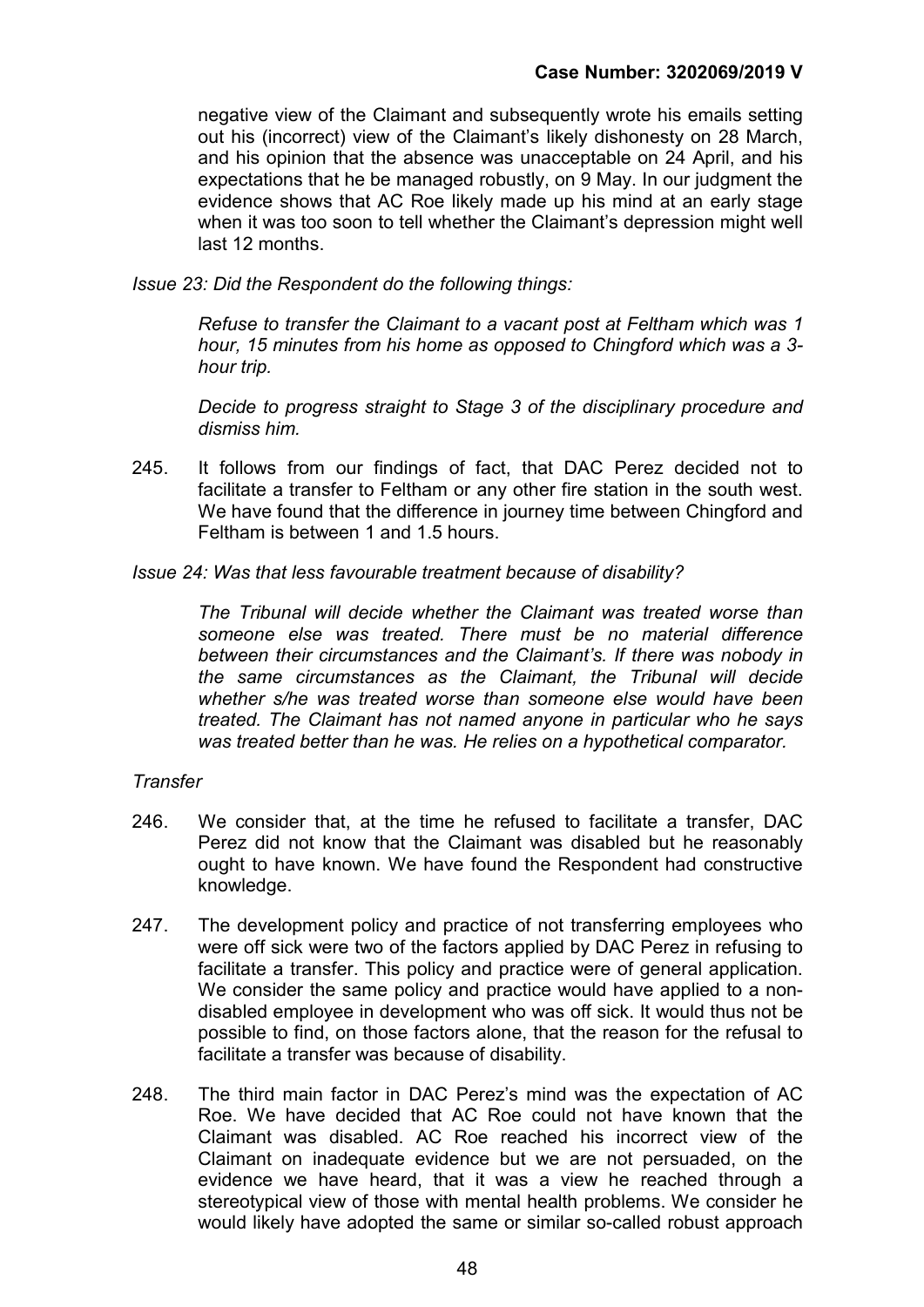to any probationer who had sought a transfer and then gone off sick: looked for a way to dismiss him.

- 249. Thus, the Claimant's direct disability discrimination claim on the refusal of transfer does not succeed.
- Stage 3 of the Disciplinary Procedure and Dismissal
- 250. The decision to select stage 3 and use the disciplinary process was made at a time Ms Gibbs likely knew the Claimant was disabled or certainly ought to have known.
- 251. Certainly, this was a surprising decision: to use an out-of-date disciplinary procedure. We consider it unlikely that Ms Gibbs would have taken that approach with other probationers off sick but not disabled: more likely she would have followed the view proffered by Mr Amis and used the probationary procedure (as read with the MAP where relevant).
- 252. Without more, that establishes a difference of treatment and a difference in protected characteristic. The surprising feature of a senior HR professional having selected the wrong disciplinary procedure, might have been the 'something more' that would have shifted the burden of proof and required the Respondent to show that the reason for the use of the disciplinary procedure was not because of disability. But we have found Ms Gibbs was influenced in her decision by AC Roe's view of what should happen. And we have found, for all the unfairness in AC Roe's view, it was not because of disability. We cannot therefore find that the use of the disciplinary procedure at stage 3 was direct disability discrimination.
- 253. As for dismissal, we have found that the main reason for dismissal was the lengthy absence. In our judgment, DAC Perez is likely to have made the same decision in relation to someone with a similar level of absence who was not disabled. He felt the need to act robustly and did not consider lesser alternatives because of the influence of AC Roe. AC Roe's view was not because of disability. We do not therefore find that the dismissal was direct discrimination.

#### Remarks of the 'Industrial Jury'

- 254. This has been a difficult decision. Our decision in favour of the Claimant does not amount to a decision that he would definitely have been transferred or would definitely have avoided dismissal after a further review: those are questions for the Remedy Hearing.
- 255. We are all glad to see that attendance is now not part of the Respondent's disciplinary procedure. This should be the case for all, including probationers. Any reference to a genuine sickness absence as an offence is inappropriate.
- 256. Some disabilities are invisible or difficult to understand. Here the Respondent took the view that the Claimant was asking for what he had always wanted. Of course, in a sense that is true, but it does not answer the questions we have had to grapple with. Whereas, at first, a transfer